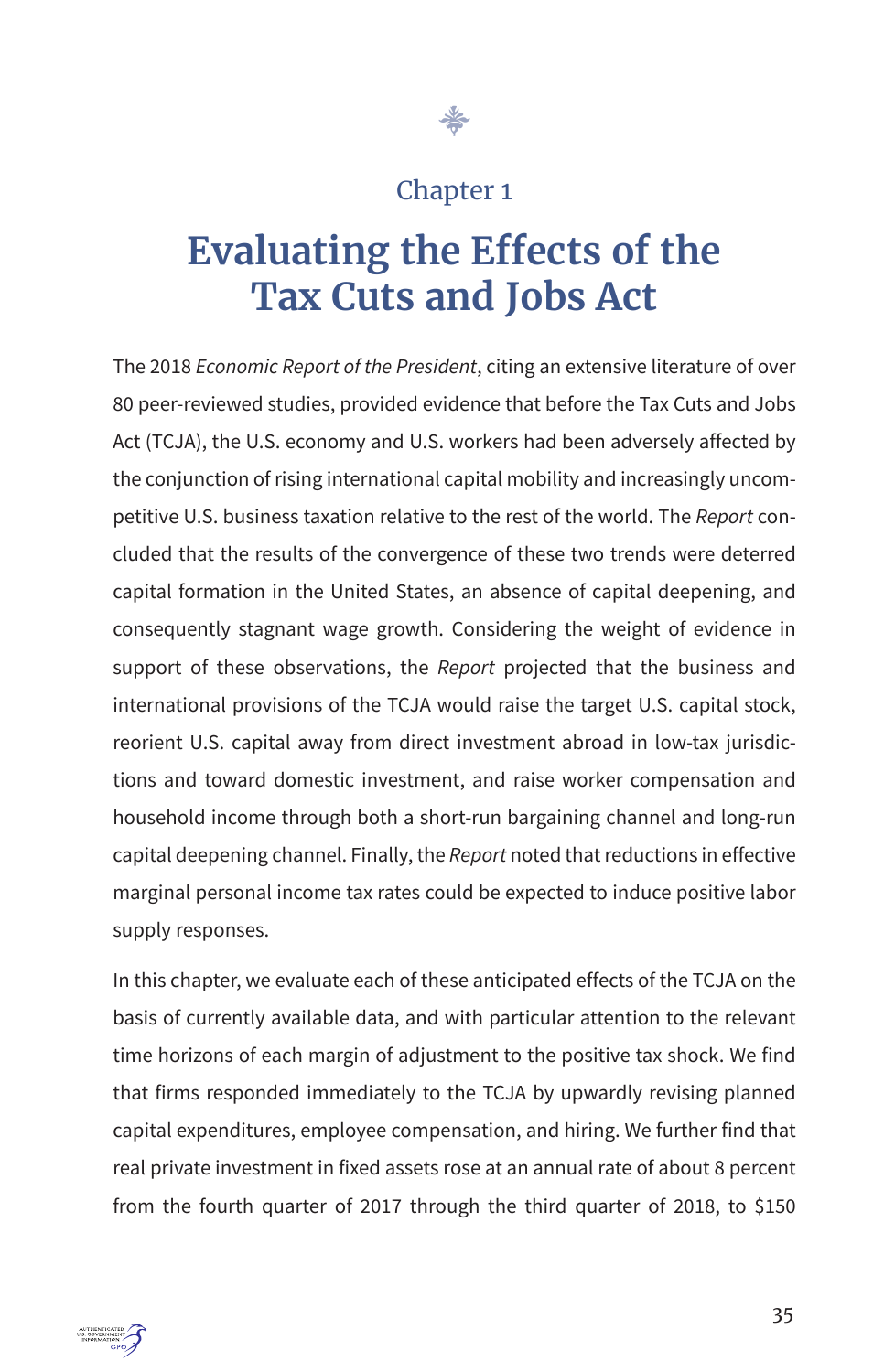billion (about 6 percent) above the level reconstructed from the projected trend of the preceding expansion, during which fixed investments grew at an annual rate of about 5 percent. In addition to reporting a tally of over 6 million workers receiving an average bonus of nearly \$1,200, we also estimate that, as of the third quarter of 2018, real disposable personal income per household was up \$640 over the trend. Expressed as a perpetual annuity, this corresponds to a lifetime pay raise of about \$21,000 for the average household—a \$2.5 trillion boost to total real disposable personal income across all households.

Finally, we report that the flow of U.S. direct investment abroad declined by \$148 billion, while U.S. direct investment in eight identified tax havens declined by \$200 billion, as U.S. multinational enterprises redirected capital investment toward the domestic economy. Applying insights from a large body of corporate finance literature, we then discuss channels—particularly shareholder distributions—through which we expect repatriations of past corporate earnings previously held abroad in low-tax jurisdictions to be efficiently reallocated by capital markets from cash-abundant to cash-constrained firms.

n December 22, 2017, President Trump signed into law the Tax Cuts and Jobs Act (TCJA). With an estimated \$5.5 trillion in gross tax cuts accompanied by \$4 trillion in new revenue over 10 years, and with fundamental changes to itemization and a movement toward a territorial system of corporate income taxation, the TCJA arguably constituted the most significant combination of tax cuts and comprehensive tax reform in U.S. history. The TCJA was motivated by four principal objectives: tax relief for middleincome families, simplification of the personal income tax code, economic growth through business tax relief and increased domestic investment, and repatriation of overseas earnings.

First, accordingly, in the personal income tax code, the standard deduction was approximately doubled by the TCJA, thereby exempting a greater share of middle-class incomes from Federal income tax liability altogether, and simplifying tax filing for millions of American taxpayers who would previously have had to itemize deductions. The law also lowered marginal personal income tax rates across nearly all brackets, and raised and expanded eligibility for the Child Tax Credit. Second, the law eliminated certain deductions that disproportionately benefited higher-income households, while capping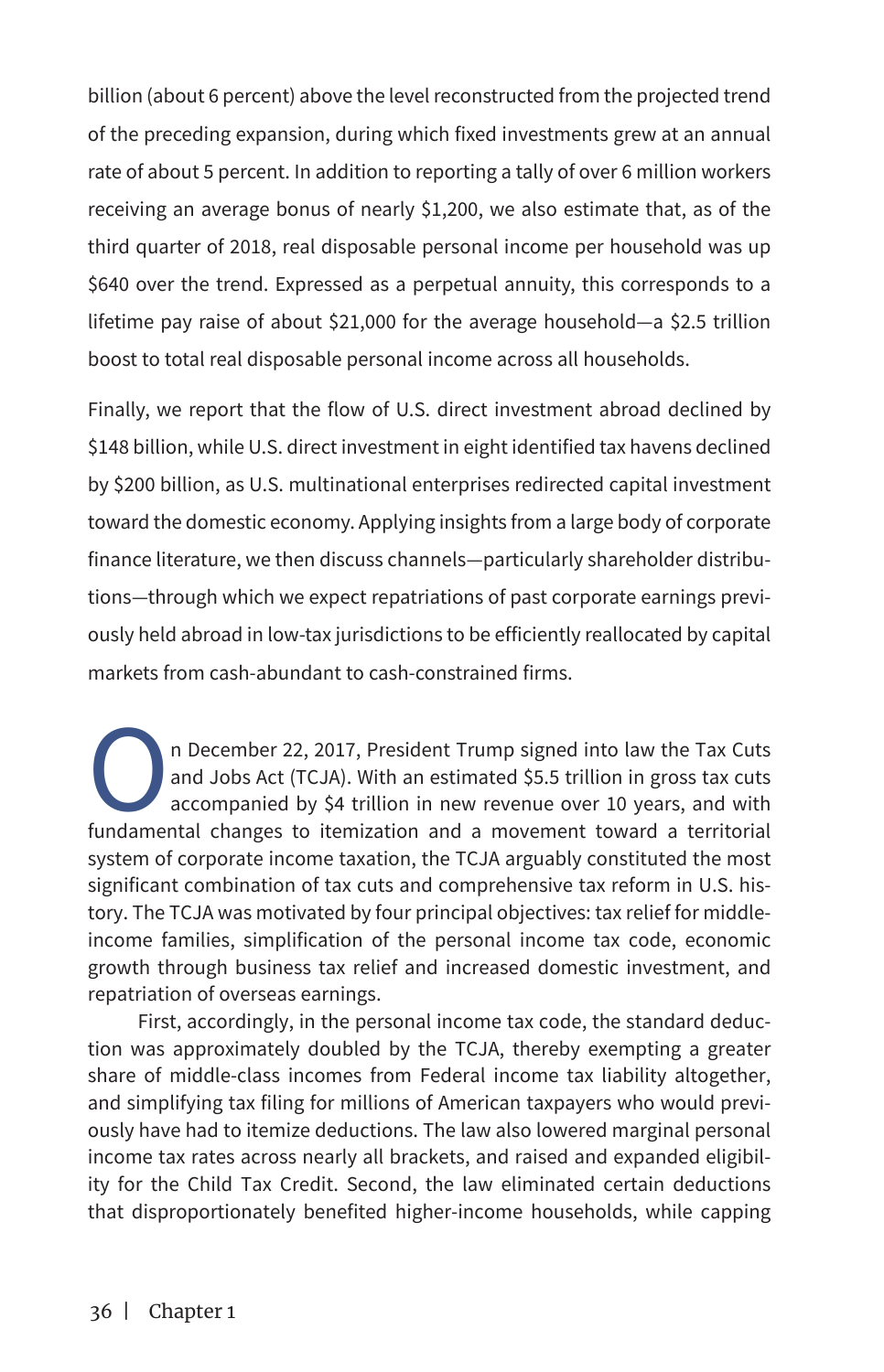others—such as the Mortgage Interest Deduction and State and Local Tax Deduction—that similarly skewed toward the highest-income tax filers.

Third, to address the previous relative international uncompetitiveness of U.S. business taxation, the TCJA lowered the top marginal Federal statutory corporate tax rate from 35 percent—the highest in the developed world—to 21 percent. In addition, the TCJA introduced a 20 percent deduction for most owners of pass-through entities and generally allowed for immediate full expensing of new equipment investment. Fourth, to encourage repatriation of past overseas earnings of U.S. multinational enterprises previously held abroad in low-tax jurisdictions, and to prevent future corporate profit shifting through the mispricing of intellectual property products and services, the TCJA applied a low 8 or 15.5 percent tax on previously untaxed deferred foreign income and introduced a trio of new mechanisms to deter artificial corporate profit shifting.

In the 2018 *Economic Report of the President*, the Council of Economic Advisers estimated that these provisions of the TCJA would:

- 1. Raise real capital investment by lowering the user cost of capital and thus raising the target steady-state flow of capital services.
- 2. Raise the growth rate of U.S. output—in the short run, through both supply- and demand-side channels; and in the long run, through a supply-side channel.
- 3. Raise worker compensation and household income, both through a short-run profit-sharing channel and a long-run capital deepening channel, raising the steady-state level of capital per worker.
- 4. Incentivize higher labor force participation.
- 5. Reorient U.S. capital investment away from direct investment abroad and toward domestic investment.
- 6. Induce large-scale repatriation of past overseas earnings of U.S. multinational enterprises previously held in low-tax jurisdictions.

In this chapter, we evaluate these estimates and projections utilizing data available since the TCJA became law, and with particular attention to the relevant time horizons of different margins of adjustment to a positive tax shock. Consistent with projections reported in the 2018 *Economic Report of the President*, we find that output and investment accelerated in response to the reduction in the user cost of capital, and more importantly rose substantially above the trend. Real gross domestic product (GDP) growth rose 1.0 percentage point above the recent trend, while capital expenditures by nonfinancial businesses were up 12.1 percent over the trend.

We also find that real disposable personal income rose above the trend, especially as forward-looking firms raised near-term compensation to retain similarly forward-looking workers in a tightening labor market. As of 2018:Q3, we estimate that real disposable personal income per household was up about \$640 over the trend, while real median usual earnings of full-time wage and salary workers were up \$805 on an annualized basis. We furthermore report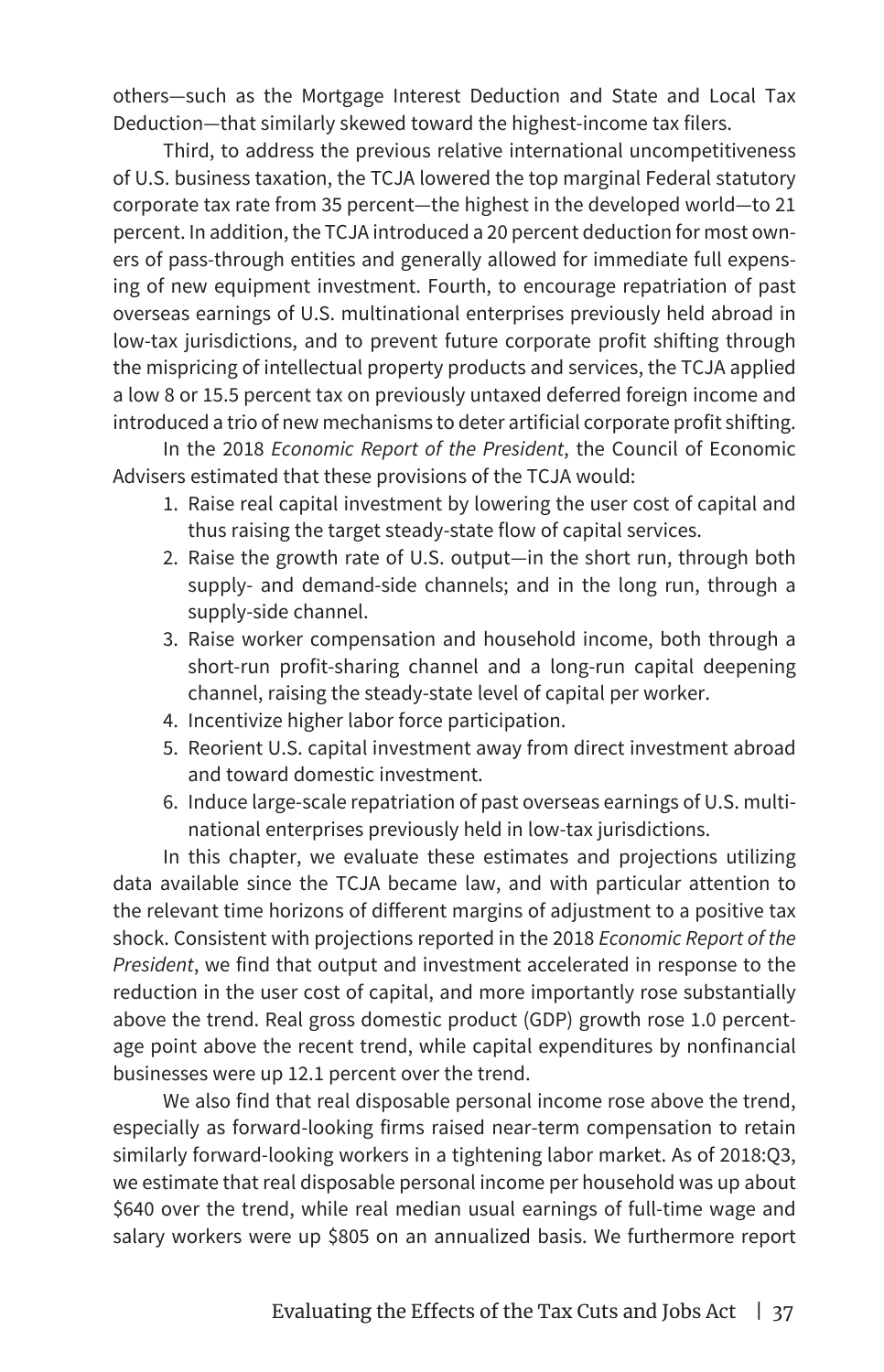survey data indicating that these margins of adjustment were immediately anticipated by marked shifts in business expectations in response to the TCJA.

In addition, we report that in the first three quarters of 2018 alone, \$570 billion in overseas corporate dividends, including earnings previously reinvested abroad, were repatriated to the United States, out of an upper-bound estimated total stock of as much as \$4.3 trillion, and that U.S. direct investment abroad declined by \$148 billion as U.S. multinational enterprises redirected capital investment toward the domestic economy. We then discuss how repatriation affects the distribution of corporate earnings to shareholders, and how efficient capital markets utilize shareholder distributions to reallocate capital from established, cash-abundant firms without profitable investment opportunities to more dynamic, cash-constrained firms with profitable investment opportunities. Finally, we also report the results of several simple simulations estimating the implied effects on long-run Federal government tax revenues of the higher economic growth that has thus far been observed since the TCJA's enactment.

In summary, we find that the U.S. economy is responding auspiciously to the positive tax shock of the TCJA along multiple margins, and in patterns that are both broadly and specifically consistent with projections reported in the 2018 *Economic Report of the President*. Looking ahead, we suggest that making permanent the TCJA provisions that are currently scheduled to expire would improve the long-run potential growth of the U.S. economy.

## **Output and Investment**

Changes in corporate income tax rates and depreciation allowances can induce large investment effects through their effect on the user cost of capital—as demonstrated by Cummins and Hassett (1992); Auerbach and Hassett (1992); Cummins, Hassett, and Hubbard (1994, 1996); Caballero, Engel, and Haltiwanger (1995); Djankov and others (2010); and Dwenger (2014). Essentially, the user cost of capital is the rental price of capital, corresponding to the minimum return on investment required to cover taxes, depreciation, and the opportunity costs of investing in physical capital accumulation versus financial alternatives. By increasing (or decreasing) the after-tax rate of return on capital assets, a decrease (increase) in the tax rate on corporate profits decreases (increases) the before-tax rate of return required for the marginal product of new physical assets to exceed the cost of producing and using these assets, thereby raising (lowering) firms' demand for capital services.

As documented in the 2018 *Economic Report of the President*, early empirical estimates of the user-cost elasticity of investment (e.g., Eisner and Nadiri 1968) were much smaller than the neoclassical benchmark of unit elasticity (Jorgenson 1963; Hall and Jorgenson 1967), and were often outperformed by simple accelerator models of investment. However, subsequent studies (e.g.,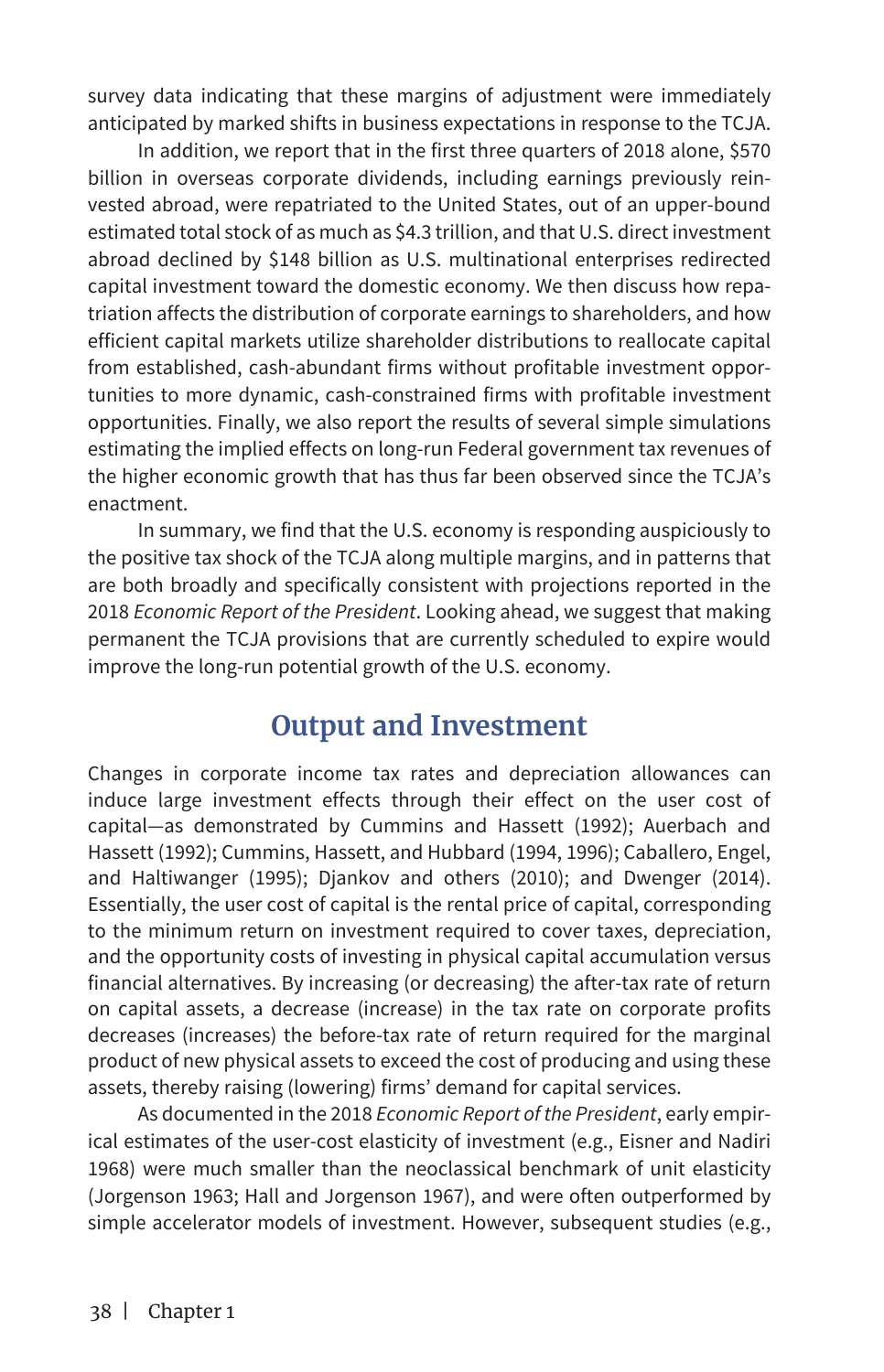Goolsbee 1998, 2000, 2004; and Cummins, Hassett, and Oliner 2006) demonstrated that estimates likely suffered from considerable omitted variable bias owing to (1) unobserved firm heterogeneity; (2) mismeasurement of investment fundamentals, resulting in attenuation bias; and (3) the correlation of statutory changes in corporate income tax rates, depreciation allowances, and tax credits with cyclical factors.

Studies that successfully achieve identification—particularly by exploiting plausibly exogenous variation in the user cost of capital in the cross section of asset types (e.g., Cummins and Hassett 1992; Auerbach and Hassett 1992; Cummins, Hassett, and Hubbard 1994, 1996; and Zwick and Mahon 2017), or by utilizing micro-level panel data (e.g., Caballero, Engel, and Haltiwanger 1995; Dwenger 2014; and Zwick and Mahon 2017)—accordingly estimate much higher user-cost elasticities of investment. Indeed, Dwenger (2014) is unable to reject the null hypothesis that the user-cost elasticity is not statistically different from the neoclassical benchmark of –1.0. This implies that a tax change that lowers the user cost of capital by 10 percent would raise demand for capital services by up to 10 percent.

Following Devereux, Griffith, and Klemm (2002) and Bilicka and Devereux (2012), and assuming a consensus estimated user-cost elasticity of investment of –1.0, in the 2018 *Economic Report of the President*, the CEA calculated that the corporate income tax provisions in the TCJA would, on average, lower the user cost of capital, and thus raise demand for services, by approximately 9 percent. Using the Multifactor Productivity Tables from the Bureau of Labor Statistics in a growth accounting framework to increment the Congressional Budget Office's June 2017 10-year GDP growth projections by the additional contribution to output from a larger target capital stock, and assuming constant capital income shares, the CEA then calculated that the steady-state U.S. economic output would be between about 2 and 4 percent higher in the long run.

More formally, DeLong and Summers (1992) derive the adjustment dynamics by beginning with this identity:

$$
\Delta Y_t = (r + \delta)\Delta K_t
$$

where *Y* is output, *r* is the social net rate of return,  $\delta$  is the economic depreciation rate, and *K* is the capital stock. The gross increase in *Y* produced by an increase in *K* is the gross rate of return on capital multiplied by the increase in *K*. The capital stock of an economy initially in the steady state that receives a permanent boost, *I*, to its gross investment therefore evolves according to:

$$
\Delta K_t = I - \delta K_{t-1}
$$

That is, the increase in the capital stock is equal to new gross investment minus depreciation of the preceding period's capital stock.

In the first period, the entire increase in investment translates into an increase in the capital stock: Δ $K_t$  = *I*, such that Δ $Y_t$  = ( $r$  + δ)*I*. In the second period,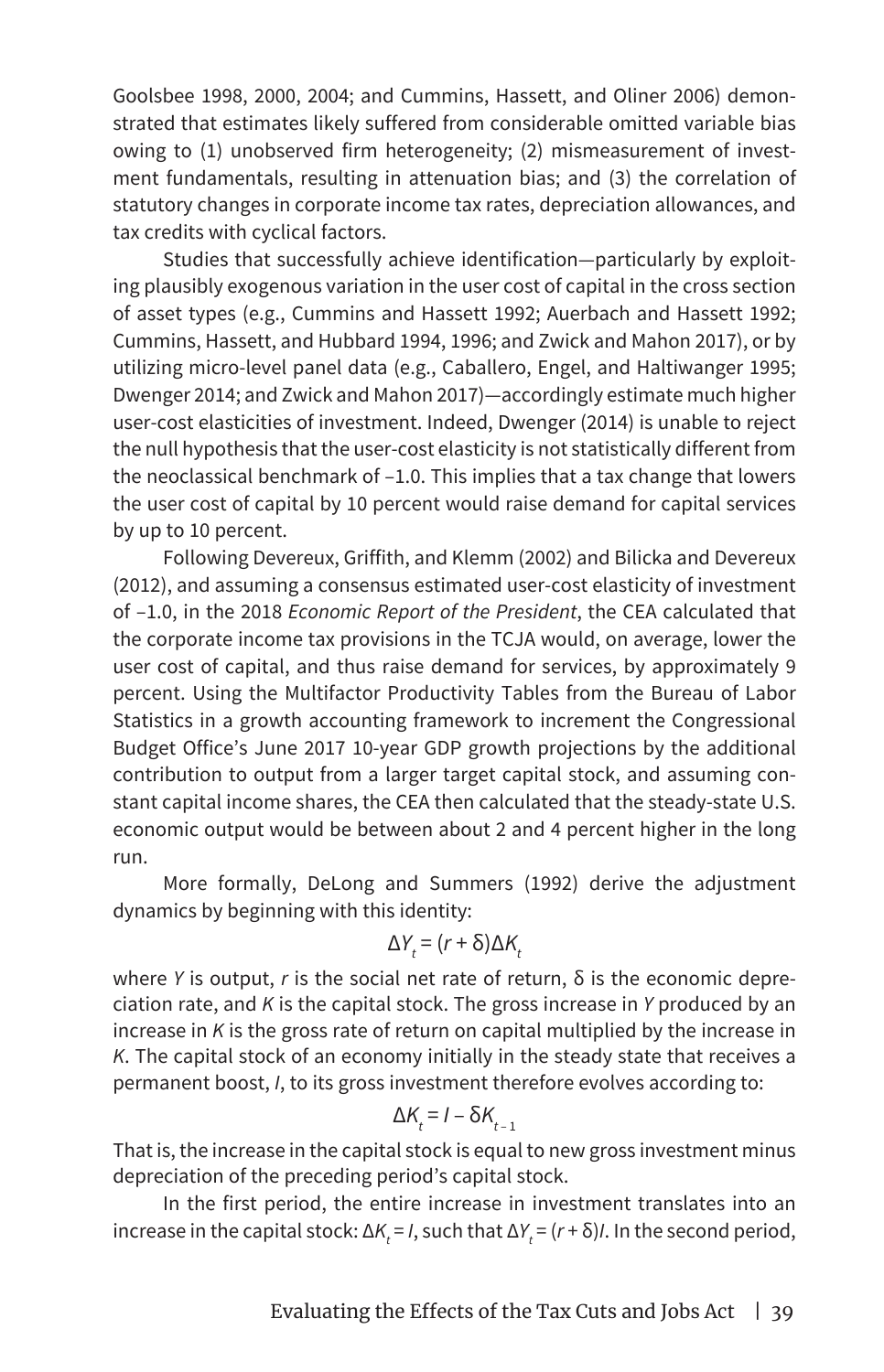investment will still be higher by *I*, but because  $K_{\rm i}$  >  $K_{\rm o}$ , depreciation will also be higher. The increase in the capital stock will therefore be smaller: ΔK<sub>2</sub> = (I – δK<sub>1</sub>)  $=$  (*I* – δ*I*) = (1 – δ)*I*, and Δ*Y*<sub>2</sub> = (*r* + δ)(1 – δ)*I*. Successive increases in the capital stock will accordingly diminish, with the sum of changes gradually converging to a steady-state value Δ*K*\*:

$$
\Delta K^* = I/\delta
$$

And the cumulative change in output converges to a new steady-state level:

$$
\Delta Y^* = I (r + \delta) / \delta
$$

An increase in investment equal to 1 percentage point of output can therefore induce up to a  $(r + \delta) / \delta$  percentage-point increase in the steady-state level of output, and up to a (*r* + δ) / δ*t* increase in the growth rate of output over a period of *t* years.

In the absence of capital adjustment costs, the standard neoclassical model therefore predicts an immediate jump in investment in the first period, though with no effect on the rate of growth of investment thereafter. The level effect, however, is permanent, such that the capital-to-output ratio and the ratio of the flow of new investment to the outstanding capital stock gradually approach their new, steady-state levels, as illustrated with a hypothetical example in figure 1-1.

Economic research (e.g., Hartman 1972; Abel 1983; Caballero 1991; and Bar-Ilan and Strange 1996), suggests that the costs associated with adjusting capital stocks may result in short-run adjustment lags. Consequently, we would expect the first margin of adjustment to a positive tax shock to capital investment to be expectations, which, unlike capital and labor market contracts, are instantaneously flexible. Consistent with this anticipated effect, figure 1-2 reports the percentage of businesses in the National Federation of Independent Business's (NFIB's) monthly survey reporting plans to raise capital expenditures in the next 3 to 6 months, reported as a 3-month centered moving average to smooth out random noise.

Figure 1-2 shows two marked upward shifts in the percentage of firms reporting planned increases in capital investment—first, at the moment of Donald Trump's election to the U.S. Presidency; and second, at the moment of the TCJA's passage. These increases followed two years during which the percentage of firms reporting plans to raise capital expenditures was essentially flat. Reinforcing this pattern, figure 1-3 reports the percentage of NFIB respondents reporting that now is a good time to expand. Once again, the survey data reveal two marked spikes—first, after the election of President Trump; and second, after the TCJA's passage. After the TCJA's passage, the percentage of respondents reporting that now was a good time to expand broke the survey's previous 1984 record to set a new all-time high.

Meanwhile, in 2018:Q1, the Business Roundtable (2018) survey of CEOs reported record highs for their capital spending index and the percentage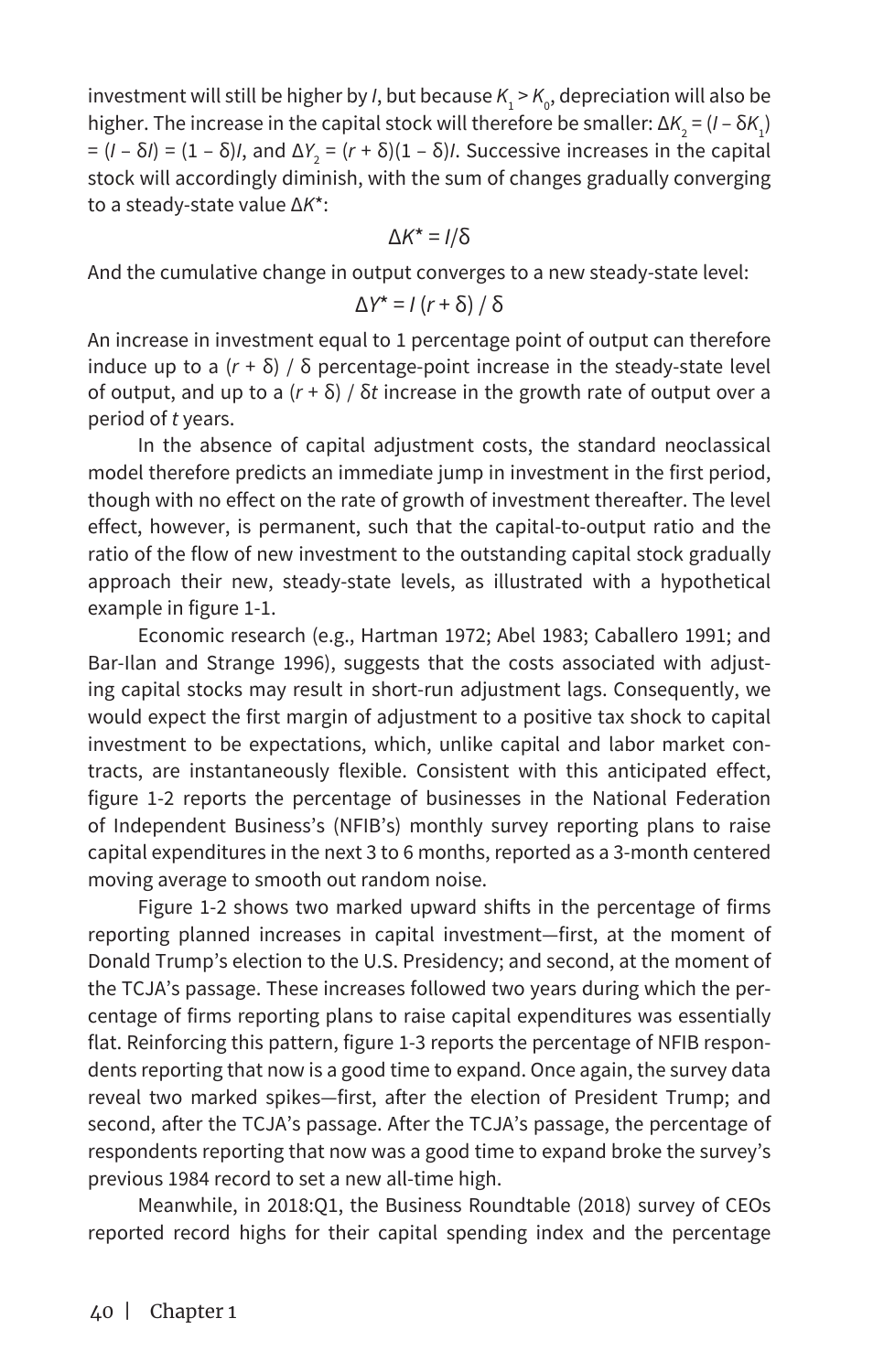### Figure 1-1. Adjustment Dynamics to a New Steady-State Capital **Output Ratio**

 $I_t/K_{t-1}$ 



Source: CEA calculations.

Note: Adjustment to a new steady state after a 10 percent decline in the user cost of capital, assuming  $r = 0.05$ ,  $\delta = 0.15$ , and an initial capital-output ratio of 1.0.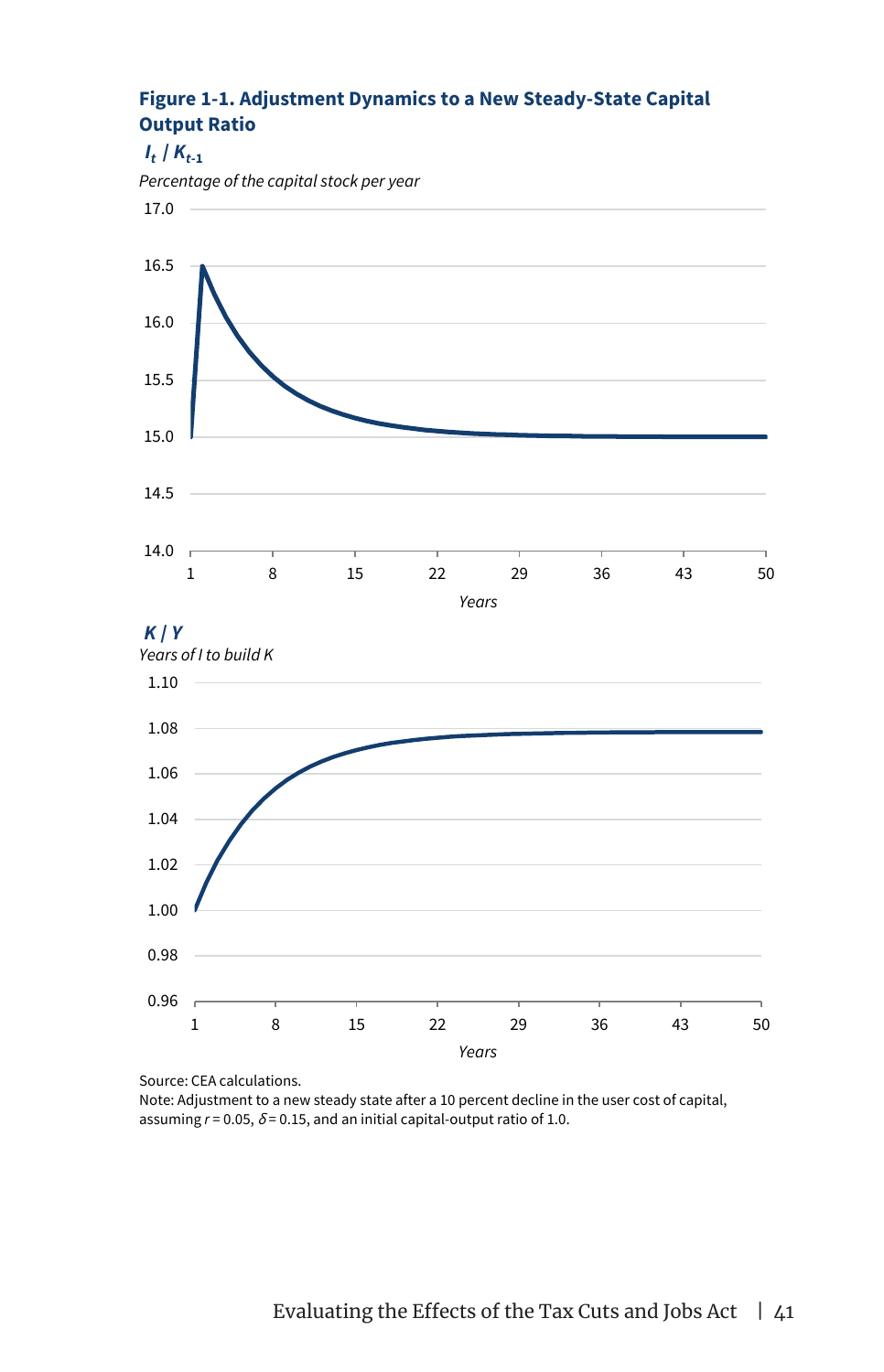

### Figure 1-2. Percentage of NFIB Survey Respondents Planning Capital Expenditures in the Next 3 to 6 Months, 2016-18

Note: Data represent a centered 3-month moving average. TCJA = Tax Cuts and Jobs Act.

### Figure 1-3. Percentage of NFIB Survey Respondents Reporting That Now Is a Good Time to Expand, 2016-18

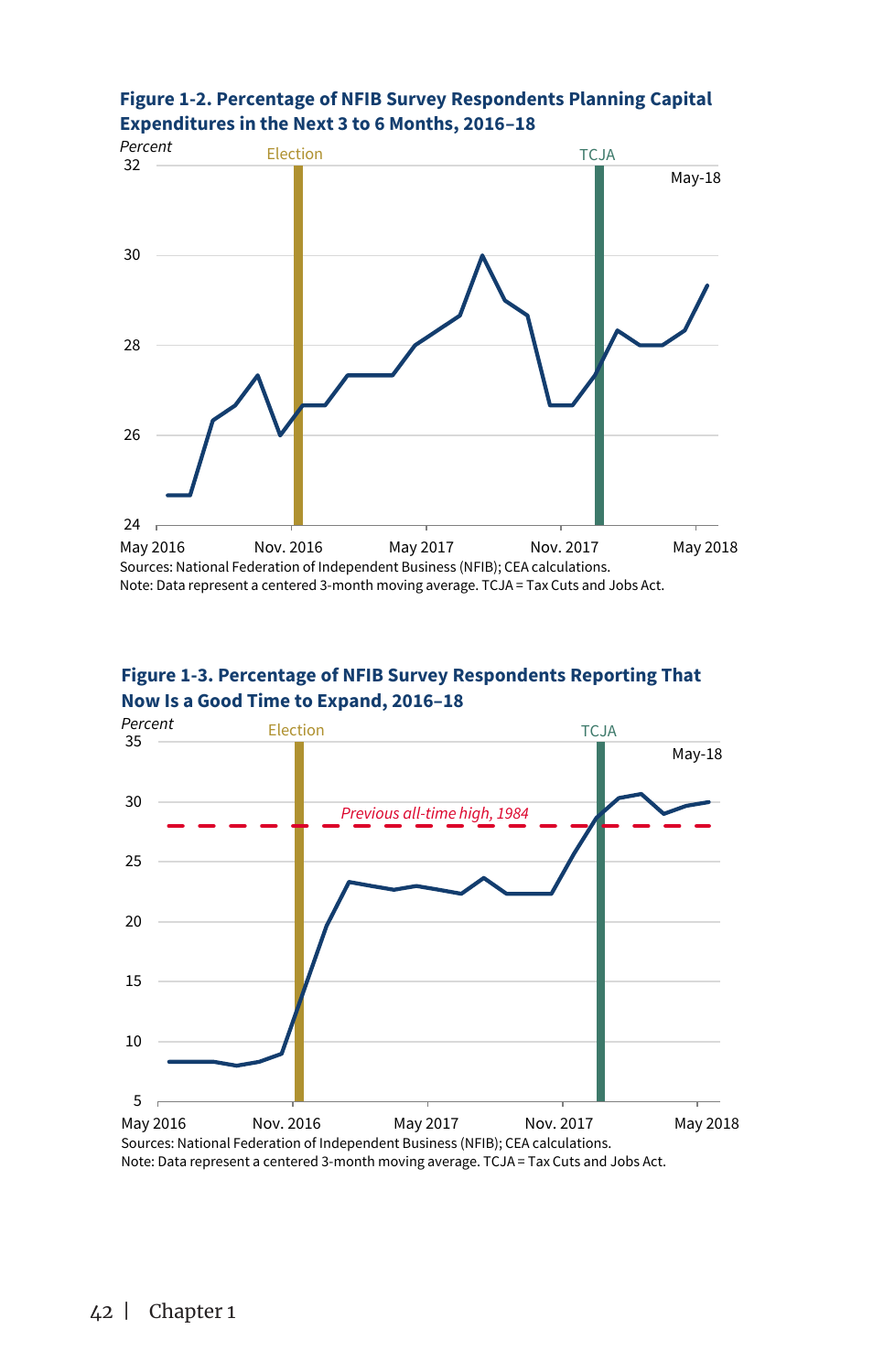reporting rising capital spending in the next 6 months. Through 2018:Q3, both series remained higher than at any point since 2011:Q2. Also in 2018:Q1, the percentage of respondents to a National Association of Business Economists (2018) survey reporting rising capital expenditures on information and communication technology hit a record high, and has remained well above the previous average since the question entered the survey.

Broader survey results reflect the same pattern. Figure 1-4 reports the centered 3-month moving average of Morgan Stanley's Planned Capital Expenditures (Capex Plans) Index, which tracks what business firms will probably spend in coming months. Again, after two years of decline, we observe two marked spikes after the election of President Trump and the TCJA's passage. Indeed, at the start of 2018, the index set its all-time high. Over time, as actual investment begins to reflect investment plans, we would expect these indices, as well as other survey responses, to edge back, as more respondents report plans to leave investment unchanged once the new, higher level of investment is attained.

An additional, short-run margin of adjustment—succeeding the adjustment of expectations but preceding the adjustment of actual physical capital stocks—is new capital goods orders, as reported by purchasing managers. Figure 1-5 reports core capital goods orders, in billions of dollars, from January 2012 through November 2018. Once again, after two years of declines, we observe two sharp spikes in capital goods orders within months of investmentrelevant events—first, after President Trump's election; and second, after the TCJA's passage.

Despite expected adjustment costs and investment lags in the transition to a higher-target capital stock, the first three quarters after the TCJA's passage saw a notable acceleration in investment. Figure 1-6 reports growth in real private nonresidential fixed investment from the time of the TCJA's passage until the third quarter of 2018, both for nonresidential investment overall and for the major subcomponents of structures, equipment, and intellectual property products, expressed as compound annual growth rates to smooth substantial quarterly volatility, with investment being the most volatile component of GDP.

On a downward trend since 2014, we again observe a marked reversal, with private nonresidential fixed investment overall, as well as investment in each subcomponent of investment, up over preelection and pre-TCJA trends. Indeed, if we regress the compound annual growth rate of private nonresidential fixed investment on a linear time trend over the sample period 2009:Q3–2017:Q4 (2017:Q3 for equipment), and we project this trend into 2018 and reconstruct levels from forecasted growth rates, we find that as of 2018:Q3, overall private nonresidential fixed investment was up \$150 billion (5.8 percent) over the trend. Among nonfinancial businesses, overall capital expenditures were up 12.1 percent over the trend.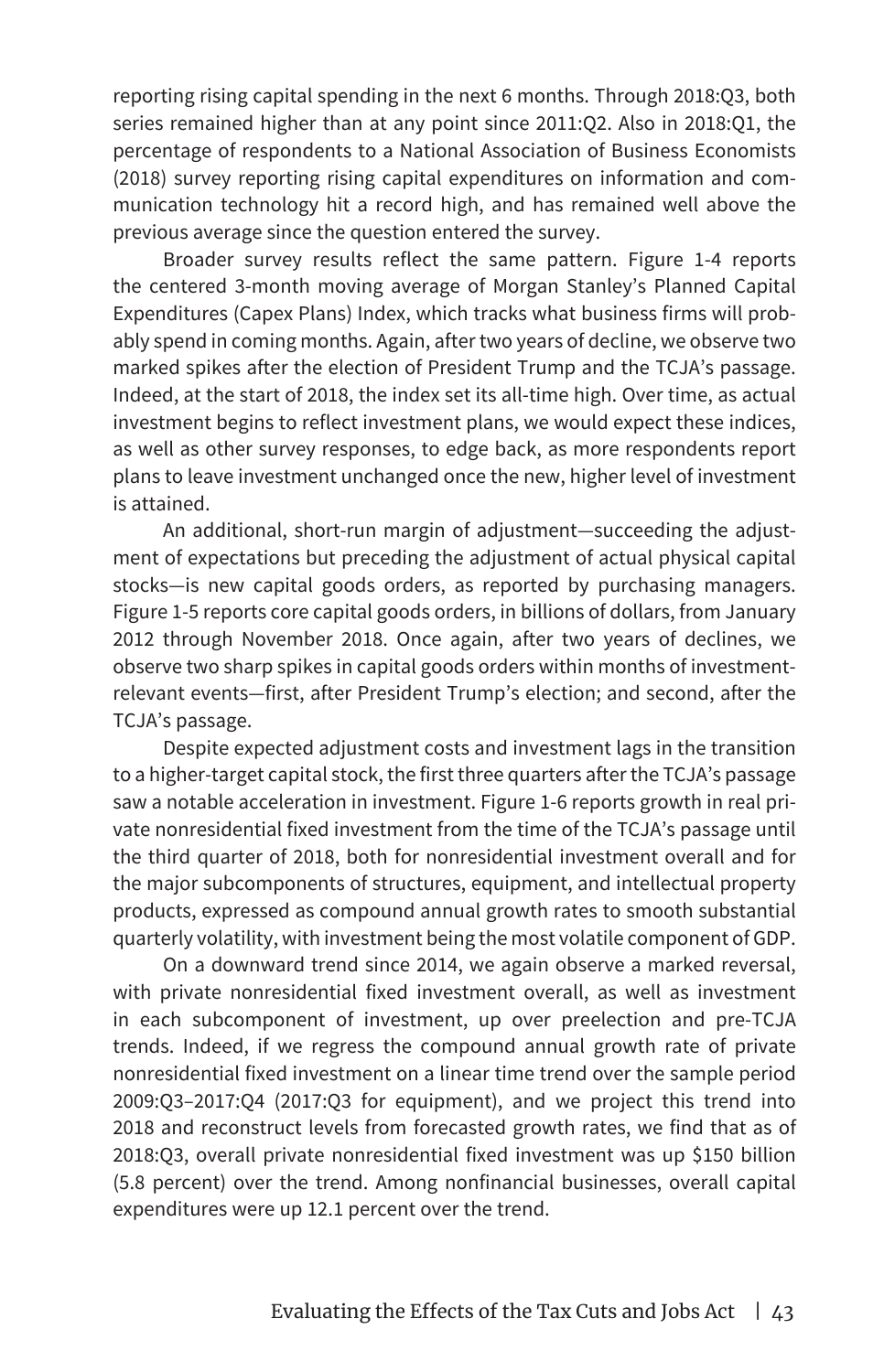

**Figure 1-4. Morgan Stanley's Capex Plans Index, 2016–18**

Sources: Bloomberg; CEA calculations.

Note: Morgan Stanley's Planned Capital Expenditures (Capex Plans) Index tracks what firms plan to spend in coming months. TCJA = Tax Cuts and Jobs Act. Data represent a centered 3 month moving average.



### ${\bf Figure 1-5.}$  Core Capital Goods Orders, 2012-18

Note: Core goods include nondefense capital goods, excluding aircraft. Data represent a centered 3-month moving average, truncating in November 2018. TCJA = Tax Cuts and Jobs Act.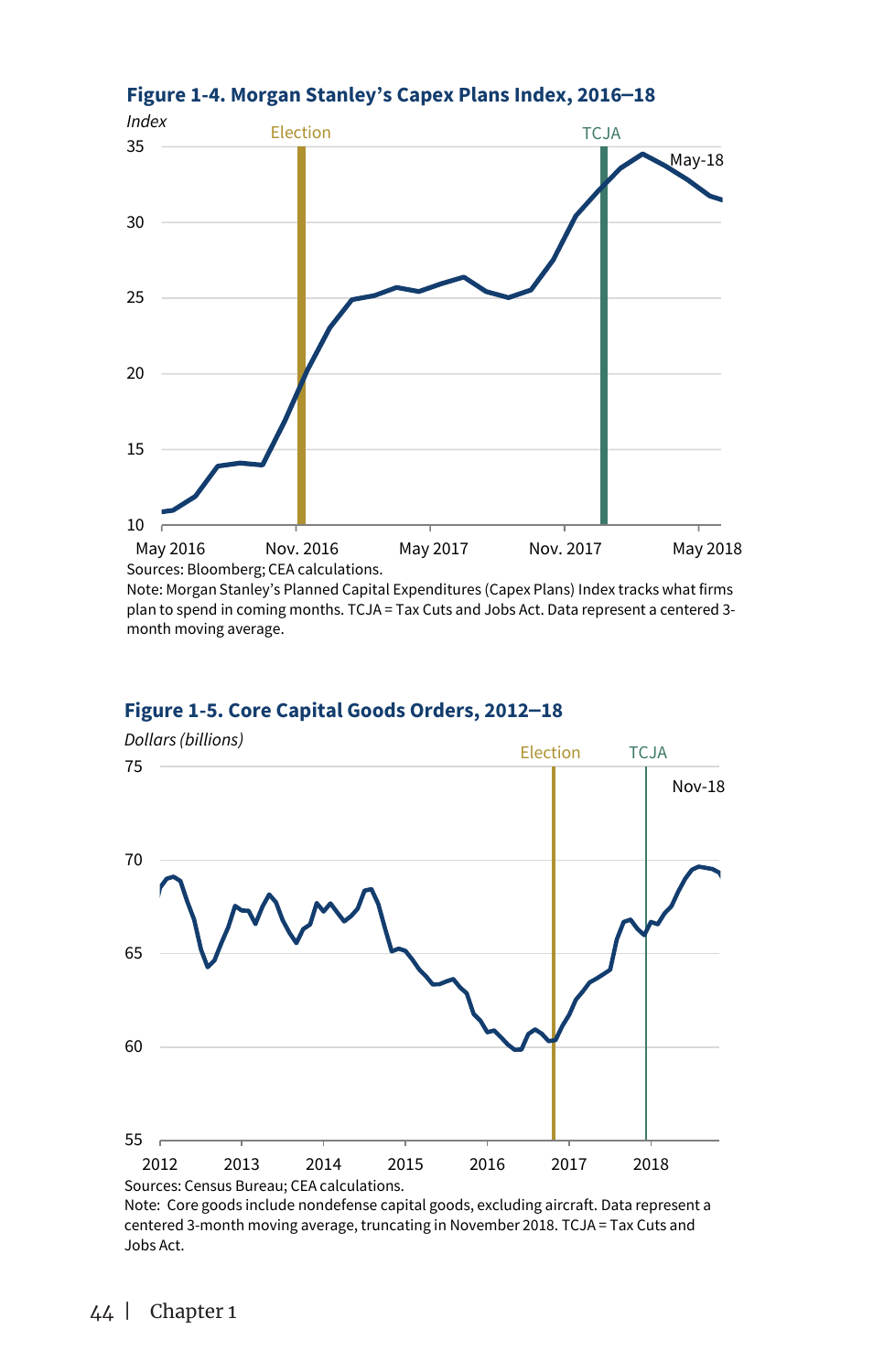

### Figure 1-6. Growth in Real Nonresidential Fixed Investment, 2017:04-2018:03

Sources: Bureau of Economic Analysis; CEA calculations. Note: The structures and intellectual property products pre-TCJA trends are calculated on the sample 2009:Q3-2017:Q4. The equipment pre-TCJA trend is calculated on the sample 2009:Q3-2017:Q3, because full expensing was retroactive to September 2017. The data for structures and intellectual property products represent a 3-quarter compound annual growth rate. Equipment data represent a 4-quarter compound annual growth rate. The overall rates for the nonresidential fixed investment trend and actual compound annual growth are calculated based on a weighted average of the structures, equipment, and intellectual property product components.

Equipment investment, in particular, exhibited a pronounced spike in the fourth quarter of 2017, as both the House and Senate versions of the TCJA bill, which were respectively introduced on November 2 and November 9, stipulated that full expensing for new equipment investment would be retroactive to September 2017. This created a strong financial incentive for companies to shift their equipment investment to the fourth quarter of 2017, so as to deduct new equipment investment at the old 35 percent statutory corporate income tax rate. After the initial spike in the rate of growth in fixed investment, standard neoclassical growth models would predict a return of the rate of growth to its pre-TCJA trend, but from a higher, post-TCJA level, with the capital-to-output ratio thereby asymptotically approaching its new, higher steady-state level.

More revealingly, considering higher-resolution data at the detailed asset level, we observe that asset types exhibiting larger residuals from an  $AR(n)$ step-ahead forecast of the user cost of capital also experienced larger forecast errors for real investment in 2018. Following Cummins, Hassett, and Hubbard (1994), figure 1-7 reports autoregressive forecast errors for each disaggregated equipment investment series against forecast errors for the detailed assetlevel user cost of capital, assuming equity financing. As can be observed in the figure, there is a negative correlation between forecast errors for the user cost of capital and investment, consistent with larger declines in the user cost of capital inducing larger increases in demand for capital services.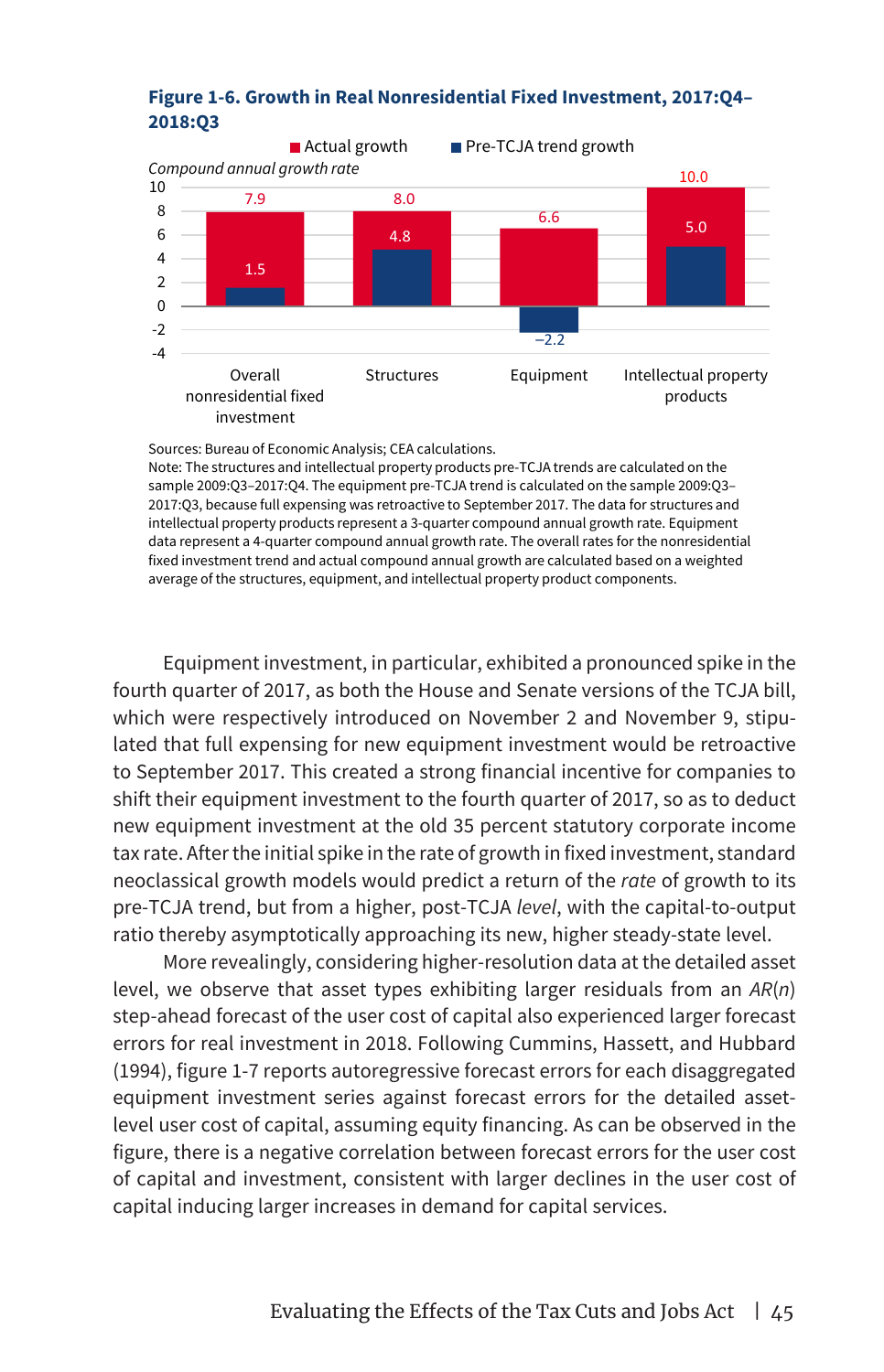

Figure 1-7. Forecast Errors for Equipment Investment and Price

Sources: Bureau of Economic Analysis; CEA calculations. Note: Residuals from autoregressive forecasts of growth rates of each disaggregated equipment investment series are plotted against residuals from autoregressive forecasts of the percent change in the simplified user cost of capital by asset type.

Finally, though the projected increase in steady-state output is predominantly a long-run effect deriving from a higher flow of capital services as the economy transitions to a higher steady-state target capital stock, already in 2018 we observe the effects on growth of higher investment demand after corporate tax reform and robust consumer spending followed the enactment of the TCJA's individual provisions. During the 34 quarters between the start of the current expansion in 2009:Q3 and the TCJA's enactment in 2017:Q4, the average contribution of real private nonresidential fixed investment to GDP growth was 0.6 percentage point. But in the first three quarters after the TCJA's passage, the contribution of real private nonresidential fixed investment to GDP growth rose to 1.0 percentage point. As a share of GDP, private nonresidential fixed investment in the first three quarters of 2018 attained its second-highest level since 2001.

As documented in the 2018 Economic Report of the President, the principal challenge for estimating the effect of changes in corporate and personal income tax rates on economic growth is that the timing of tax changes tends to correlate with cyclical factors. Specifically, legislators tend to lower tax rates during periods of economic contraction and raise rates during periods of economic expansion, which can negatively bias estimates of the effects of changes in marginal tax rates on investment and output.

Two recent empirical approaches to addressing this threat to identification are structural vector autoregression (SVAR) and the use of narrative history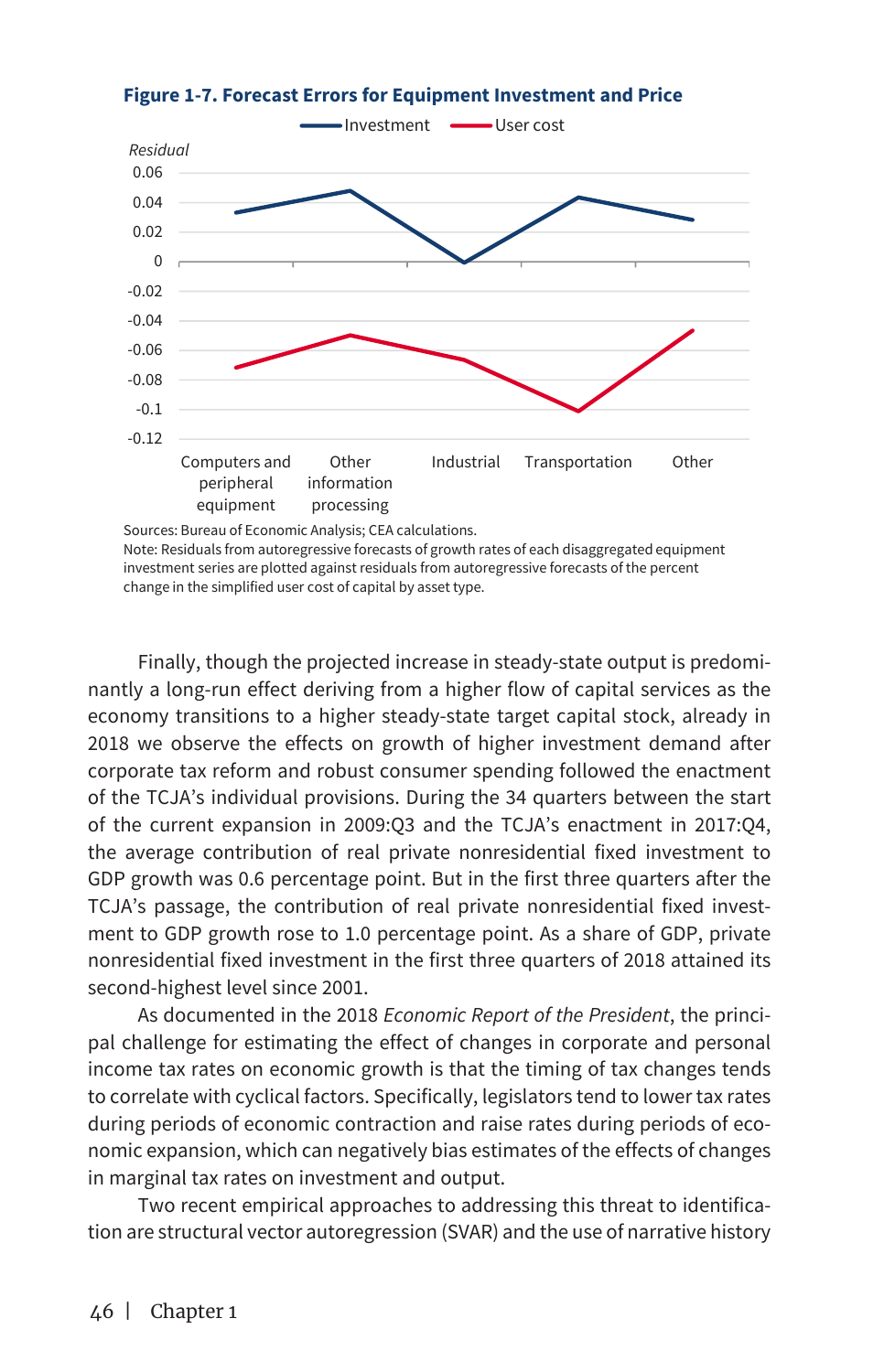to identify exogenous tax shocks; both approaches were reviewed in the 2018 *Report*, and estimates from this literature were applied to the TCJA. The SVAR approach, which was pioneered by Blanchard and Perotti (2002), identifies tax shocks by utilizing information about fiscal institutions to distinguish between discretionary and automatic or cyclical tax changes. Meanwhile, the narrative approach, which was initiated by Romer and Romer (2010), relies on a textual analysis of tax debates to identify exogenous tax changes with political or philosophical, rather than economic, motivations. More recently, Mertens and Ravn (2013) have developed a hybrid of both approaches that utilizes Romer and Romer's narrative tax shock series as an external instrument to identify structural tax shocks.

Using the estimated revenue effects of the TCJA from the Joint Committee on Taxation (JCT 2017), Mertens (2018) applies estimated coefficients from the SVAR and narrative approaches to a tax cut of the TCJA's magnitude. He calculates that effects based on aggregate tax multiplier estimates—by Blanchard and Perotti (2002), Romer and Romer (2010), Favero and Giavazzi (2012), Mertens and Ravn (2012), Mertens and Ravn (2014), and Caldara and Kamps (2017)—imply a cumulative effect on GDP between 2018 and 2020 of 1.3 percent. Applying estimated impacts based on responses to individual marginal tax rates from Barro and Redlick (2011) and Mertens and Montiel Olea (2018), he calculates a cumulative effect by 2020 of 2.1 percent. Finally, applying estimated effects of disaggregated individual and corporate tax multipliers from Mertens and Ravn (2013), he calculates the cumulative effect on GDP between 2018 and 2020 of individual tax reform to be 0.5 percent, and the cumulative effect of business tax reform to be 1.9 percent.

As shown in figure 1-8, actual GDP growth in 2018 was consistent with these estimated effects. Between 2012:Q4 and 2016:Q4, the compound annual growth rate of real GDP averaged just 2.3 percent, slowing to 2.0 and 1.9 percent in 2015 and 2016, respectively. After increasing to 2.5 percent in 2017, GDP was on pace in the first three quarters of 2018 to grow by 3.2 percent over the four quarters of the calendar year, for the first time since 2004. Moreover, this growth represented a sharp divergence from the trend. Regressing the compound annual growth rate of GDP on a time trend over a pre-TCJA expansion sample period 2009:Q3–2017:Q4, projecting this trend into 2018, and reconstructing levels from forecasted growth rates, we find that as of 2018:Q3, GDP growth in 2018 was up 1.0 percentage point over the trend. Although it is difficult to empirically disentangle the TCJA's effects on growth from the effects of the Trump Administration's other economic policy initiatives to date, particularly deregulatory actions, the estimates reported in chapter 2, "Deregulation That Frees the Economy," of the 2018 *Economic Report of the President* suggest that these actions likely contributed less than 0.1 percentage point to growth in 2018.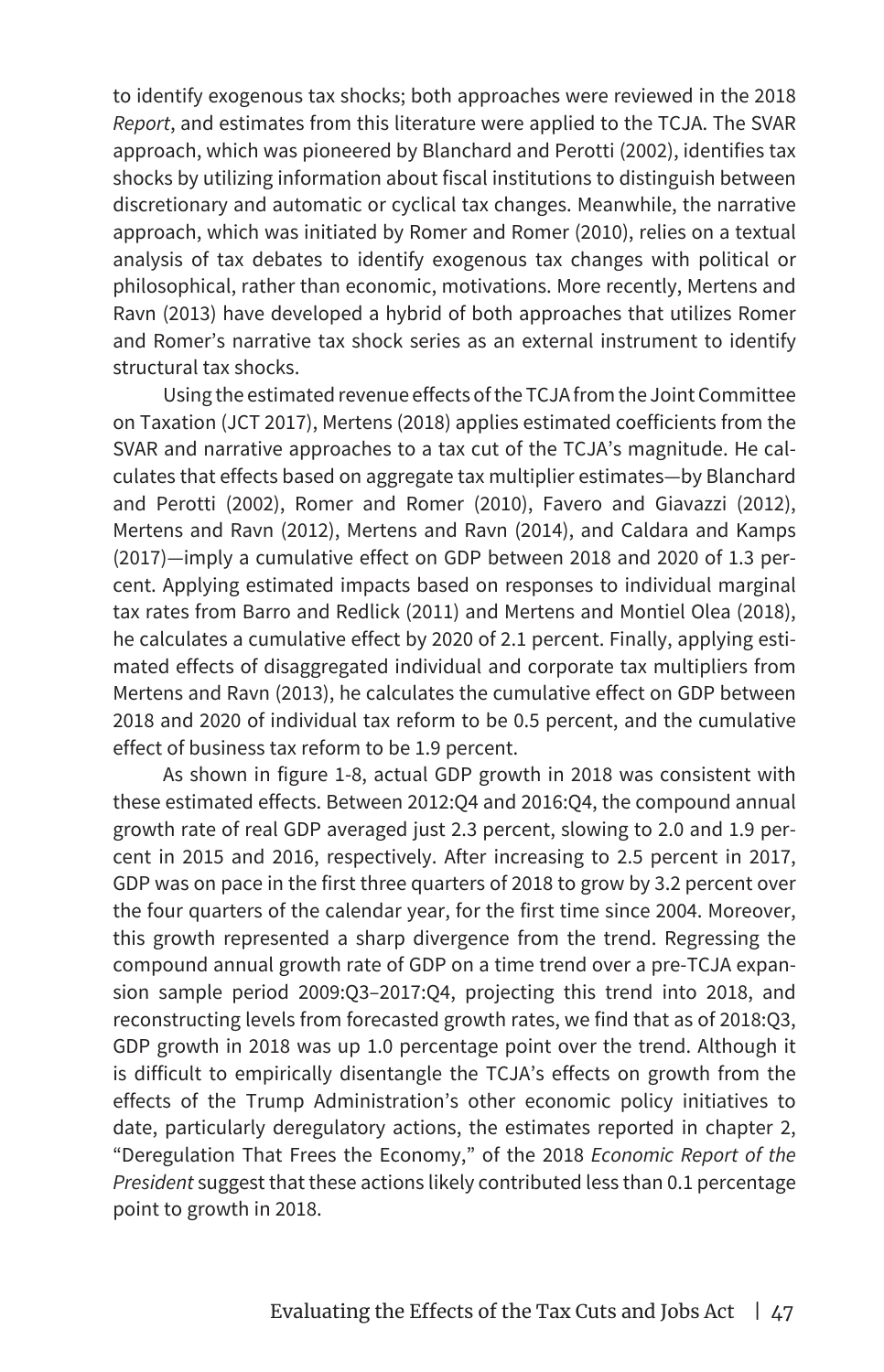We also estimate the TCJA's effect on 2018 growth by calculating the divergence of observed growth from a 2017:Q3 baseline forecast, as discussed in chapter 10 of this *Report* and chapter 8, "The Year in Review and the Years Ahead," of the 2018 *Economic Report of the President*. To construct this baseline, we treat the TCJA as an unanticipated shock arriving in the fourth quarter of 2017. Adapting the approach of Fernald and others (2017), we then decompose pre-2017:Q4 growth rates into trend, cyclical, and higher-frequency components—using Okun's law and a partial linear regression model with a frequency filter—to estimate the long-run growth rate. We then estimate an unrestricted vector autogressive model (VAR) on detrended growth rates through 2017:Q3 of real GDP, the unemployment gap, the labor force participation rate, real personal consumption expenditures, and the yield spread of 10-year over 3-month Treasuries. We determine optimal lag length by satisfaction of the Akaike and Hannan-Quinn information criteria. Postestimation and VAR forecasting, we then add the estimated long-run trend. Relative to this baseline forecast, observed output growth was up 1.4 percentage points at a compound annual rate as of 2018:Q3. Figure 1-9 compares these two estimated effects of the TCJA to the SVAR and narrative estimates reported by Mertens (2018).

Another approach to evaluate the TCJA's effect on growth is to compare the Congressional Budget Office's (CBO) final, pre-TCJA 10-year economic projection with the post-TCJA actuals. In June 2017, the CBO forecasted real GDP growth of 2.0 percent in 2018, with real private nonresidential fixed investment growing by just 3.0 percent. If GDP growth during the four quarters of 2018 was instead 3.2 percent, as the U.S. economy was on pace to achieve through 2018:Q3, and if it were to then immediately revert to the CBO's June 2017 forecast, in 2027 economic output would be 1.2 percent higher than projected. If GDP were to simply grow by 3.2 percent in 2018, by the CBO's upwardly revised August 2018 forecast of 2.8 percent in 2019, and if it were to then revert to the pre-TCJA projection, in 2027 economic output would be 2.5 percent higher than projected, in line with the CEA's initial estimates.

Data available through 2018:Q3 therefore suggest that estimates from the Tax Policy Center (0.0), Penn-Wharton Budget Model (0.6–1.1 percent), JCT (0.7 percent on average over 10 years, implying a 10-year level effect of 1.2 percent), and Tax Foundation (1.7 percent) may constitute lower bounds. The preliminary evidence is, however, consistent with a more recent analysis by Lieberknecht and Wieland (2018), who employ a two-country dynamic stochastic general equilibrium model to estimate a long-run GDP effect of 2.6 percent.

An important implication of higher-than-projected growth is Federal government revenue. The JCT estimated the TCJA's conventional revenue cost at \$1.5 trillion over 10 years, and a dynamic estimate of \$1.1 trillion, after accounting for higher revenue due to economic growth, net of increased interest payments. If the TCJA's effect on economic growth exceeds the JCT's estimate, the actual long-run revenue cost may be lower.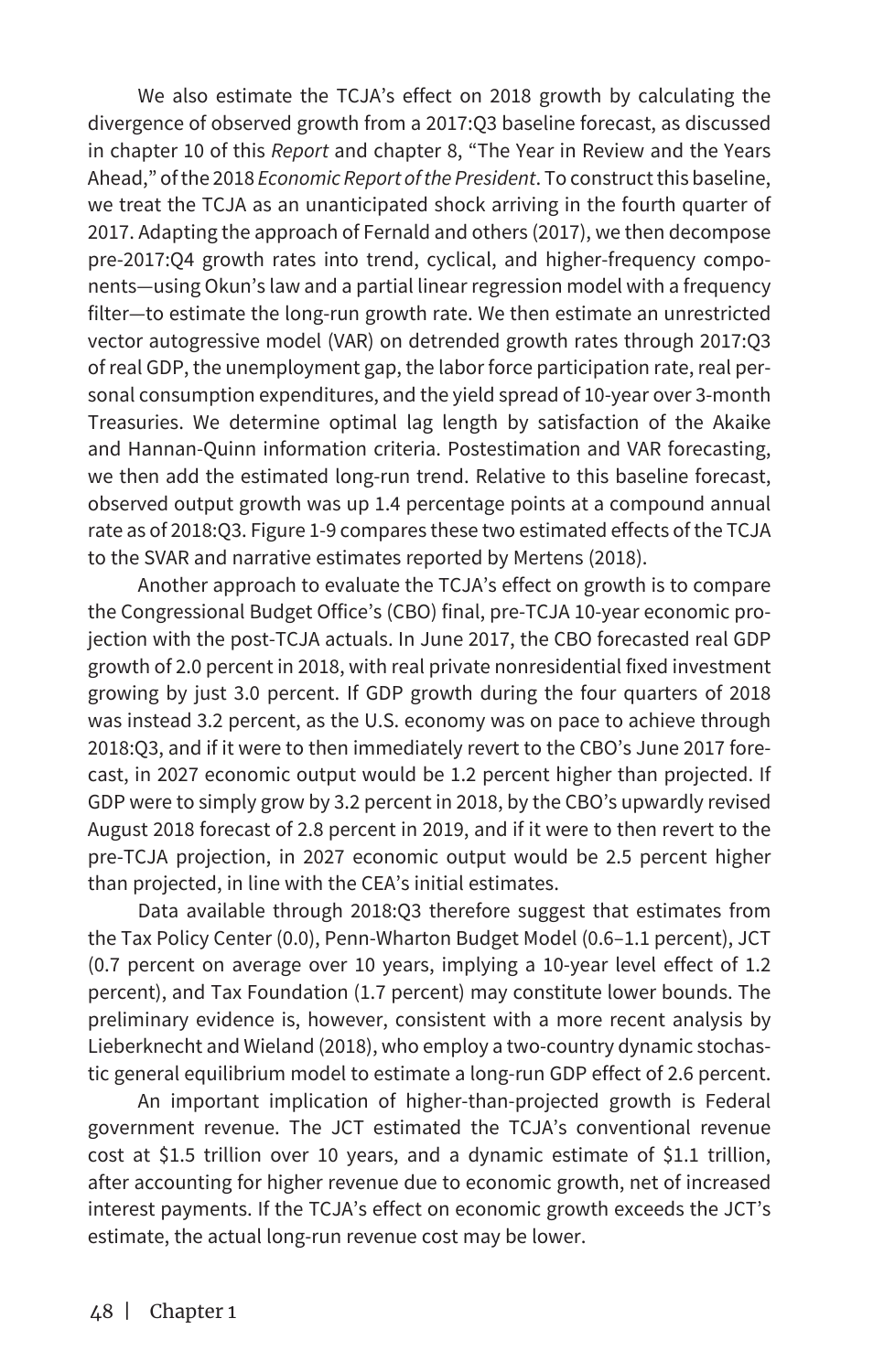### **Figure 1-8. Growth in Real GDP, 2012:04-2018:03**



pre-TCJA trend projection is calculated for 2009:Q3-2017:Q4.

The cumulative effect of higher near-term growth on revenue can be illustrated by calculating the difference between the CBO's final, pre-TCJA (June 2017) 10-year projections of growth and revenue, advancing from 2017:Q4 actuals, and the CBO's final, pre-TCJA 10-year economic projections updated with 2018 actual GDP data and April 2018 CBO revenue projections. Fiscal year revenue-to-GDP projections are converted to calendar years by assigning 25 percent of the subsequent fiscal year to the current calendar year. First, we assume that actual nominal GDP growth in the four quarters of 2018 achieved its 2018:Q1–2018:Q3 annualized pace of 5.6 percent. Second, we assume that actual nominal GDP growth in 2019 achieves the Administration's current projection of 5.3 percent. Third, we assume that, thereafter, growth reverts to the pre-TCJA trajectory projected by the CBO. Fourth, we assume that the ratio of revenue to GDP was as projected by the CBO in April 2018. In this simulation, Federal tax revenue would be about \$500 billion higher over the 10 years through 2027. This macroeconomic feedback alone would thereby offset more than one-third of the conventional cost of the law.

Because increased growth in calendar year 2018 was likely augmented by other legislative and Administration policies, as well as nonpolicy economic factors, we also estimate the likely macroeconomic feedback of higher growth by applying the estimated coefficients from Romer and Romer (2010) and Mertens (2018) to GDP growth in 2018, 2019, and 2020, and assuming April 2018 revenue-to-GDP projections. This approach yields an estimated cumulative revenue effect of between \$140 and \$190 billion over 3 years, or between \$480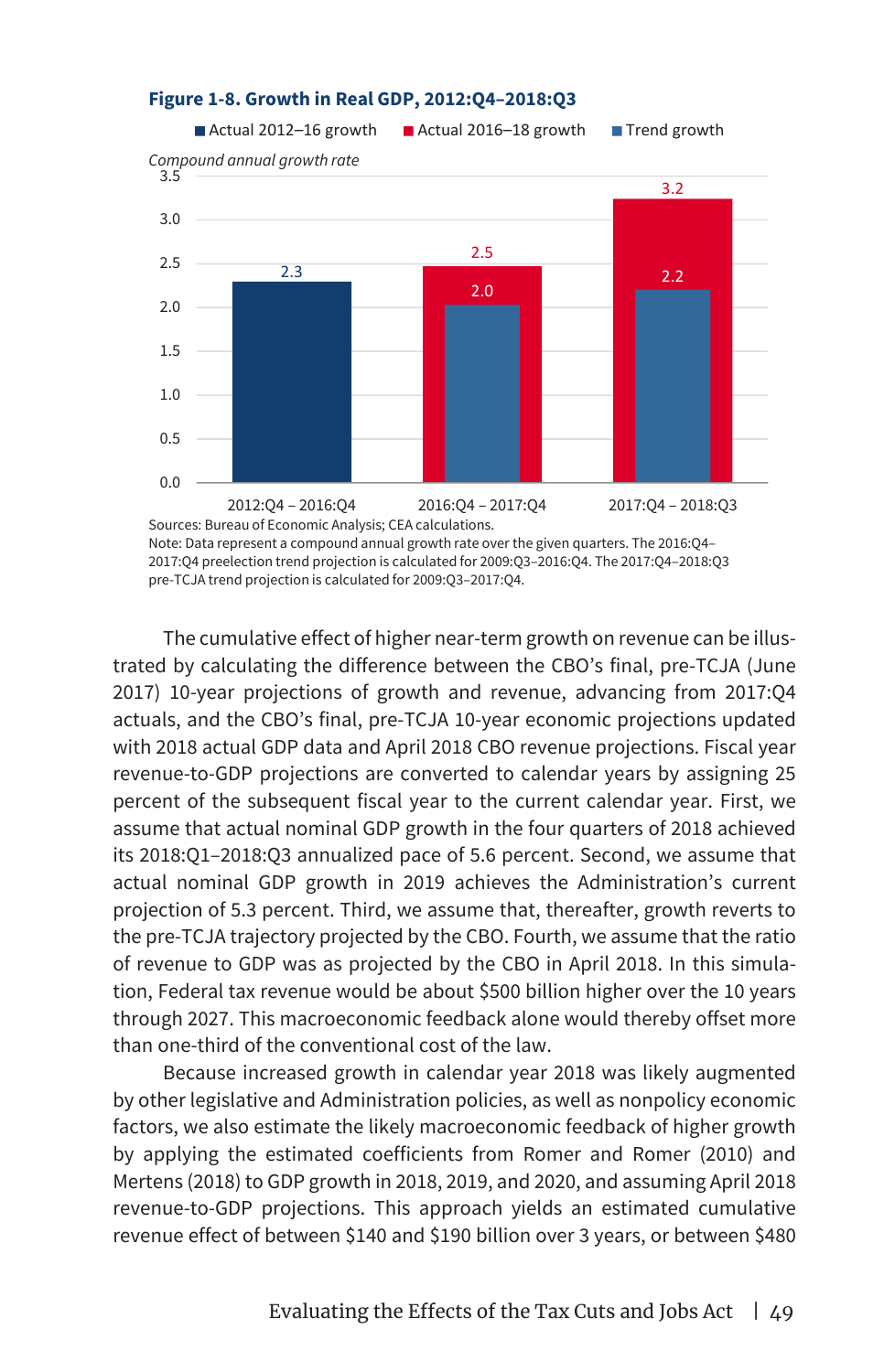### Figure 1-9. Structural VAR and Narrative Estimates versus Actual



Sources: Mertens (2018); CEA calculations.

Note: VAR = vector autoregression. The 2009:Q3-2017:Q4 trend is estimated on compound annual growth rates and levels reconstructed from projected rates. The CEA's 2017:Q3 baseline is estimated using a VAR and statistical frequency filter, as described in chapter 10 of this Report. Mertens (2018) compiles references to 10 estimates from other papers (these other estimates are shown in this figure). Mertens and Olea (2018) provide two estimates from the same paper.

and \$640 billion over 10 years if the level effect persists. Excluding Mertens's (2018) international estimations, which treat deemed repatriation-an effective reduction in the implicit tax liability of U.S. multinational enterprises-as a tax increase, the approach suggests a cumulative revenue feedback over 10 years of \$810 billion. Because these empirically estimated growth effects only extend for three years, whereas the increased flow of capital services as the economy transitions to a higher steady-state capital-to-labor ratio is a long-run effect, the corresponding revenue effects may constitute a lower bound (box  $1-1$ ).

Because the TCJA was passed by Congress under the budget reconciliation process, the bill's conventional revenue cost, as estimated by its official scorer, the JCT, could not exceed \$1.5 trillion over 10 years. As a result, several provisions of the TCJA are scheduled to expire by the end of fiscal year 2027. Specifically, many of the provisions affecting the personal income tax code are due to expire on December 31, 2025, whereas among corporate income tax provisions, bonus depreciation, particularly for equipment investment, is set to begin phasing out on January 1, 2023, and to fully phase out on December 31, 2026.

Using a neoclassical growth model, Barro and Furman (2018) estimate that making the TCJA's temporary business provisions permanent would raise long-run GDP by 2.2 percentage points above their baseline, law-aswritten estimate, and by 0.8 percentage point over 10 years. Using a more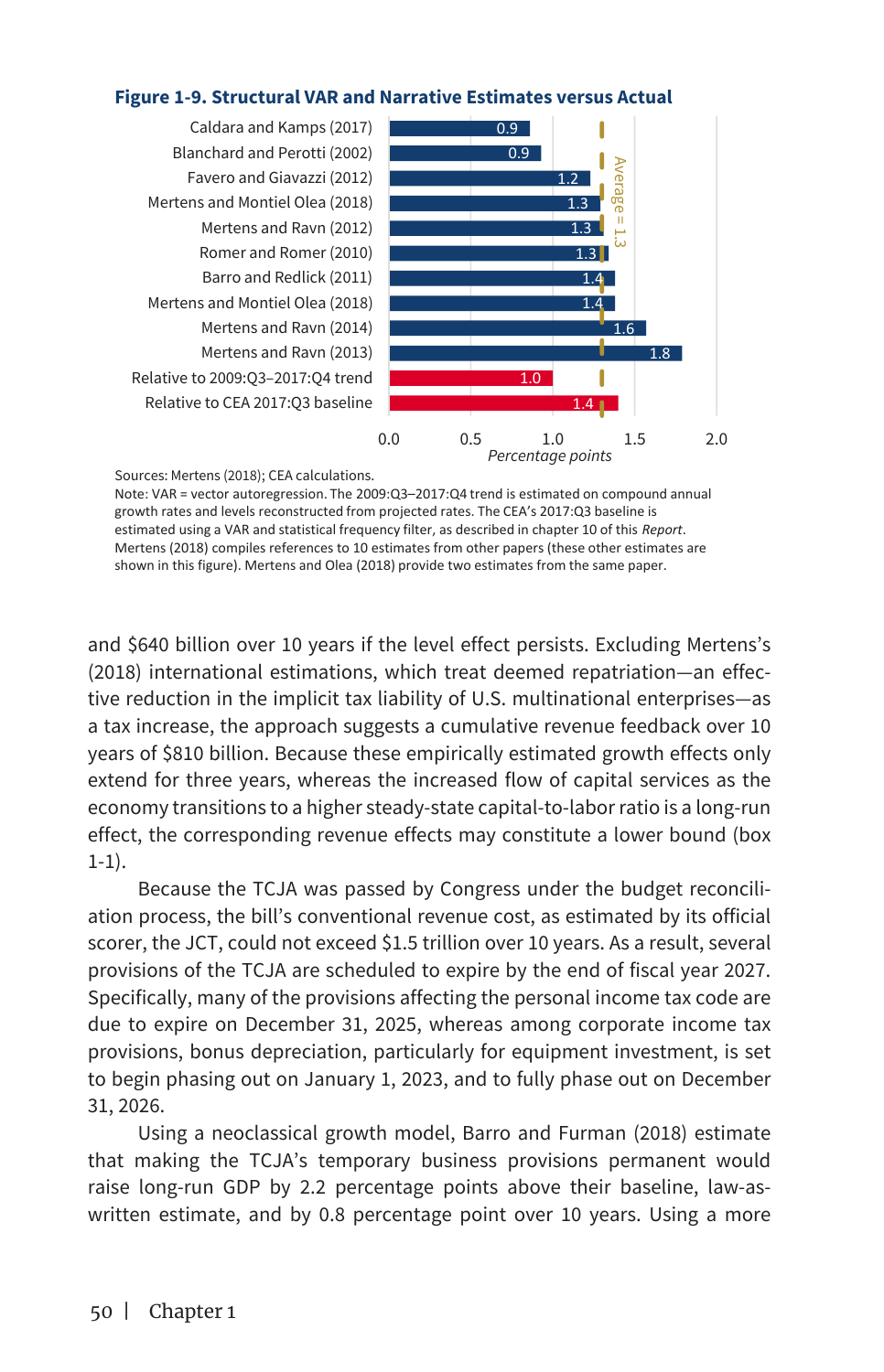### **Box 1-1. The Mortgage Interest Deduction and the Tax Cuts and Jobs Act**

Before the passage of the Tax Cuts and Jobs Act, discussions of potential changes in the mortgage interest deduction (MID) raised concern about possible future effects on home value and homeownership (NAR 2017). The National Association of Realtors commissioned a study that forecasted a 10.2 percent decline in home prices in the short run resulting from proposals in the TCJA that included, at the time, changes to the MID (PwC 2017). The TCJA did not eliminate the MID, but it did reduce the maximum mortgage eligibility by \$250,000 (CEA 2018). In addition, the TCJA included a doubling of the standard deduction, which was projected to reduce taxable units claiming the MID and increase tax units utilizing the standard deduction (CEA 2017b).

The MID is a regressive subsidy with greater benefit for those with mortgages on more expensive homes, in part because individuals with higher incomes are more likely to itemize their deductions rather than opt for the standard deduction. The incentive provided by the MID for more expensive homes has ramifications for the housing market. Earlier CEA analyses and reviews of the literature note that the MID is not associated with higher home ownership rates, even though that was a central goal for maintaining the policy (CEA 2017b). Furthermore, given the incentive for larger and/or more expensive home purchases, the MID inflates housing prices.

The impact of the MID on housing prices is found to vary across different housing markets, depending on the elasticity of housing supply. A market with a more inelastic supply would face greater downward pressure on housing prices than a market with elastic supply as a result of an elimination of the MID. Furthermore, earlier CEA analyses comparing home ownership rates in the United States with those in Canada and other countries belonging to the Organization for Economic Cooperation and Development found the MID to be "neither necessary nor sufficient" for relatively higher home ownership rates (CEA 2017b, 7).

The final TCJA legislation, which was signed into law in December 2017, did not eliminate the MID—though, as noted above, both the change in the amount of mortgage debt for which interest can be deducted and the doubling of the standard deduction would result in fewer tax filers utilizing itemized deductions and the MID. Given this policy change, examining the reaction of both homeownership rates and housing prices across the country and across different markets can provide insight into the predicted effects detailed above. In the first 11 months of 2018, though housing prices continued to increase, the pace of housing price growth ticked slightly down. In the first three quarters of 2018, homeownership rates slightly increased.

Housing prices, measured by a number of housing price indices, have increased nationally since 2012. In the first 11 months of 2018, real house price indices continued to increase, though the pace of annual growth slowed slightly. The 12-month percentage change among three of the four real house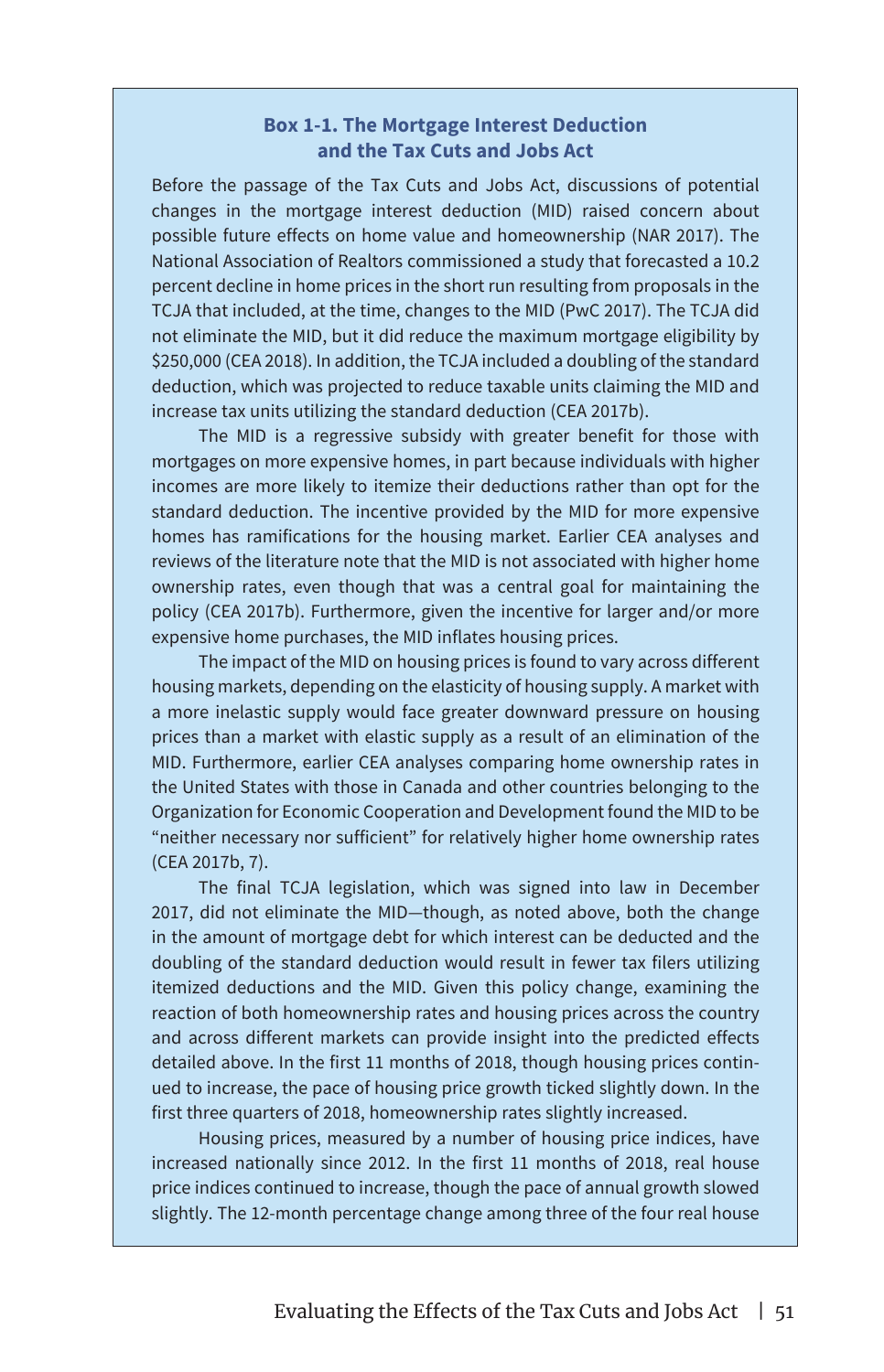price indices displayed in figure 1-i decreased in 2018, though they have remained positive.

At the city level, the reaction of housing prices varied in the first three quarters of 2018. As noted above, how housing prices respond to a change in use of the MID is dependent on the elasticity of housing supply. In markets where housing supply is less responsive, such as San Francisco, housing prices would be expected to react more to changes in use of the MID versus a housing market with a less-regulated supply, such as Dallas. Though the real housing price indices in both San Francisco and Dallas continued to increase in the first three quarters of 2018, the annual change in Dallas's real housing price indices continued on the downward trend that was evident before the TCJA's passage. The pace of annual change in San Francisco, however, quickened in the first three quarters of 2018 after the TCJA's passage (figure 1-ii).

Contrary to a report commissioned by the National Association of Realtors in May 2017, which predicted that MID reforms similar to that ultimately enacted by the TCJA would cause a short-run decline in national home prices of 10.2 percent, housing prices have increased in some markets (PwC 2017).

Homeownership rates nationally had trended down for several years, though they saw a reversal in 2016, when rates began to move upward for the first time since 2004. After the TCJA's passage, homeownership continued to increase nationally through the first three quarters of 2018 (figure 1-iii). Faster

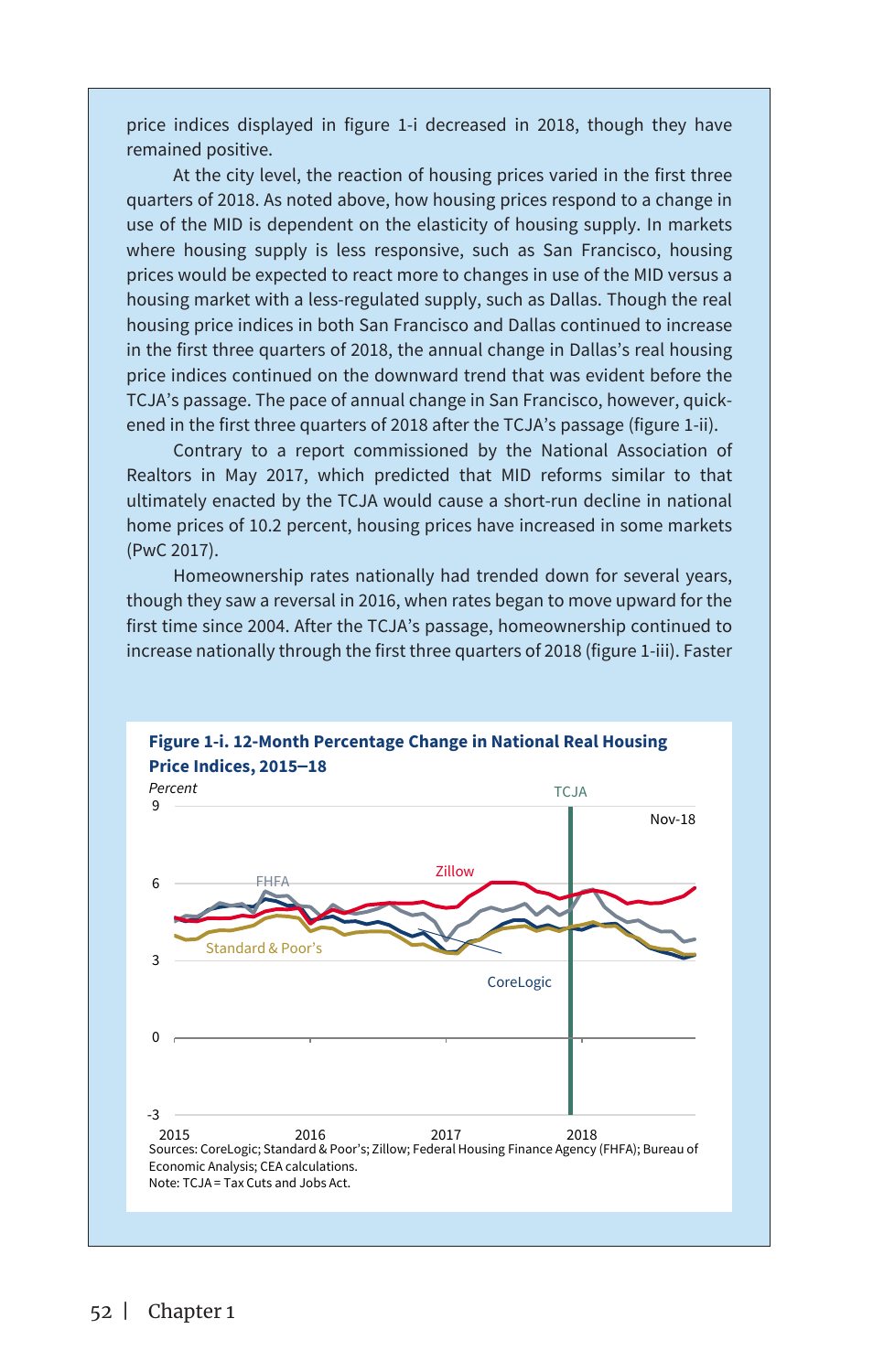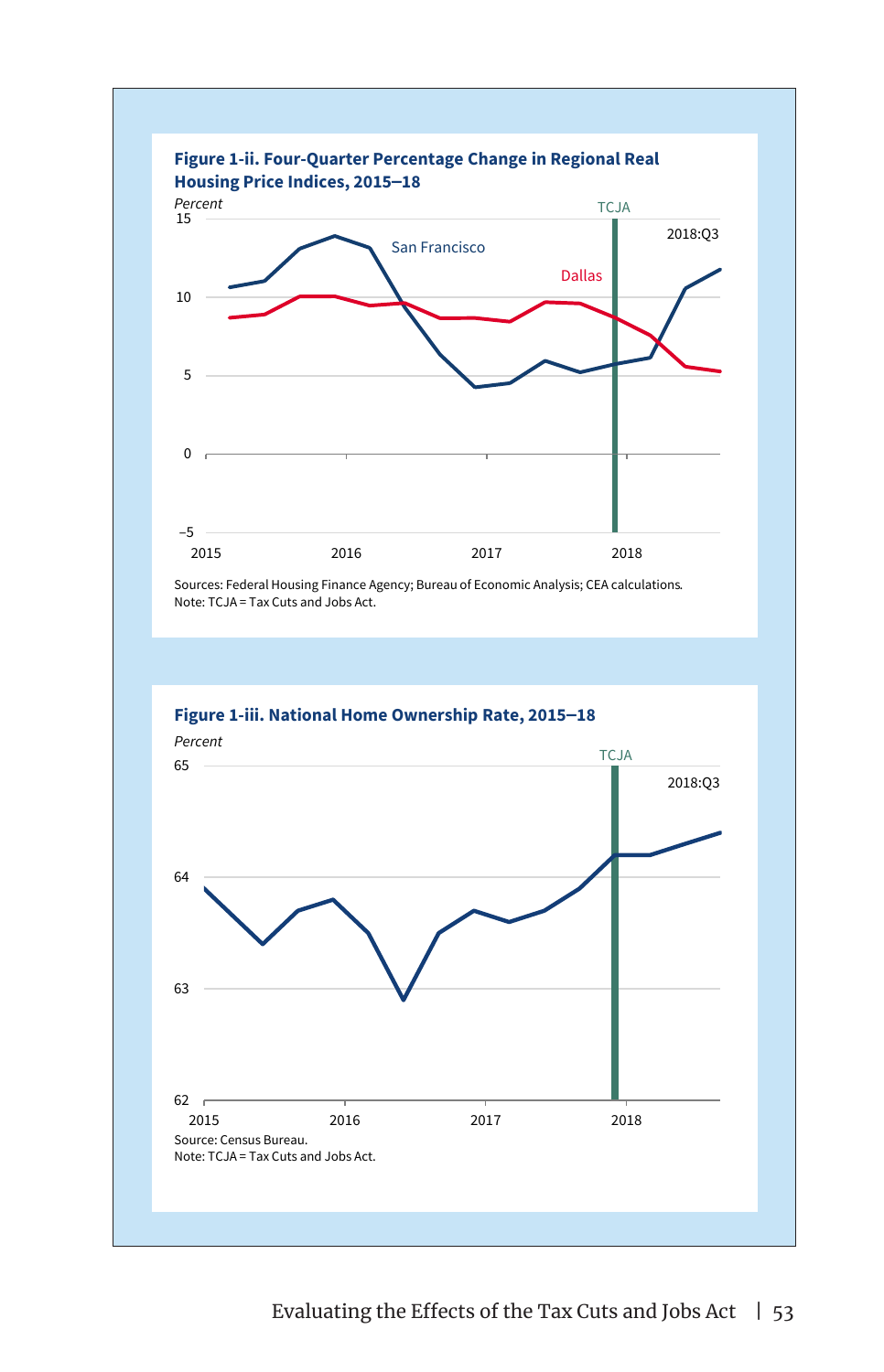economic growth resulting from the TCJA would be expected to shift the demand curve for housing outward.

U.S. fiscal policy continues to implicitly subsidize owner-occupied housing by excluding imputed rental income from income taxation and through direct and indirect financial support of government-sponsored mortgage enterprises, as discussed in chapter 6 of this *Report*. User cost calculations reported by Poterba and Sinai (2008) suggest that the implicit subsidy of untaxed imputed rent is 1.5 times that of the MID, with the magnitude of the differential impact increasing in household income. Feldman (2002) and Passmore, Sherlund, and Burgess (2005), meanwhile, find that government sponsorship of the Federal National Mortgage Association and Federal Home Loan Mortgage Corporation lower mortgage rates by 7 to 50 basis points.

richly specified, two-country dynamic stochastic general equilibrium model, Lieberknecht and Wieland (2018) find that making the temporary provisions permanent would raise the long-run growth effect from 2.6 to 5.7 percent.

We can also estimate the effect on output of making permanent the TCJA's provisions currently set to expire in 2025 by calculating the static budget impact in 2026 and 2027 and applying the estimated impact multipliers reported by Mertens (2018). Specifically, calculating the change from 2025 in the JCT's (2017) static revenue estimate for 2026 and 2027, dividing by the Administration's projection for GDP in 2026 and 2027, reversing the sign, and applying the estimated tax multipliers indicate a cumulative impact of up to 0.4 percentage point by the end of 2027.

# **Labor Market Effects**

In the 2018 *Economic Report of the President*, the CEA demonstrated that due to the high mobility of capital relative to labor, the incidence of corporate income taxation is increasingly borne by labor, though there is an important distinction between short- and long-run economic incidence. In the short run, increases (or decreases) in corporate income taxation are largely borne by current owners of corporate capital, through a decline (rise) in asset values, and by investors, through lower (higher) after-tax rates of return. However, the CEA estimated that in the long run, labor bears a majority of the burden of corporate income taxation, as an increase (decrease) in the effective tax rate on capital income from marginal investment lowers (raises) steady-state demand for capital services. The consequent decline (rise) in the capital-to-labor ratio lowers (raises) labor productivity and thus depresses (lifts) labor compensation.

Consistent with this investment channel, Giroud and Rauh (2018), employing Romer and Romer's (2010) narrative approach to estimate the effects of State-level corporate income tax changes, find short-run statutory corporate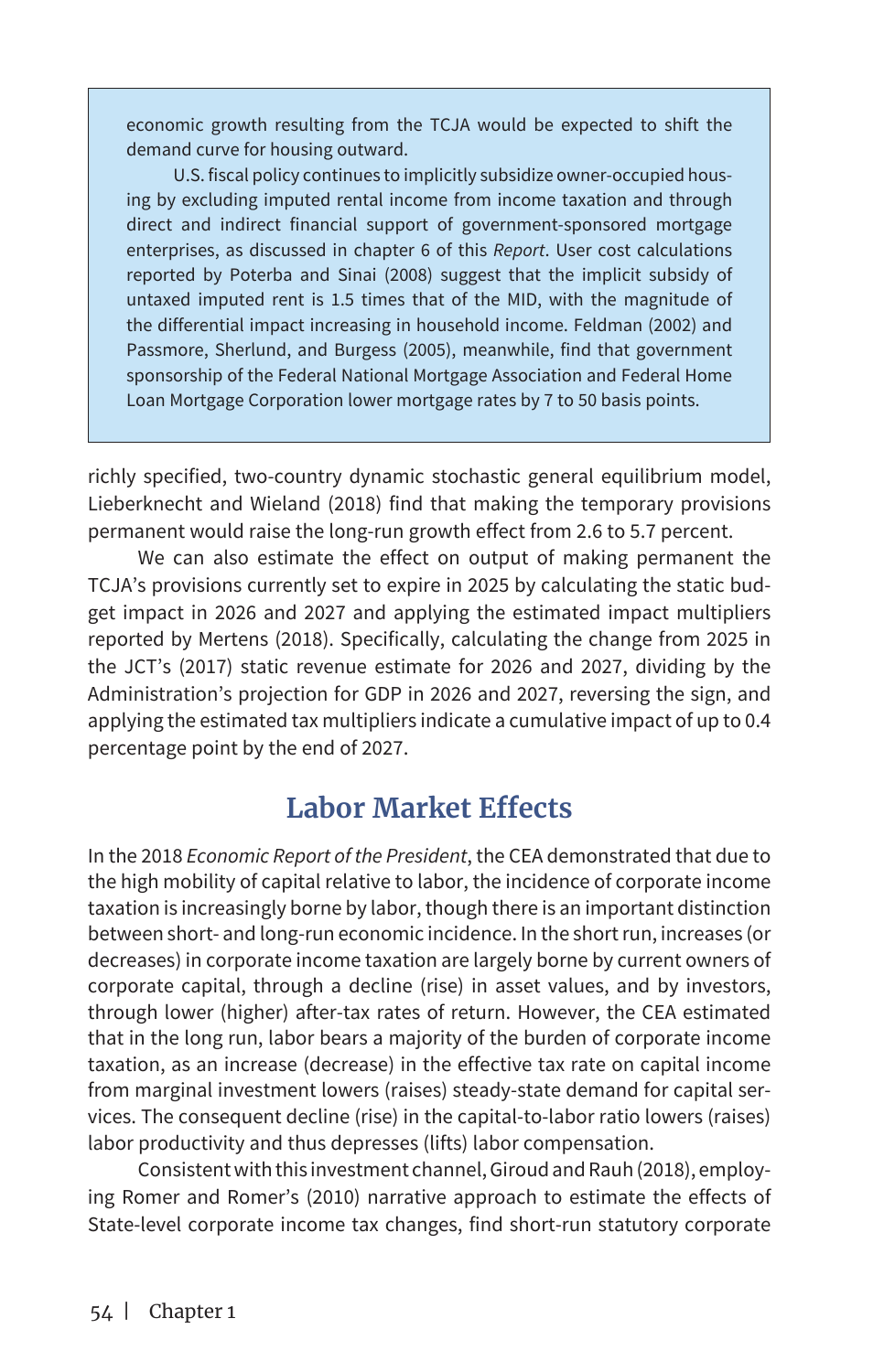tax elasticities of both employment and establishment counts of about –0.5, and elasticities of –1.2 over a 10-year horizon. Moreover, a broad survey of empirical studies of the incidence of corporate income taxation, reported in the 2018 *Economic Report of the President*, indicates that workers ultimately bear between 21 and 75 percent of the economic burden of corporate taxation, with more recent studies generally constituting the upper bound of this range, reflecting growing international capital mobility. The studies that were cited suggest a corporate income tax elasticity of wages of between –0.1 and –0.5, with estimated tax semielasticities from –0.4 to as large as –2.4.

Applying these estimated elasticities to the TCJA, the CEA calculated that a permanent 14-percentage-point reduction in the Federal statutory corporate tax rate would raise average annual household income by between \$2,400 and \$12,000 in the long run, with an average estimate of \$5,500. Dropping the two lowest and two highest estimates suggests a tighter range, between \$3,400 and \$9,900.

Although these are long-run, estimated wage effects resulting primarily from a gradual transition to a new steady state with a higher capital-to-labor ratio, even in the short term, we would expect to observe forward-looking firms revising their labor market expectations. Models of rent sharing indicate that, in the short run, workers stand to benefit from increased profits accruing to their parent employer through a bargaining channel. This model does not make any predictions about changes in employment levels. Arulampalam, Devereux, and Maffini (2012) present a model of rent sharing in which changes in the corporate tax rate, expensing provisions, and overall marginal tax rates (from various and sundry other tax provisions) all serve to affect the wage. The model supposes a single union representing all wage earners. How the model's predictions would change under different bargaining arrangements is not clear, though in each case, the signs of the first derivative on corporate tax rates, longer depreciation schedules, and overall marginal tax rates are all negative, such that the TCJA is predicted to unambiguously increase workers' wages through the bargaining channel.

This theory accords with the empirical evidence, first noted by Krueger and Summers, that "more profitable industries tend to use some of their rents to hire better quality labor, and share some of their rents with their workers" (Krueger and Summers 1968, 17; also see 1988). More recent studies of intraindustry wage differentials confirm that rent sharing remains a feature of the U.S. labor market (Barth et al. 2016; Card et al. 2016; Song et al. 2019).

In the results of the research by Arulampalam, Devereux, and Maffini (2012), the wage is roughly equal to the weighted average of the outside wage option of the employer and some share of the firm's location-specific profit. Changes in expensing provisions affect the profits over which employers and employees bargain, even in the absence of changes in the target capital stock—as do other adjustments outside the corporate income tax rate that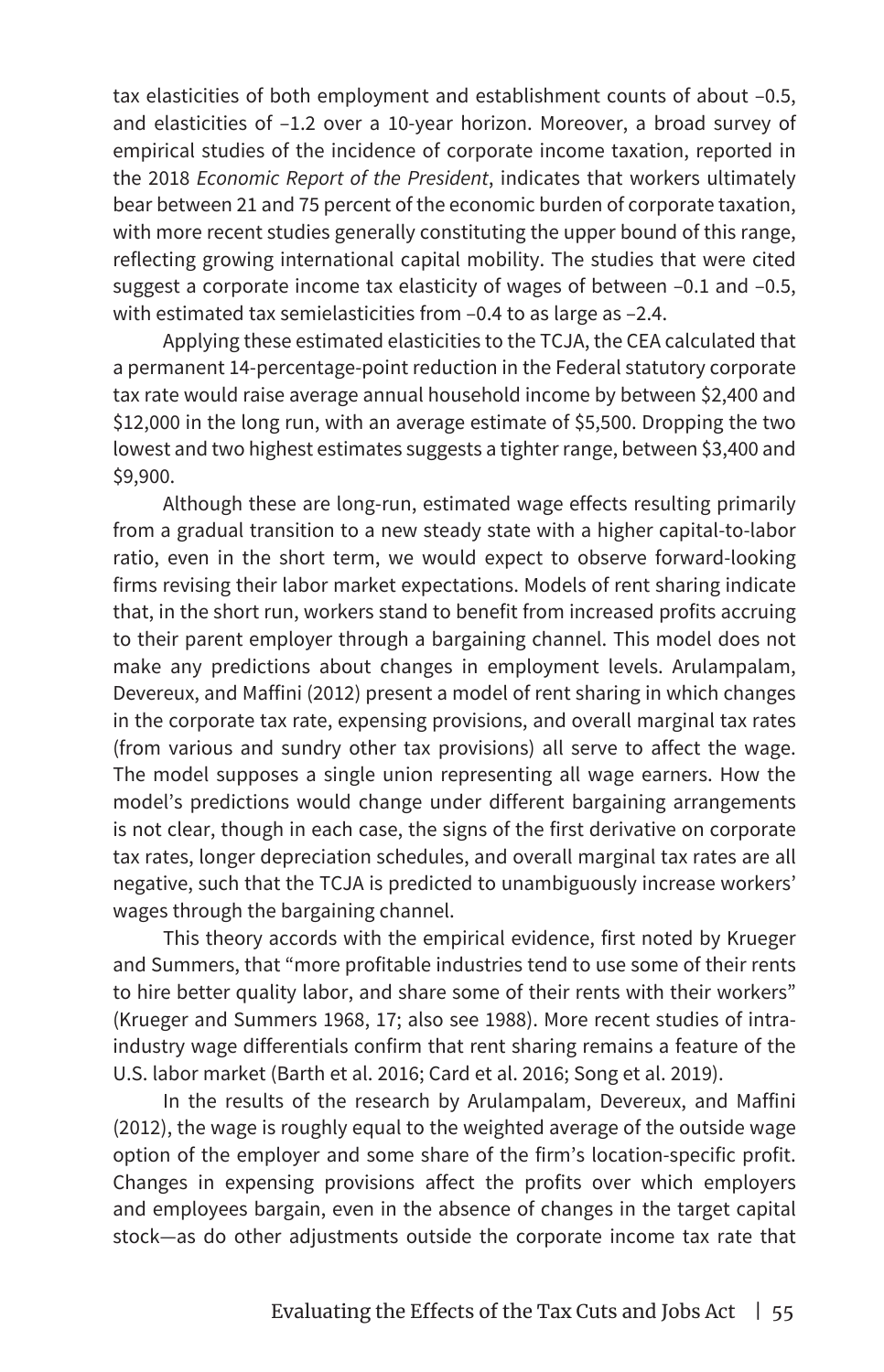serve to affect the firm's tax liability. Arulampalam and her colleagues note that if cost reductions induced by the tax law are fully passed on to consumers in the output market, the profits over which to bargain are unchanged. Finally, Arulampalam and colleagues' result highlights the role of the corporate tax rate itself,  $\tau$ , in the wage bargain. Higher values of  $\tau$  raise the value of the firm's outside option (here, relocation to another tax jurisdiction) and lower bargained wages. Lowering τ reduces the value of the firm's outside option (in this case, another tax jurisdiction) and, thus, increases worker wages.

Each of these effects is "immediate," manifesting in higher worker wages as soon as the impact of changes in corporate taxes on firm profits is known with some certainty. Thus, the spate of bonus and increased wage announcements immediately after the TCJA's enactment, reported in box 1-2, is consistent with the rent-sharing model of worker wages. It is also consistent with survey data that were gathered immediately after the TCJA's passage. Figures 1-10 and 1-11 report the net percentage of NFIB survey respondents reporting plans to raise worker compensation and increase employment over the next three months, expressed as a three-month centered moving average to smooth random monthly volatility. As with planned capital expenditures, the survey results indicate two marked upward shifts in compensation and hiring plans—the first after the election of President Trump, and the second after the TCJA's passage. In August 2018, the net share of independent businesses reporting plans to increase employment in the next three months set a new alltime record, whereas in October 2018, the net share of independent business reporting plans to raise worker compensation in the next three months broke a 28-year record to set a new all-time high.

Reinforcing the private survey data, and consistent with the research of Giroud and Rauh (2018), data from the Bureau of Labor Statistics' Job Openings and Labor Turnover survey also show a sharp uptick in labor demand after the TCJA's passage. Figure 1-12 reports total private job openings from 2014 through 2018. After leveling off in 2016 at between about 5 and 5.5 million, private job openings surged after the TCJA's passage, topping 6.5 million by August 2018. In addition, during the entire pre-TCJA expansion, real nonproduction bonuses per hour grew at a compound annual rate of 5.4 percent. Since the TCJA came into effect, they have risen \$150 per worker on an annual basis, or by 9.3 percent.

Available labor earnings data are also consistent with the CEA's projections. Relative to a time trend estimated over the entire pre-TCJA expansion sample period (2009:Q3–2017:Q4), as of 2018:Q3, real disposable income per household was up \$640 over the trend. Expressed as a perpetual annuity, this corresponds to a lifetime pay raise of about \$21,000 for the average household, assuming the real discount rate currently implied by Shiller's cyclically adjusted earnings-to-price ratio for the Standard & Poor's (S&P) 500 of 3.1 percent. Across all households, this constitutes a \$2.5 trillion boost to household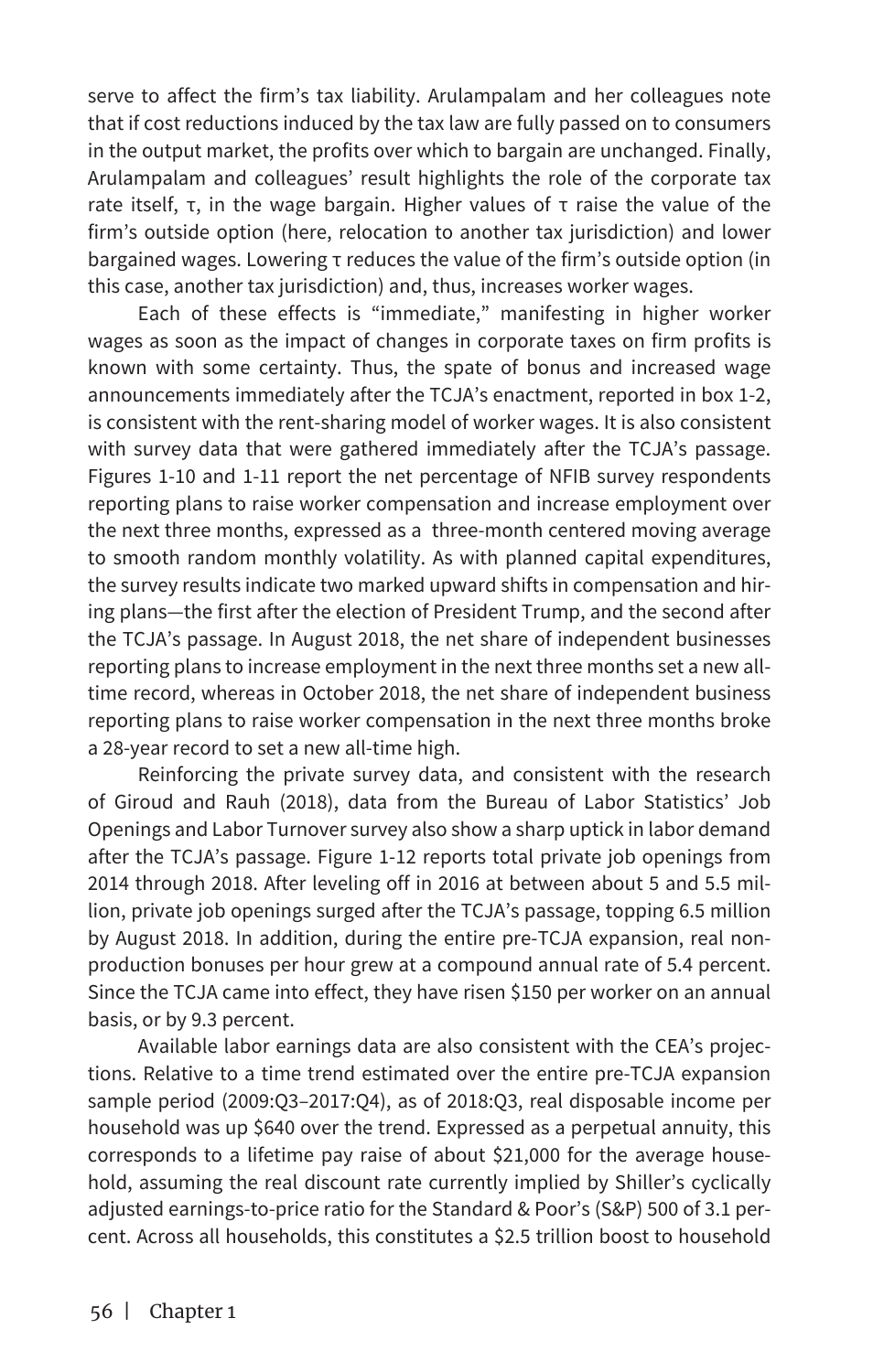### **Box 1-2. Corporate Bonuses, Wage Increases, and Investment since the TJCA's Passage**

In a dynamic, competitive economy, like that of the United States, firms compete for workers. And a robust academic literature, pioneered by one of President Obama's CEA chairs, Alan Krueger, shows that more profitable employers pay higher wages. Why? Because a firm that attempts to pay a worker less than he or she is worth will quickly lose the worker to a competitor. In a tight labor market, wage bargaining models predict that firms will respond to a profits windfall by raising wages and bonuses to attract and retain talent.

The CEA has already tallied 645 companies that have offered bonuses, and/or increased retirement contributions, since the TCJA was enacted. The total number of workers receiving a bonus or increased retirement contribution now stands at over 6 million, with an average bonus size of \$1,154 (figure 1-iv). Additional workers are seeing higher take home pay, given that nearly 200 companies have announced increases in wages, with 102 of these firms announcing minimum wage increases.

Walmart, the Nation's largest private employer, has announced an increase in the starting wage of its workers of \$2 an hour for the first six months and \$1 thereafter. For a full-time employee working 40 hours a week, this means up to \$3,040 a year in additional pay. These pay increases are for those earning Walmart's minimum wage, so, as a share of income, the gains are substantial—at least 16 percent.

Many other employers have done the same as Walmart—including BB&T, the 11th-largest bank by assets in the United States, where full-time workers who are paid the bank's minimum wage will see a \$6,000 increase in their annual income. Nearly 15 percent of firms announcing minimum wage hikes have provided increases of at least \$4,000.

Hard-working Americans are also seeing savings in their electricity bills thanks to the TCJA. More than 130 companies have pledged to pass tax savings on to their customers in the form of reduced tax rates—a practice that will pass savings on to millions.

The President's promise to lower corporate taxes and reduce red tape has led American businesses to a surge in investment, and since the TCJA became law, the CEA has tallied over \$220 billion in new corporate investment announcements attributable to it. Likewise, the March 2018 Morgan Stanley composite Planned Capital Expenditures (Capex Plans) Index marked a record high in a series that began 13 years ago. As discussed earlier in this chapter, the official investment statistics show that this investment boom is already taking hold. This is welcome news; according to the CEA's calculations, a return to the historical rate of capital deepening in the United States would give households a boost of \$4,000 in annual wage and salary income by 2026.

The bottom line is that the TCJA's enactment in December 2017 gave a much-needed boost to American workers, who in recent years have endured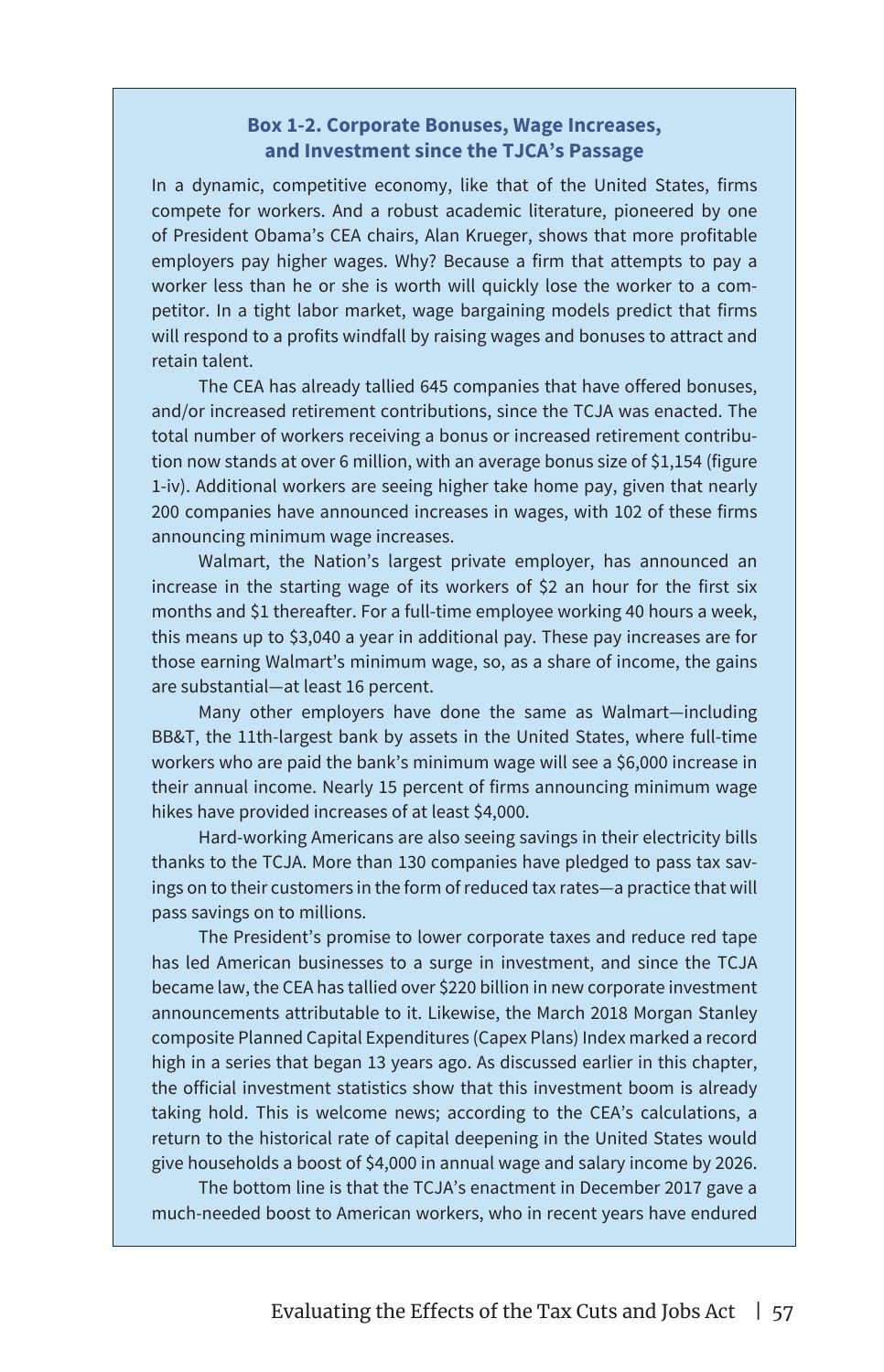

income. As discussed above, this effect is expected to grow over time through increased capital deepening, raising capital per worker, labor productivity, and wages. Though long-run capital deepening is expected to further raise real disposable personal income, this effect will be partially offset if the personal income tax cuts currently scheduled to expire after 2025 are not extended or made permanent through new legislation.

Figure 1-13 reports compound annual growth rates in real median weekly earnings of full-time wage and salary workers and real average weekly earnings of production and nonsupervisory employees in manufacturing since the TCJA's enactment, relative to the recent trend. On an annualized basis, real median usual earnings for full-time wage and salary workers were up \$805 over the trend, while real average earnings for production and nonsupervisory employees in the manufacturing sector specifically were up \$493 (box 1-2).

In the longer run, as articulated by the CEA (2017a) and in the 2018 *Economic Report of the President*, we expect wage gains to be driven primarily by increased investment raising the target capital stock, and thus the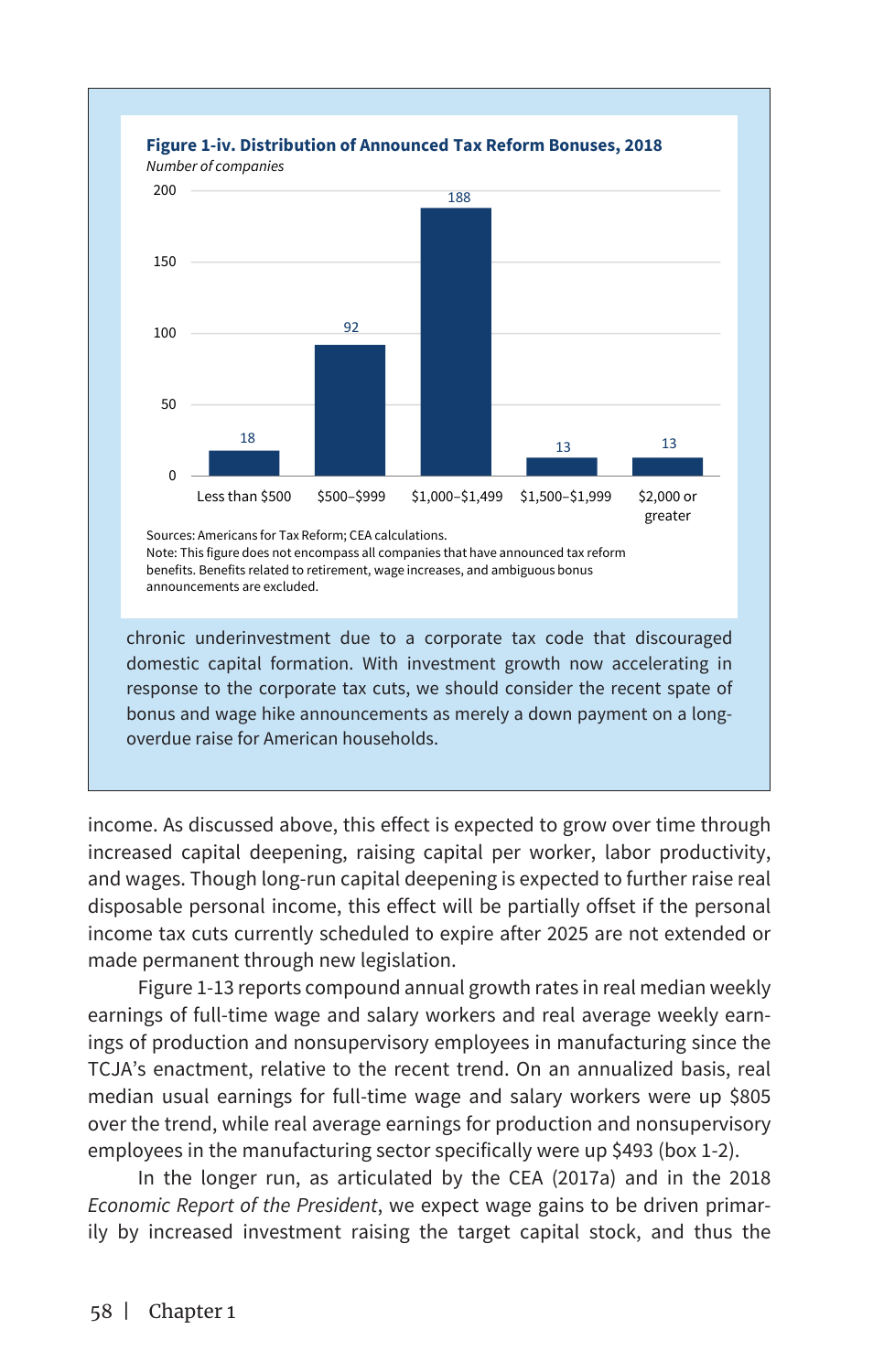

### Figure 1-10. Net Percentage of NFIB Survey Respondents Planning to Raise Worker Compensation in the Next 3 Months, 2016-18

Note: Data represent a centered 3-month moving average, truncating in December 2018. TCJA = Tax Cuts and Jobs Act.





Sources: National Federation of Independent Business (NFIB); CEA calculations. Note: Data represent a centered 3-month moving average, truncating in December 2018. TCJA = Tax Cuts and Jobs Act.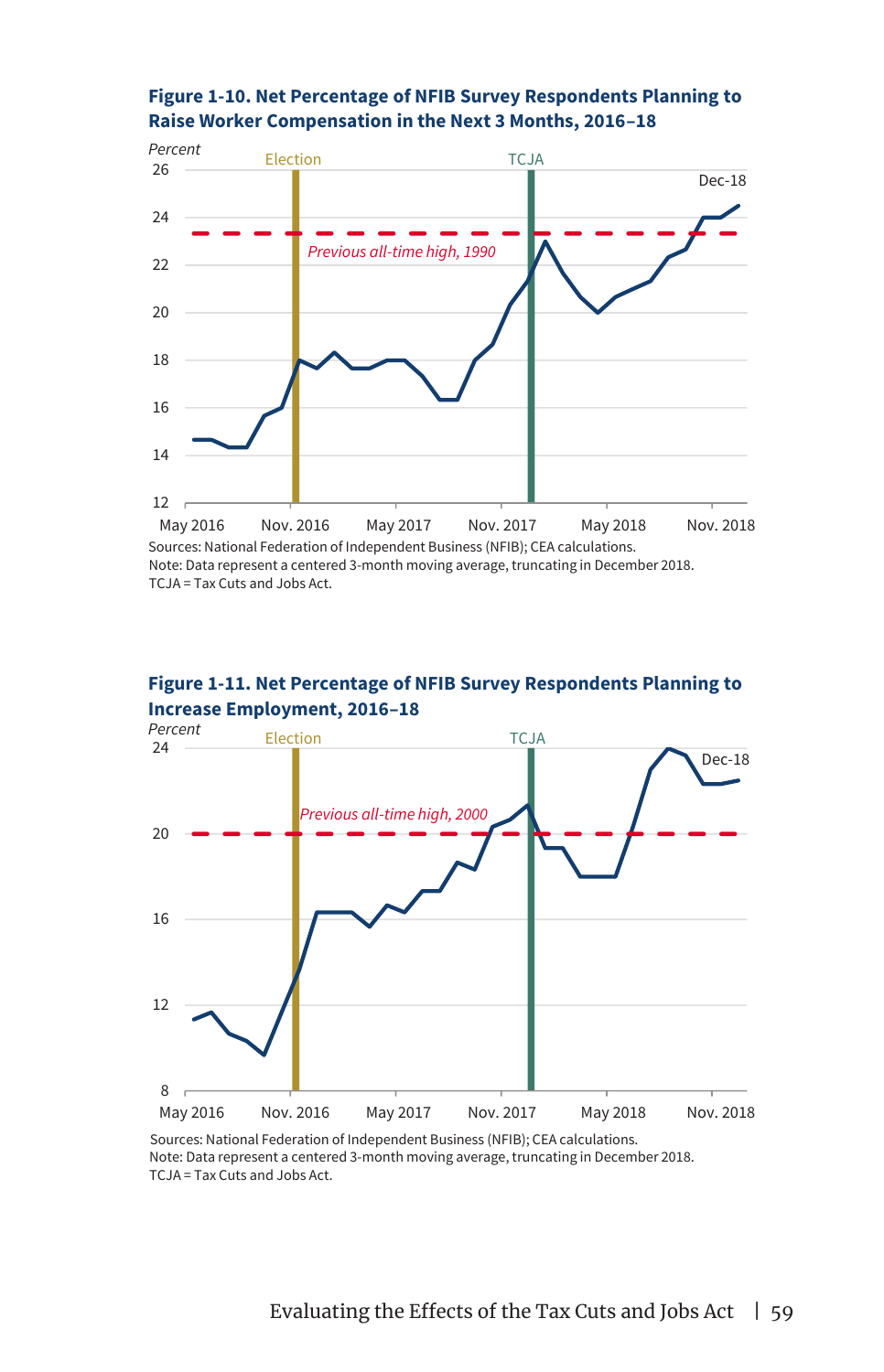

steady-state level of capital per worker and, consequently, labor productivity. Already in 2018, we observe evidence of this mechanism operating. During the pre-TCJA expansion in 2009:Q3-2017:Q4, growth in business sector labor productivity averaged 1.0 percent, compared with a pre-2008 postwar average of 2.5 percent. Growth in nonfarm business sector labor productivity averaged 1.1 percent during the pre-TCJA expansion, compared with a pre-2008 postwar average of 2.3 percent. In contrast, in the first three quarters of 2018, business sector labor productivity grew at an annual rate of 2.0 percent-double the rate of the pre-TCJA expansion. Labor productivity in the nonfarm business sector grew at an annual rate of 1.8 percent.

Finally, as noted in the 2018 Economic Report of the President, Keane and Rogerson (2012, 2015) demonstrate that because incremental human capital acquired through employment raises expected future earnings-the net present value of which varies inversely with age-older and relatively more experienced workers can be expected to have larger labor supply responses to changes in marginal personal income tax rates than younger, less experienced workers. Indeed, we observe this effect in the data. Regressing the employment-to-population of over-55-year-olds on a linear time trend fully interacted with a binary variable for post-TCJA over a sample period July 2009–December 2018, we estimate a positive coefficient on the interaction term, and we can reject the null hypothesis of no slope change with 95 percent confidence. In

# 60 | Chapter 1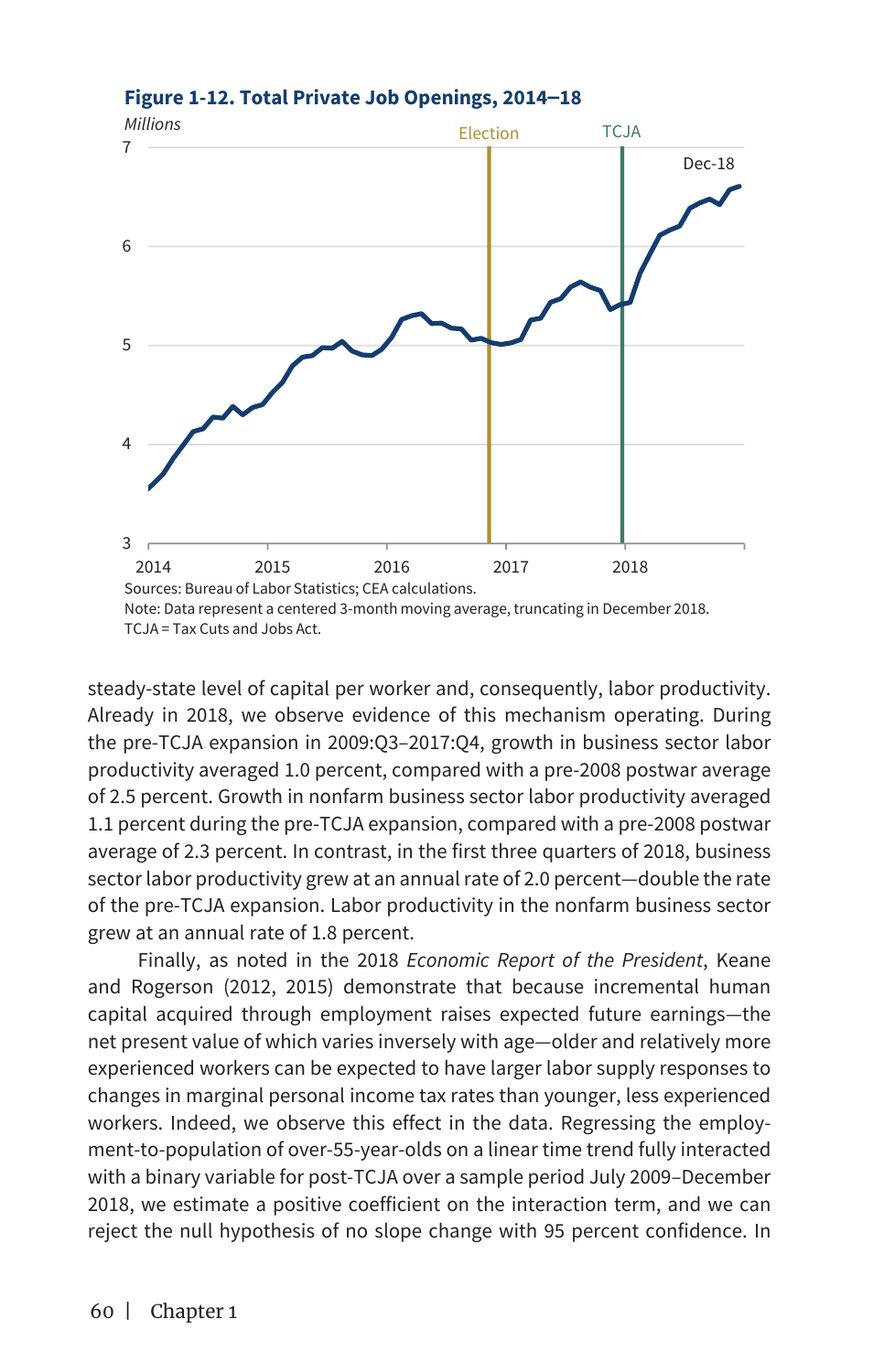### Figure 1-13. Above-Trend Real Labor Compensation and Wage Growth, 2018

Dollars (annualized, 2012) 1,000



Sources: Bureau of Labor Statistics; Bureau of Economic Analysis; CEA calculations. Note: The trend is calculated for 2009:Q3 (September 2009 for monthly data) through 2017:Q4 (December 2017 for monthly data). Annualized 2012 dollars assume a 52-work-week year.

contrast, we cannot reject the null hypothesis with a similar level of confidence for other age cohorts, which suggests that the TCJA may have had a specific, positive effect on labor force participation among near-retirement and retirement-age workers at the margin.

Although there is some evidence (e.g., Blau and Robins 1989; Whittington 1992; and Haan and Wrohlick 2011) that expansion of the Child Tax Credit may positively affect the long-run potential labor supply through the fertility channel, the data that are currently available do not permit evaluation of this hypothesis. However, there is also evidence (e.g., Blau and Robins 1989; Whittington 1992; Averett, Peters, and Waldman 1997; and Haan and Wrohlick 2011) of positive labor supply responses among females to decreases in the effective cost of child care through public subsidies. Consistent with this literature, female labor force participation among those age 25-34 years rose 0.9 percentage point in 2018-2.1 percentage points above the trend during the period 2009:Q3-2017:Q4. In contrast, overall female labor force participation rose 0.5 percentage point (1.3 percentage points over the trend), while male labor force participation among those age 25-34 rose just 0.3 percentage point (0.7 percentage point above the trend). The elimination of personal exemptions may have partially offset any maternal-specific labor supply effects of the Child Tax Credit's expansion, though this offsetting effect would have been mitigated by the near doubling of the standard deduction.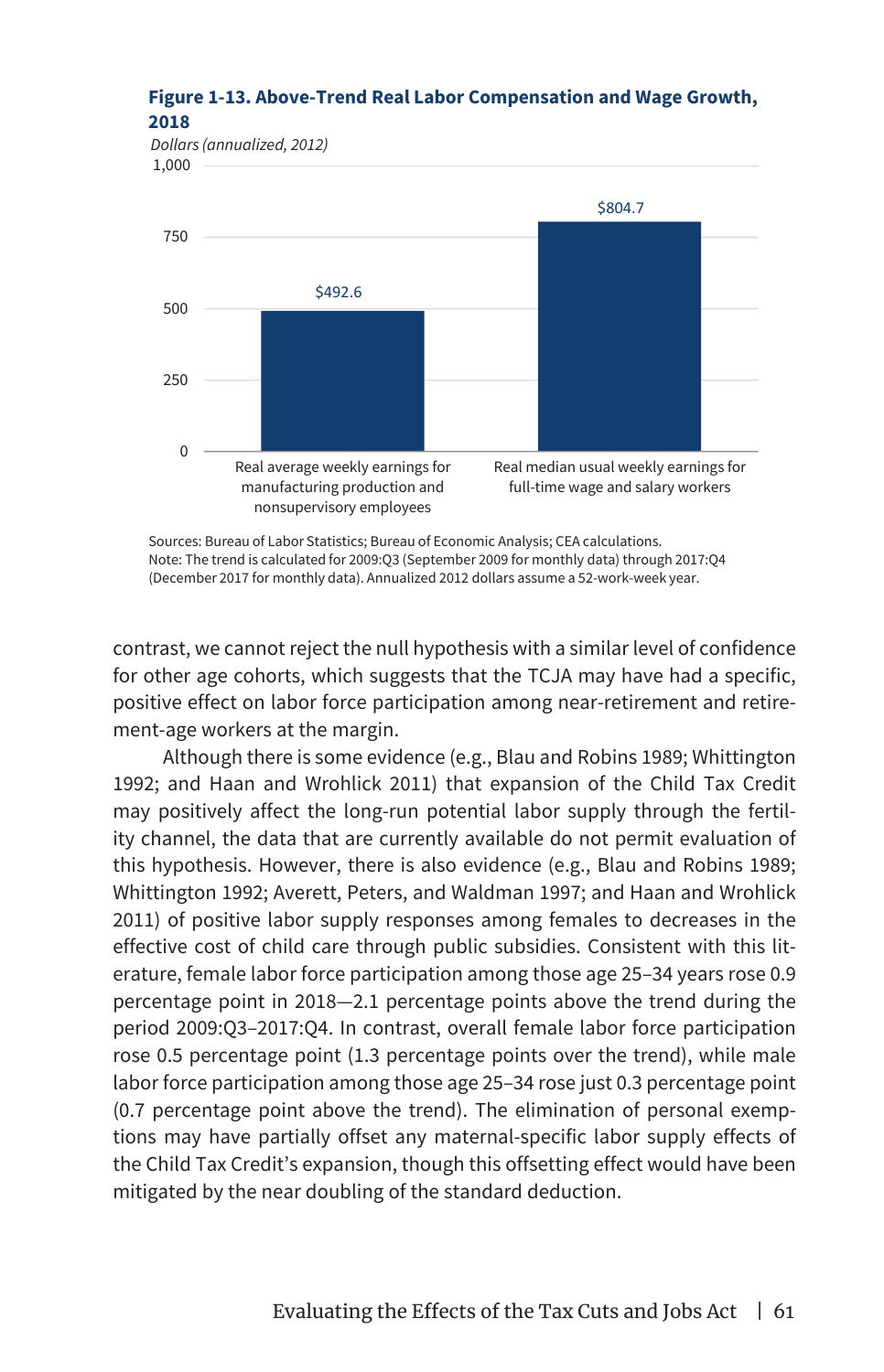# **International Developments**

In the 2018 *Economic Report of the President*, the CEA reported that an additional margin along which changes in corporate income tax rates can affect economic growth is through the propensity for multinational enterprises to engage in profit shifting across international tax jurisdictions. One technique for effecting such profit shifts is the use of international transfer pricing of intellectual property assets between U.S. multinational enterprises and their subsidiaries in lower-tax jurisdictions.

Though transfer pricing is intended by tax authorities to be conducted on an "arm's length," transactional basis, in practice the pricing of relatively untraded or otherwise illiquid proprietary intellectual property is often opaque, with the result that firms may systematically underprice the value of the transferred asset. Guvenen and others (2017) estimate that such profit shifting by multinational enterprises results in substantial U.S. economic activity being imputed to overseas affiliates, and therefore has been understating the United States' GDP, particularly since the 1990s. These researchers correct for this mismeasurement by reweighting the consolidated firm profits that should be attributed to the United States by apportioning profits according to the locations of labor compensation and sales to unaffiliated parties. Applying these weights to all U.S.-based multinational enterprises and aggregating to the national level, the authors calculate that in 2012, about \$280 billion in official foreign profits could have been properly attributed to the United States.

Importantly, the 2018 *Economic Report of the President* documented that the propensity to engage in international profit shifting is highly responsive to effective marginal corporate income tax rate differentials. For example, Hines and Rice (1994), estimate a tax semielasticity of profit shifting of –2.25, indicating that a 1-percentage-point decrease in a country's corporate tax rate is associated with an increase of 2.25 percent in reported corporate income.

Before the TCJA, the United States had one of the highest statutory corporate income tax rates among the countries that belong to the Organization for Economic Cooperation and Development, and U.S. multinational enterprises therefore faced strong incentives to report profits in lower-tax jurisdictions. Hines (2010), Phillips and others (2017), and Zucman (2018) each rank the top 10 jurisdictions they quantitatively identify as tax havens. In these rankings, 8 economies—Bermuda, Hong Kong, Ireland, Luxembourg, the Netherlands, Singapore, Switzerland, and the U.K. Caribbean islands—appear on all three lists. As of 2017, these 8 jurisdictions, with a combined population of just 0.6 percent (44 million) of the world's population and 3.2 percent of global output, accounted for 43 percent of the United States' direct investment abroad position, on a historical cost basis. After the TCJA's passage, in the first two quarters of 2018, U.S. direct investment in these 8 jurisdictions declined by \$200 billion (box 1-3).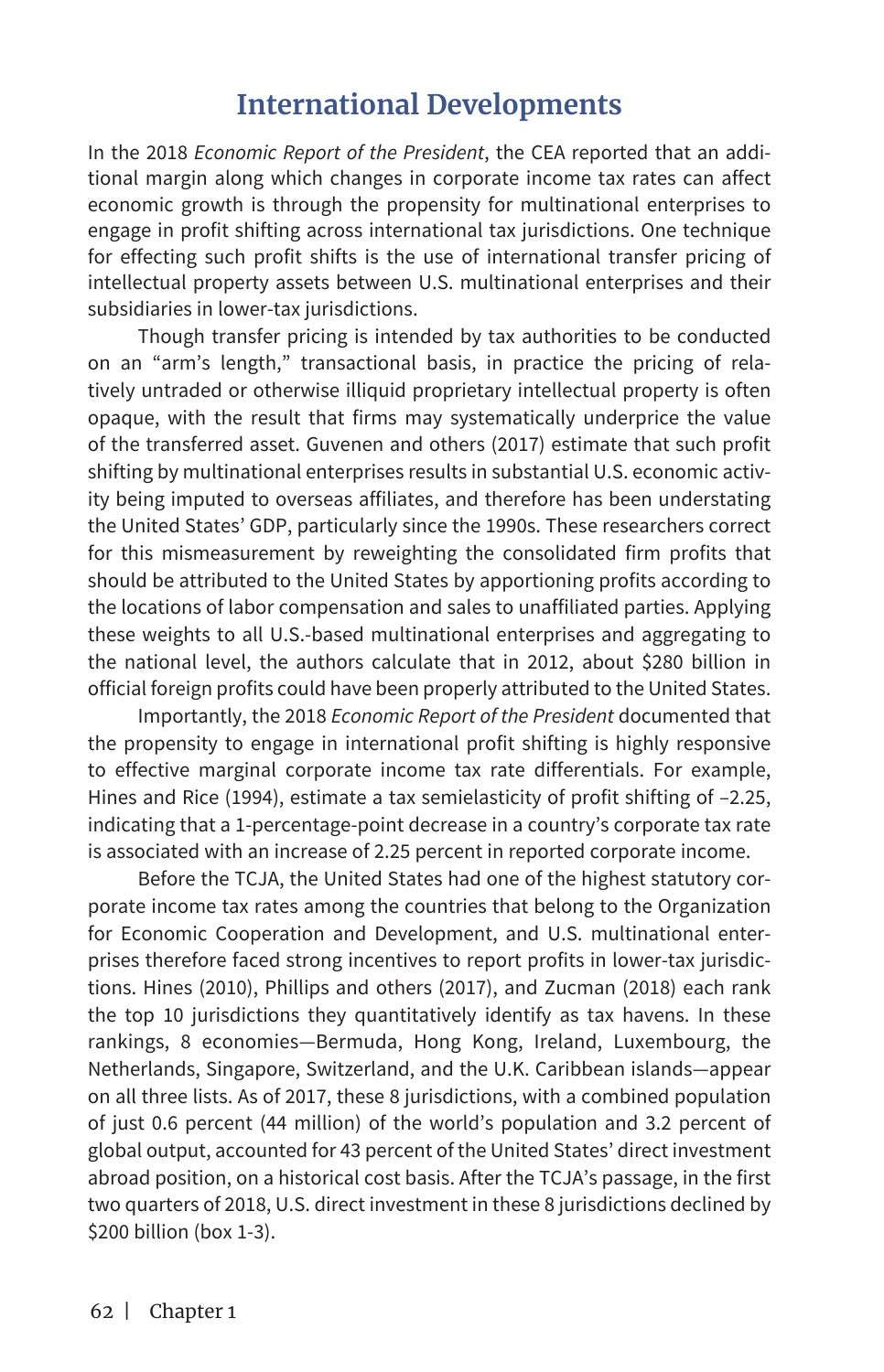### *The "Deemed Repatriation" of Accumulated Foreign Earnings*

In addition to reduced incentives to shift corporate earnings on a flow basis, the TCJA also included provisions designed to incentivize the repatriation of past earnings previously held abroad. In particular, the TCJA imposed a one-time tax, which it termed "deemed repatriation," on past, post-1986 earnings that were being held abroad, regardless of whether these earnings are repatriated. With a tax of 15.5 percent on earnings representing liquid assets such as cash and 8 percent on earnings representing illiquid, noncash assets, payable over eight years, deemed repatriation was intended to incentivize the reallocation of past corporate earnings from investment in low-yield assets in low-tax jurisdictions to real investment in U.S.-based fixed assets. Indeed, on a directional basis, outbound U.S. direct investment consequently declined by \$148 billion in the first three quarters of 2018, as U.S. multinational companies redirected investment toward the domestic economy.

Although the precise volume of total accumulated U.S. corporate earnings held abroad is difficult to estimate, we can calculate an approximation by summing the net flow of earnings reinvested abroad since 1986—as reported in table 6.1 of the Bureau of Economic Analysis' International Transactions Accounts—through 2017. This calculation suggests that a maximum cumulative total of \$4.3 trillion was held abroad by U.S. multinational enterprises as of 2017:Q4. Of this sum, \$571 billion, or 13 percent, was repatriated in the first three quarters of 2018 alone, including both the flow of current earnings and the distribution of past earnings. The trend in the volume of quarterly repatriations through 2018:Q3 suggests that this pace can be expected to abate in 2019.

Although the distribution of past earnings between cash and noncash investments abroad is similarly difficult to assess, Credit Suisse (2015) recently estimated that 37 percent of overseas earnings of nonfinancial S&P 500 companies were held in the form of cash. The share, 43 percent, of the U.S. direct investment position accounted for by the eight small jurisdictions identified by Hines (2010), Phillips and others (2017), and Zucman (2018) as tax havens is therefore consistent with the Credit Suisse estimate. Assuming a 37 percent cash share of a \$4.3 trillion stock, deemed repatriation could raise as much \$460 billion in additional tax revenue by 2026, before reduced credits for foreign taxes are paid.

This constitutes an extreme upper-bound estimate of potential revenue from deemed repatriation, because the cumulated flow of reinvested earnings may include defunct firms and/or firms that have since been acquired by other foreign-based firms. But there are also reasons to expect that the JCT and the Bureau of Economic Analysis's (BEA's) estimates of \$340 and \$250 billion, respectively, may be conservative. Specifically, data revisions since the JCT and BEA estimations, as well as the inclusion of reinvested earnings in 2017:Q4, yield a substantially larger tax base for the deemed repatriation tax. Second, private sector estimates (Credit Suisse 2015) suggest calculations based on the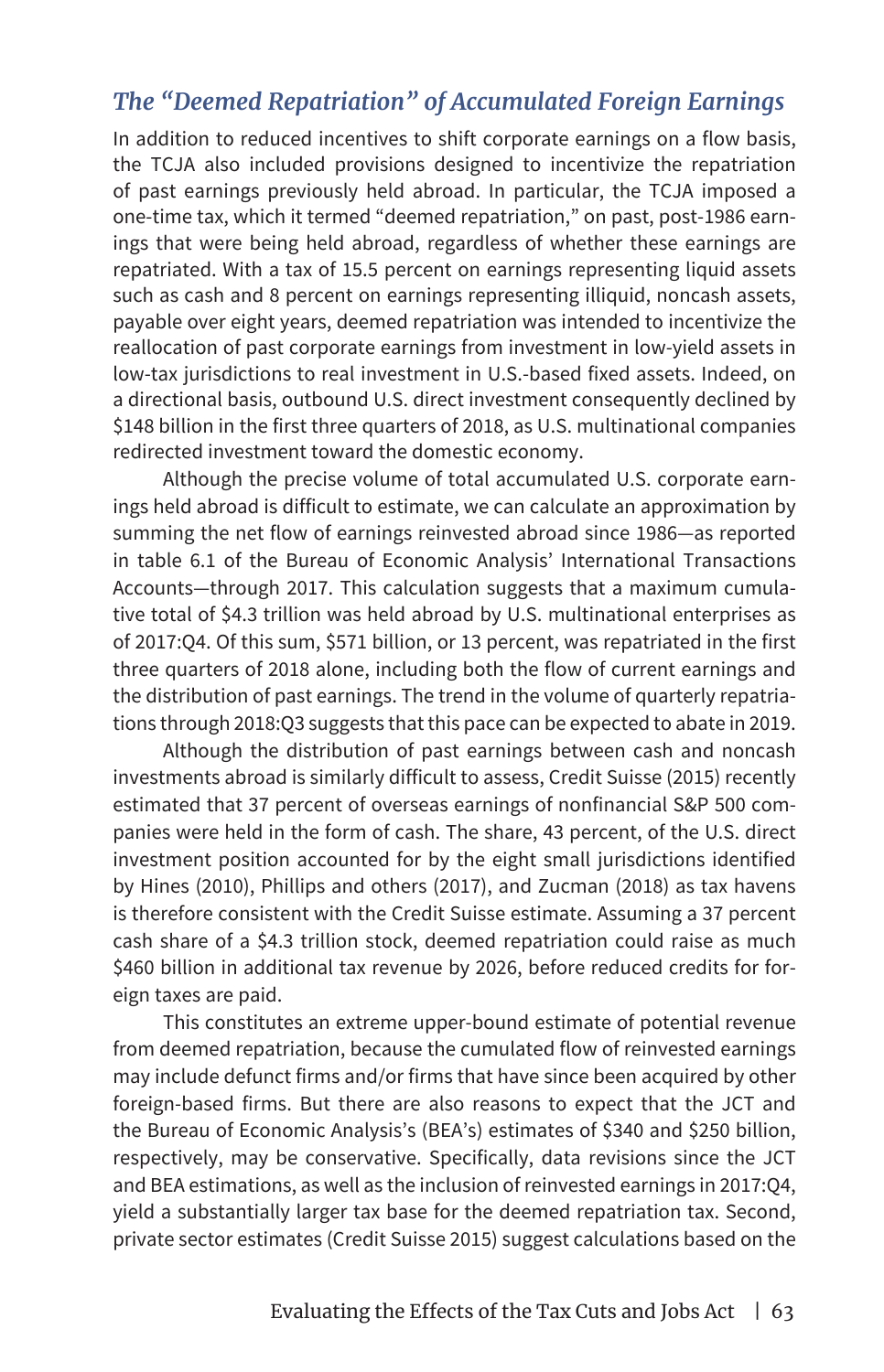### **Box 1-3. The TCJA's Provisions Shift the United States toward a Territorial System of Taxation**

Accompanying the substantial reduction in the U.S. corporate tax rate as part of the Tax Cuts and Jobs Act were provisions that shifted the United States away from a worldwide system of taxation and toward a territorial system. The provisions of the Global Intangible Low-Tax Income (GILTI), the Foreign Derived Intangible Income (FDII), and the Base Erosion and Anti-Abuse Tax (BEAT) aim to address the incentives for U.S. firms to shift profits abroad. Profit-shifting has become increasingly costly in recent decades, with estimated revenue loss increasing 2.5 times between 2005 and 2015, rising by an estimated \$93 to \$114 billion, or 27 to 33 percent of the U.S. corporate income tax base (Clausing 2018). A total of 80 percent of the profit shifted abroad by U.S. firms in 2015 was to tax haven countries. The previous worldwide system taxed U.S. firms on their global profits, though most profits earned abroad by U.S. firms were only taxed once they were repatriated to the United States. Evidence from surveyed U.S. tax executives indicated that U.S. firms exposed themselves to nontax costs to avoid taxes on repatriated income (Graham, Hanlon, and Shevlin 2010). The United States was one of just 6 nations among 35 countries belonging to the Organization for Economic Cooperation and Development with a worldwide tax system before the TCJA's passage. As a result, U.S. firms were left at a potential competitive disadvantage to other OECD-country firms competing in overseas markets that were generally not subject to home-country taxes on profits earned abroad (Pomerleau 2018). The inclusion of the GILTI, FDII, and BEAT in the TCJA shifted the United States toward a hybrid territorial system, lowering incentives for U.S.-based firms to shift profits out of the country.

The GILTI and FDII are complementary provisions that address the tax system's treatment of intangible income. The GILTI is a tax at a reduced rate on the foreign profits of a U.S. firm earned with respect to activity of its controlled foreign corporations in excess of a 10 percent return, where 10 percent is the rate of return attributable to depreciable tangible assets in a competitive market. A rate of return in excess of 10 percent is attributed to mobile income from intellectual property or other intangible assets. The FDII also addresses profits from intangible assets, including intellectual property, but with respect to U.S. firms' excess returns related to foreign income earned directly. The FDII provides for a reduced tax rate on foreign-derived U.S. income in excess of the 10 percent rate of return associated with tangible assets (Pomerleau 2018). Together, the GILTI and FDII are intended to neutralize the role that tax considerations play in choosing the location of intangible income attributable to foreign market activity.

The BEAT establishes a tax on U.S. firms with revenue of \$500 million or more and base erosion payments generally in excess of 3 percent of total deductions. Base erosion payments are generally certain deductible payments that a U.S. firm makes to related and controlled foreign corporations.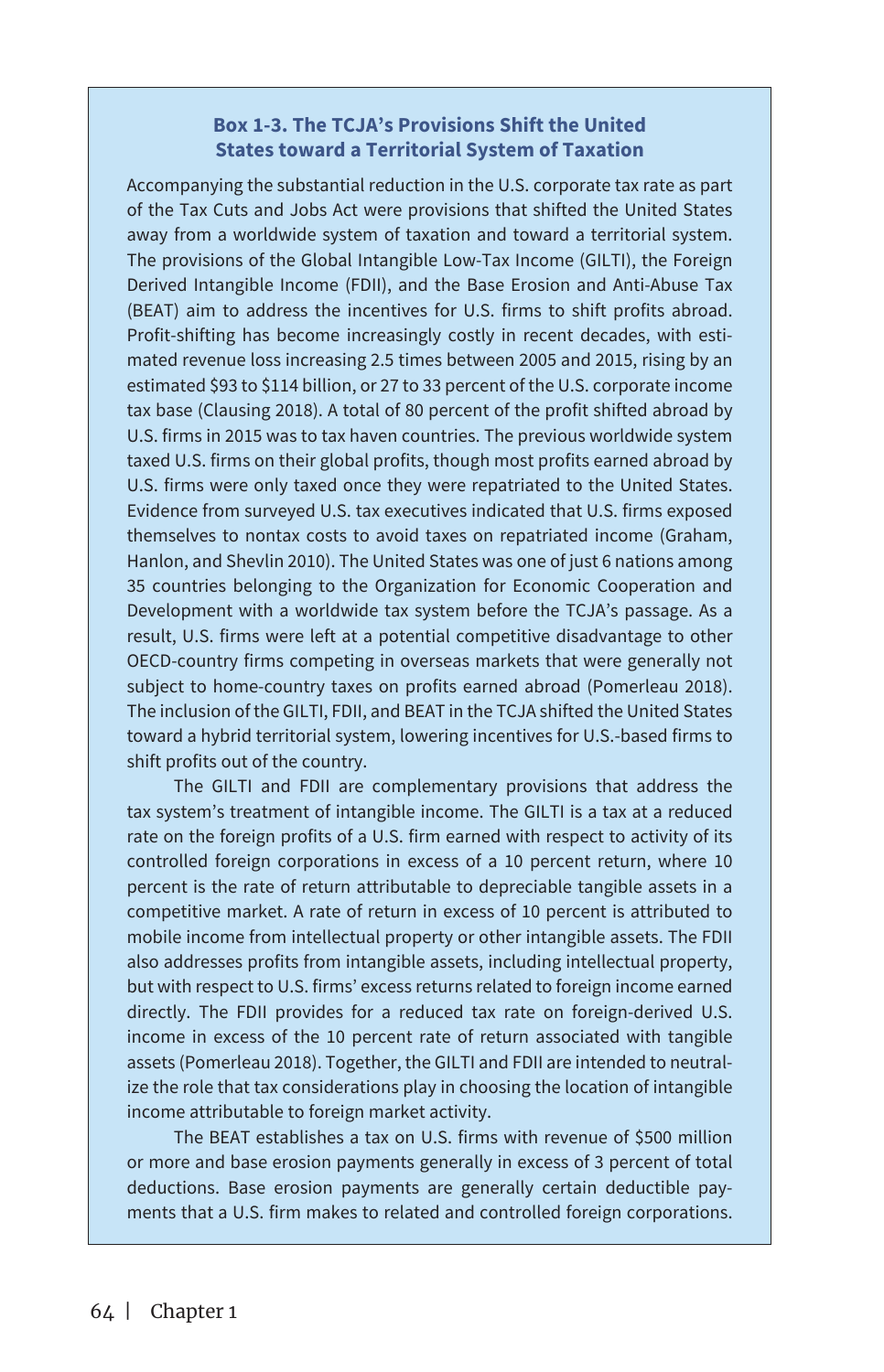The BEAT discourages firms from profit-shifting to lower-tax foreign jurisdictions by applying the 10 percent BEAT tax rate generally to both taxable income and base erosion payments made by the firm (Pomerleau 2018). The 10 percent rate started phasing in from 5 percent in 2018, and will end up rising to 12.5 percent in 2025.

The BEAT, GILTI, and FDII contribute to reshaping the incentives the firms face in determining the location of assets as well as new investment when considering after-tax income. When coupled with the notable reduction in the corporate tax rate, this shift toward a territorial system of taxation may contribute to the TCJA's supply-side effect on changing the growth rate of U.S. output. The growth in the intellectual property component of real nonresidential business fixed investment is above the recent trend (see figure 1-6 in the main text). Investment in real intellectual property products grew at the fastest pace since 1999 in the first three quarters after the TCJA's passage, at a compound annual rate. Further, by disincentivizing profit shifting, the provisions could have a positive impact on the corporate income tax base. The GILTI, modeled with the reduction of both the corporate income tax rate and the rate for repatriated income, is estimated to increase the corporate tax base by \$95 billion, resulting in \$19 billion in additional U.S. revenues (Clausing 2018).

cash share of total assets less equity of U.S.-majority-owned foreign affiliates, as reported in the BEA's Activities of U.S. Multinational Enterprises accounts, may substantially underestimate the share of cumulated reinvested earnings liable for the deemed repatriation taxation at the 15.5 percent rate. During the temporary two-year repatriation holiday introduced by the Homeland Investment Act (HIA) of 2004, U.S. multinational firms repatriated \$400 billion, of which about \$300 billion, or 27 percent of the about \$1.1 trillion in then-accumulated overseas earnings, is attributed to the HIA (Redmiles 2008; Herrick 2018).

However, though many authors have attempted to draw comparisons between the HIA and the TCJA (e.g., Gale et al. 2018; and Herrick 2018), aside from introducing an incentive to repatriate, the two laws are otherwise generally incommensurable. Most importantly, the comparison is invalid because the TCJA, in addition to deemed repatriation, also permanently lowered the user cost of capital, whereas the HIA, a temporary tax cut on past earnings, did not. Though the Jobs and Growth Tax Relief Reconciliation Act of 2003 had expanded first-year depreciation allowances for certain properties, increased Section 179 expensing, and cut the dividend tax rate for individual shareholders, these provisions were all temporary, expiring, respectively, in December 2004, December 2005, and December 2008. Thus, the bonus depreciation introduced in 2003 expired before the HIA came into effect, while Section 179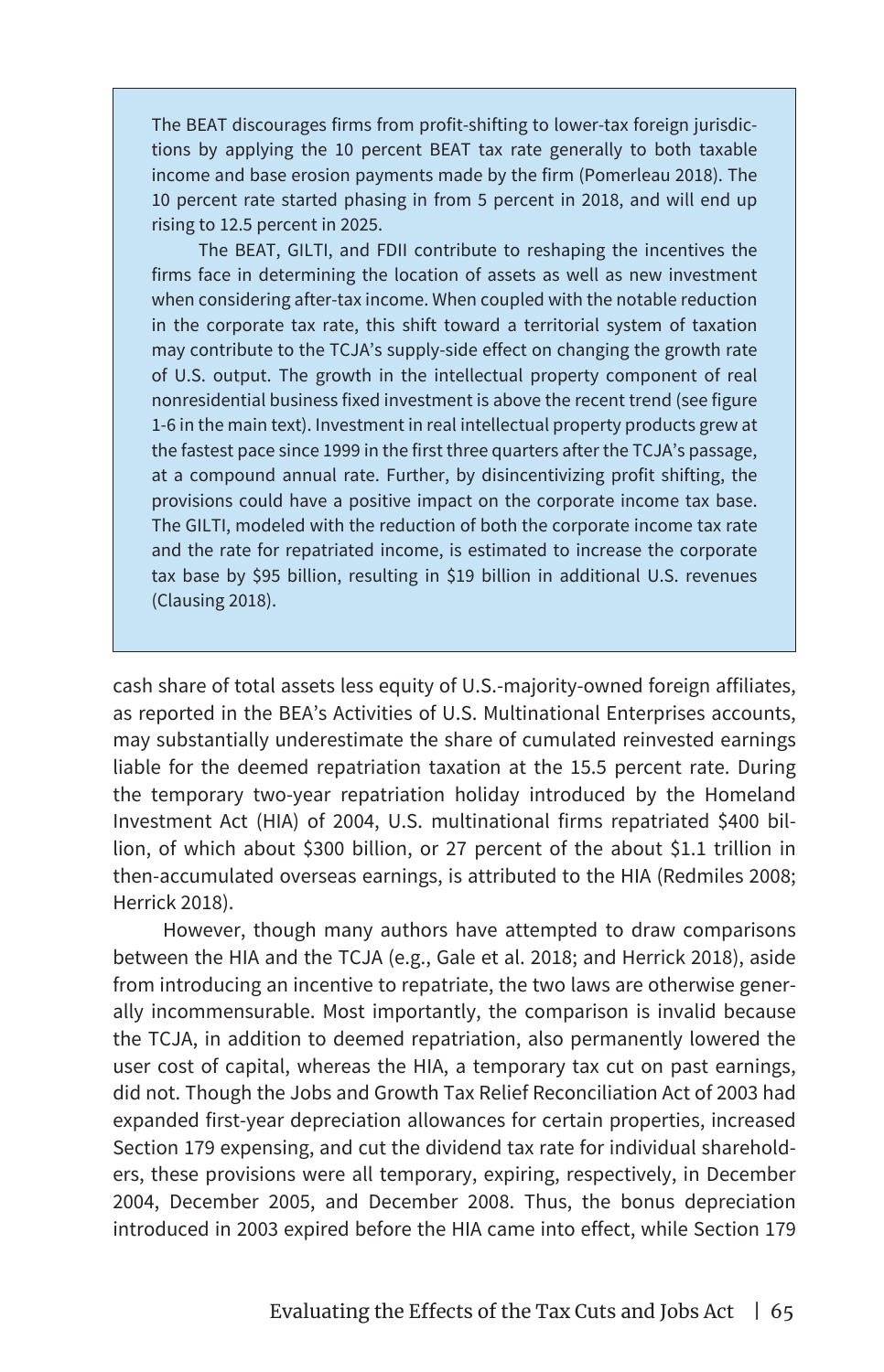expensing applied for only half the duration of the repatriation holiday, and the dividend tax cut applied to no more than three or four years of the lives of assets newly installed during the HIA repatriation holiday.

In addition, under the "new view" of dividend taxation, the tax advantage of financing marginal investment out of retained earnings or low-risk debt exactly offsets the double taxation of subsequent dividends. As a result, among firms financing marginal investment out of retentions and paying dividends out of residual cash flows, taxes on dividends have no impact on investment incentives (King 1977; Auerbach 1979; Bradford 1981; Auerbach and Hassett 2002; Desai and Goolsbee 2004; Chetty and Saez 2005; Yagan 2015). This contrasts to the "traditional view," in which marginal investment is financed through variations in the level of new shares. Under the "new view" of dividend taxation, we would therefore expect the impact of the HIA on U.S. domestic investment to have been limited to cash-constrained firms.

Consistent with the "new view," Dharmapala, Foley, and Forbes (2011) find that the HIA had no significant effect on domestic investment, employment, or research and development, in part because most U.S. multinationals were not financially constrained at the time, and because repatriated earnings were generally distributed to shareholders through share repurchases, particularly among firms with stronger corporate governance. Among firms with low investment opportunities and high residual cash flows, stronger corporate governance would indeed predict higher shareholder distributions, given that weakly governed managers may face incentives to raise executive compensation or embark on risky or otherwise low-return acquisitions. Blouin and Krull (2009) also find that, on average, firms that repatriated in response to the HIA had lower investment opportunities and higher free cash flows than nonrepatriating firms, and relatively increased share repurchases by about \$60 billion, though this had no significant effect on dividend payments.

In contrast to Dharmapala, Foley, and Forbes (2011), but consistent with the "new view," Faulkender and Petersen (2012) find that the HIA had a large, positive effect on domestic investment by previously capital-constrained firms, though unconstrained firms accounted for the majority of repatriations. Faulkender and Petersen's findings suggest that domestic and foreign internal funds are not perfectly fungible, and that lowering the cost of repatriating foreign income reduces the cost of financing marginal investment with internal foreign funds. Consistent with the imperfect fungibility of domestic versus foreign internal funds, Desai, Foley, and Hines (2016) find that high corporate tax rates encourage borrowing through trade accounts, with U.S. multinational firms employing trade credit to reallocate capital between locations with differing tax rates. These researchers conclude that the additional corporate borrowing through trade accounts is comparable in magnitude to the additional borrowing through bank loans and debt issuance associated with higher corporate tax rates.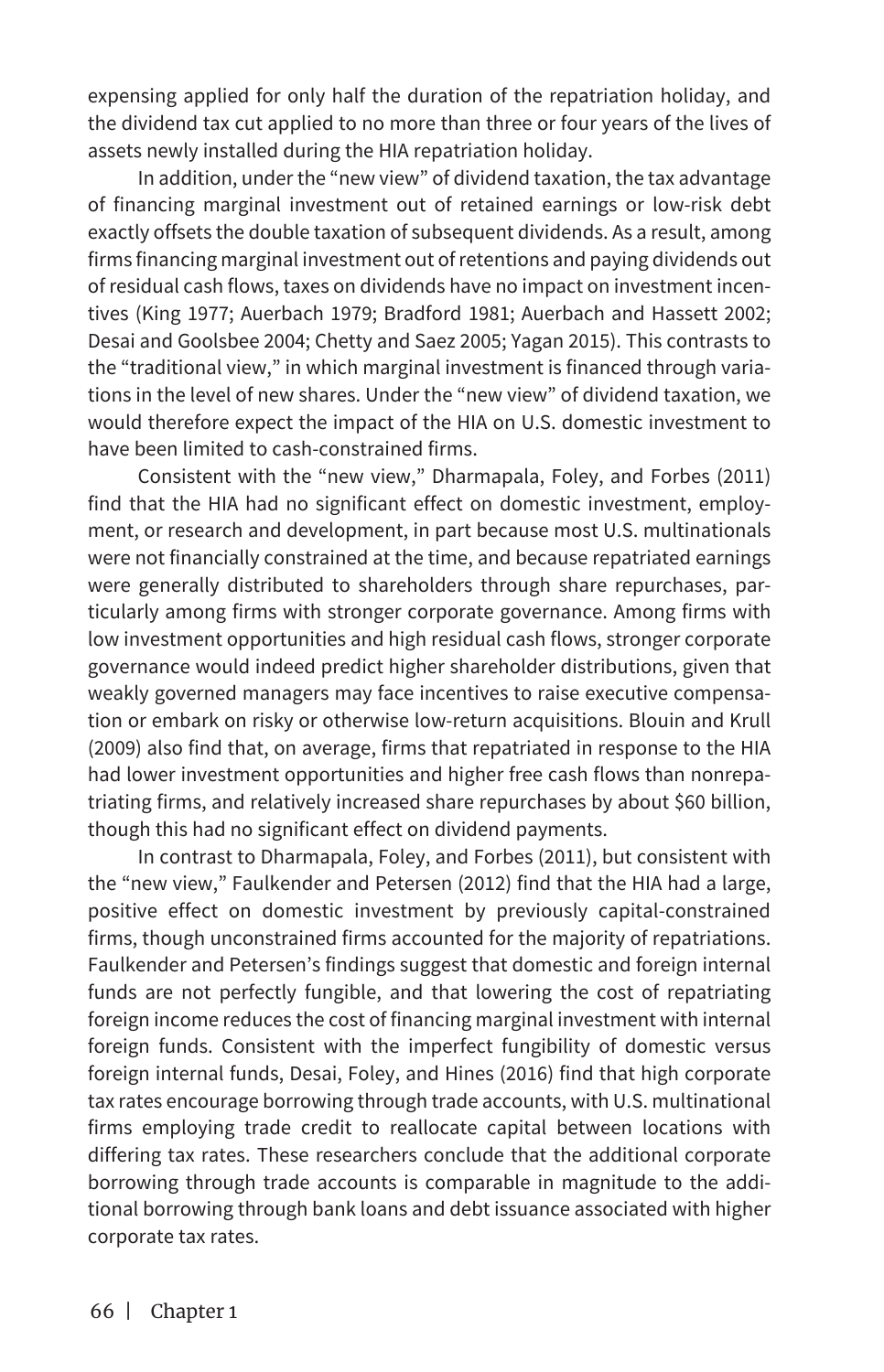Reinforcing Faulkender and Petersen's results and in contrast to Dharmapala, Foley, and Forbes (2011), Dyreng and Hills (2018) find that employment increased in the geographic region surrounding the headquarters of repatriating multinational enterprises in the three years immediately after the HIA's inception, and that the effect of repatriation on employment was increasing in the amount repatriated. Dyreng and Hills observe that the positive employment effect was strongest when the geographic region is defined as a 20-mile radius around the headquarters of repatriating firms, with estimates indicating that employment rose by more than three employees for every \$1 million repatriated in response to the HIA.

### *Share Repurchases and Capital Distributions*

Research conducted by the Federal Reserve shows that, coinciding with repatriated earnings in the first quarter in 2018, there was a substantial increase in share repurchases conducted by U.S. multinational firms (Smolyansky, Suarez, and Tabova 2018). This analysis further shows that the increase in share repurchases was concentrated in the top 15 firms in terms of total cash held abroad. Figure 1-14 shows the elevated level of real repatriated earnings by U.S. firms coincident with an increase in real share repurchases relative to total assets.

The large positive shock to share repurchases, centralized in the top cash-held-abroad U.S. firms, after the TCJA's enactment has garnered an extensive discussion on the impact of share repurchases. As noted in more recent research, "a common critique is that each dollar used to buy back a share is a dollar that is not spent on business activities that would otherwise stimulate economic growth," though "people seem to forget some of the very basic lessons of financial economics when it comes to share repurchases" (Asness, Hazelkorn, and Richardson 2018, 2).

Jensen's (1986, 323) free cash flow hypothesis outlined the agency conflicts that arise between shareholders and corporate managers when firms have substantial "cash flow in excess of that required to fund all projects that have positive net present values when discounted at the relevant cost of capital." Jensen notes that managers of a firm with large free cash flows may use those excess flows to pursue low-return acquisitions rather than distributing residual cash to shareholders. He further suggests that agency conflicts between managers and shareholders are greater within firms with larger free cash flows as "the problem is how to motivate managers to disgorge the cash rather than investing it at below the cost of capital or wasting it on organization inefficiencies" (Jensen 1986, 323). Jensen's seminal hypothesis informs the later literature by underscoring how excess or free cash flows, if unable to be invested in projects with a positive net present value, may incur economic costs and lead to agency conflicts.

Dittmar and Mahrt-Smith (2007) find evidence in support of Jensen's hypothesis. Consistent with Dharmapala, Foley, and Forbes's (2011) observation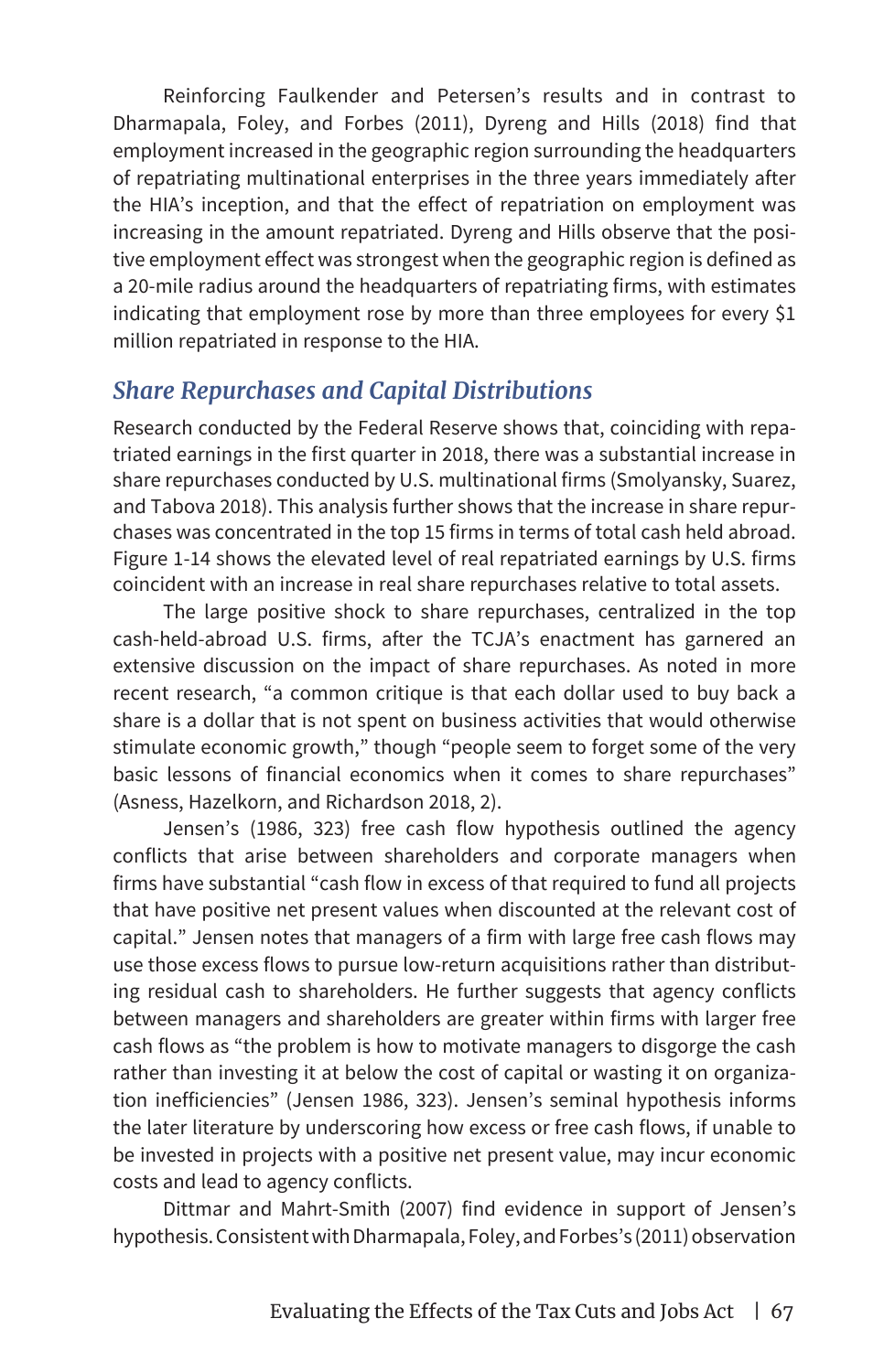

### Figure 1-14. Real U.S. Repatriated Earnings and Share Repurchases, 2015-18

Total real repatriated earnings (left axis)

Ratio of real nonfinancial corporate share repurchases to

Sources: Federal Reserve Board; Bureau of Economic Analysis; CEA calculations.

that share repurchases in response to the HIA were particularly pronounced among repatriating firms with stronger corporate governance, Dittmar and Mahrt-Smith estimate that investors value \$1.00 in cash in a poorly governed firm at only \$0.42 to \$0.88. Contrary to popular myth, this is the primary mechanism whereby share repurchases may raise share prices; repurchases otherwise have no mechanical effect on share price. For example, following Cochrane (2018), suppose a company with \$100 in cash and a factory worth \$100, and with two outstanding shares, each valued at \$100, uses that \$100 in cash to repurchase one of the two outstanding shares. The company now has one asset—a factory worth \$100—and one outstanding share, worth \$100. There has been no change in share price or shareholder wealth. However, if investors had previously worried that there was a 40 percent chance that corporate management would squander the \$100 in cash on excessive executive compensation or loss-making investment projects or acquisitions, then the two shares would have been valued at \$80 each. If the company then repurchased one of the two outstanding shares, it would have \$20 in cash, a factory worth \$100, and one outstanding share valued at \$112, assuming that investors still attach a 40 percent probability to mismanagement.

Grullon and Michaely (2004) also provide empirical evidence that supports Jensen's free cash flow hypothesis, finding, among other results, that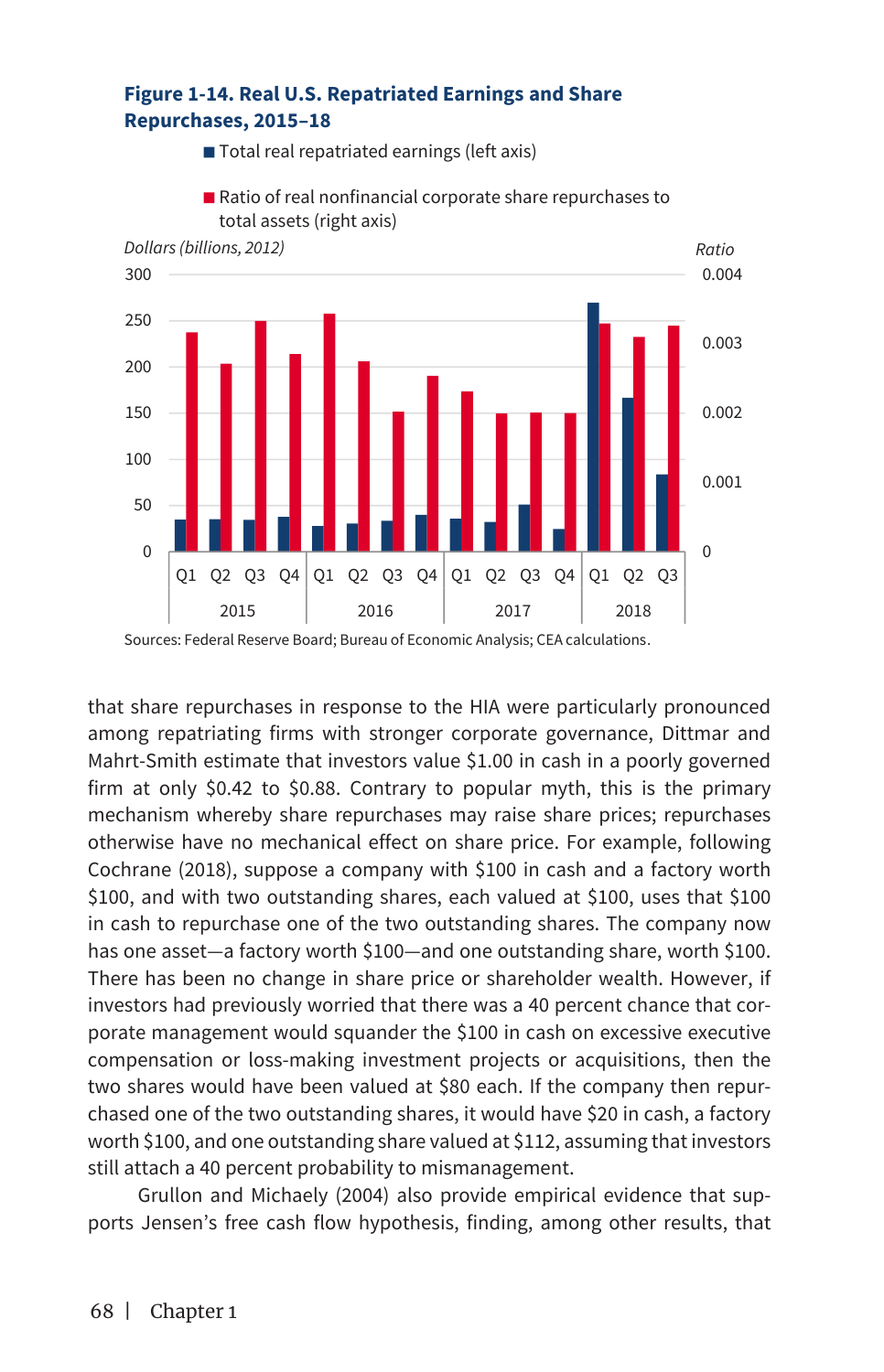the market reaction to firms announcing share repurchases is more robust if the firm is more likely to overinvest, and that repurchasing firms experience substantial reductions in systematic risk and the cost of capital relative to nonrepurchasing firms. Their findings support Jensen's hypothesis that share repurchases are a firm's value-maximizing response when they do not have investments to make that have a positive net present value. Grullon and Michaely (2004, 652) further note that "repurchases may be associated with a firm's transition from a higher growth phase to a lower growth phase. As firms become more mature, their investment opportunity set becomes smaller. These firms have fewer options to grow, and their assets in place play a bigger role in determining their value, which leads to a decline in systematic risk."

Though share repurchases and dividend payments constitute alternative mechanisms for distributing earnings, they are imperfect substitutes. First, dividends are subject to personal income tax when received, but capital gains are not taxed until realized, and therefore many investors prefer share repurchases over dividends because they allow the shareholder to determine when he or she incurs the tax liability. Second, in open market repurchases, firms do not have to commit to repurchase. Third, there is no expectation that distributions through share repurchases will recur on a regular basis, in contrast to dividends (Dittmar 2000). In practice, market participants view changes in the amount of dividends paid to be a signal of management's view of the firm's prospects. Because dividend decreases are viewed negatively, firms tend not to raise dividend payments unless management believes they can be maintained. Dividends thus tend to exhibit "stickiness," increasing when management believes the firm's prospects are sustainably good and decreasing only when absolutely necessary (Brav et al. 2005).

Brennan and Thakor (1990), Guay and Harford (2000), and Jagannathan, Stephens, and Weisbach (2000) accordingly find that since the Securities and Exchange Commission legalized share repurchases in 1982, they have become firms' preferred method for distributing "transient," nonoperating residual cash flows, whereas dividend payments are the preferred method for distributing "permanent," operating residual cash flows. Thus, theory and empirical evidence suggest that, among cash-unconstrained firms, a large, positive shock to cash flow, such as from a lowered cost of accessing the accumulated stock of past residual cash flows abroad, is likely to be distributed via share repurchases. Among previously cash-constrained firms, any profit windfall in excess of positive expected return investment opportunities is also likely to be distributed via share repurchases.

Figure 1-15 reports a pronounced increase in corporate share repurchases after the TCJA's passage, with repurchases rising above the recent trend by \$200 billion as of 2018:Q3. In contrast, figure 1-16 reports that though corporate net dividend payments rose slightly after the TCJA's passage, the increase was modest, and net dividends were only \$15 billion above the recent trend.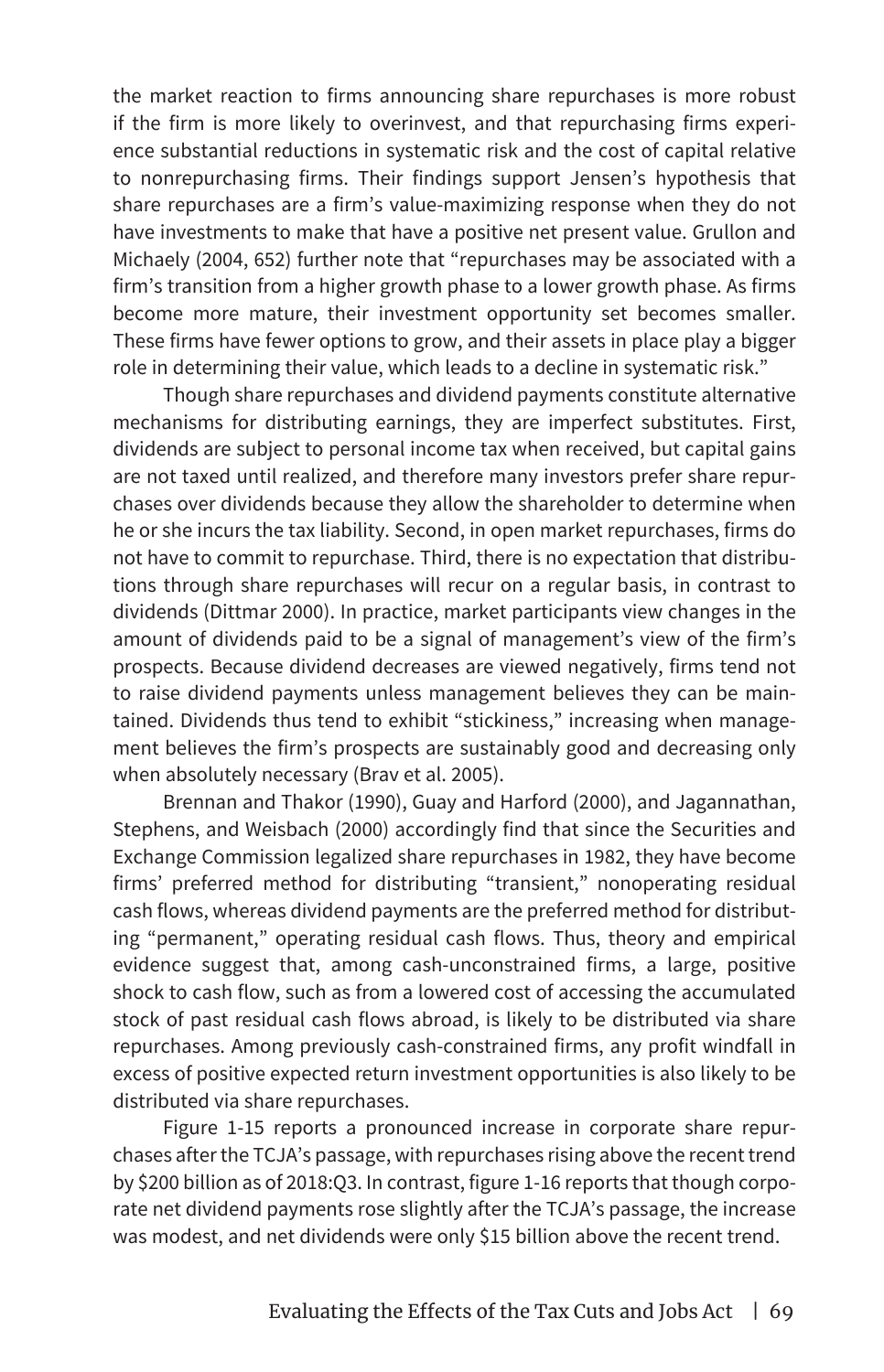

Observed share repurchases may be substantially smaller in volume relative to repatriations because under the "new view" of dividend taxation, a simultaneous positive shock to cash flow and investment generates an ambiguous effect on shareholder distributions, depending on the relative magnitudes of the coincident shocks. Though the has TCJA created a positive financial windfall-both for past residual earnings and future cash flow-it has also substantially and permanently lowered the break-even rate of return on marginal investment. Auerbach and Hassett (2002) find that though the probability of share repurchases is higher among firms with a greater cash flow, the probability of repurchase activity is lower among firms with more investment, and the estimated coefficients on cash flow and investment are of the same absolute magnitude. Indeed, a Wald test that the sum of the estimated coefficients on two lags of investment equals (in absolute value) the sum of the estimated coefficients on two lags of cash flow is accepted at all standard levels of significance, and for every specification estimated, and the simple correlation is very close to -1.0.

Auerbach and Hassett (2002) further observe that the probability of repurchase activity is highest among large firms with strong capital market access-as indicated by high bond ratings and coverage by multiple analysts. Consistent with these results, Hanlon, Hoopes, and Slemrod (2018), analyzing corporate actions in response to the TCJA, find that observed increases in share repurchases after the TCJA's passage were extremely concentrated among a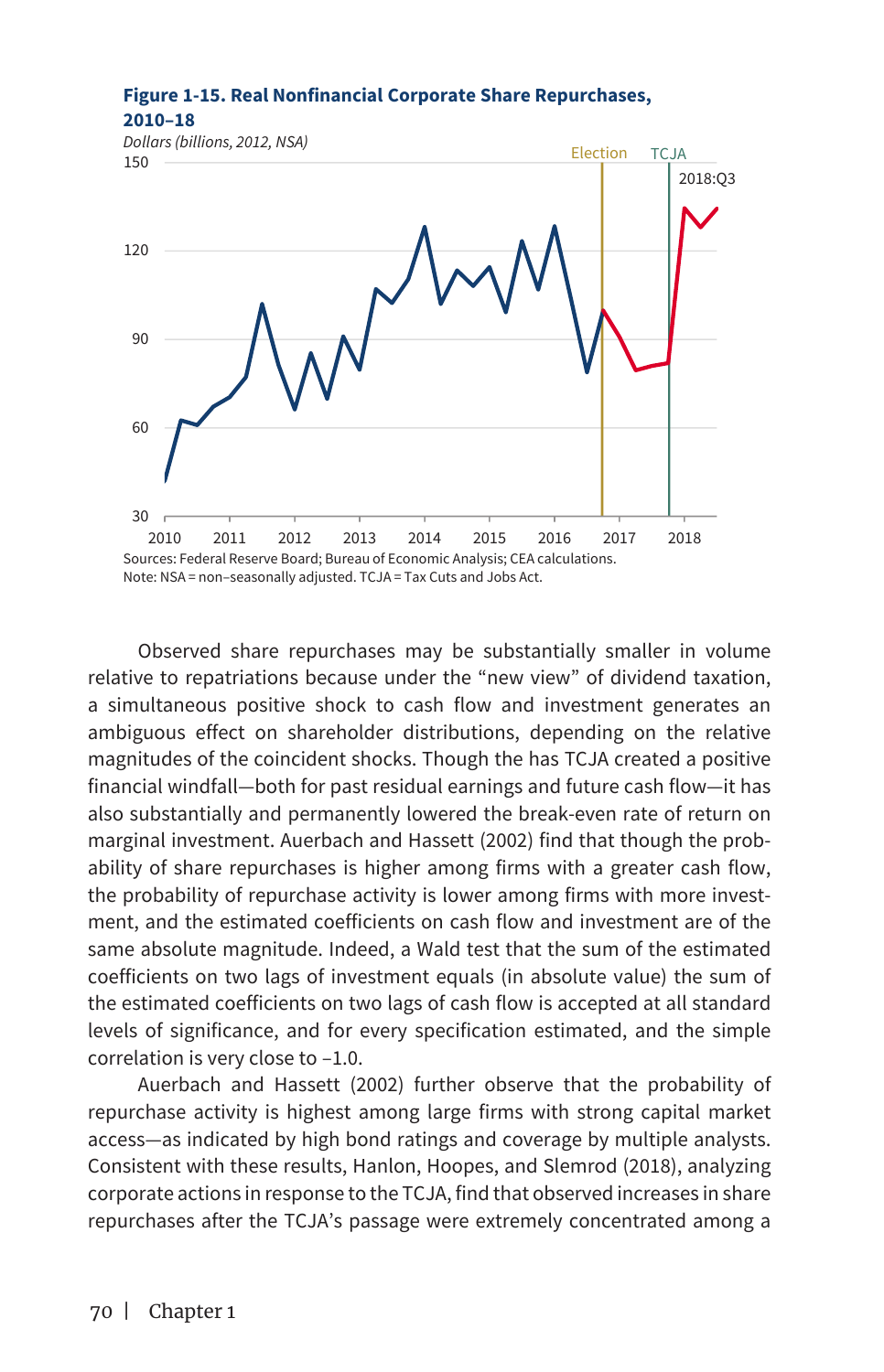

#### Figure 1-16. Real Corporate Net Dividends, 2010-18

very small subset of cash-abundant firms-particularly Apple, Amgen, Bank of America, Pfizer, and JPMorgan Chase. Excluding already-cash-unconstrained Apple alone from the sample, these researchers find that the value of shares repurchased in 2018:Q1 were no higher than the value of shares repurchased in 2016:01. The concentration of the increase in the volume of repurchase activity among such a small subset of firms suggests that though these firms may have been cash-unconstrained, many other firms faced binding financing constraints.

The corporate finance literature therefore strongly suggests that repurchase activity is an integral margin of adjustment to a positive cash flow-cuminvestment shock, constituting the primary mechanism whereby efficient capital markets reallocate capital from mature, cash-abundant firms without profitable investment opportunities to emerging, cash-constrained firms with profitable investment opportunities. For example, Alstadsaeter, Jacob, and Michaely (2017) find that a 10-percentage-point cut in Sweden's dividend tax rate in 2006 improved efficiency by inducing capital reallocation from established, cash-rich firms to cash-constrained firms.

Similarly, Fried and Wang (2018) find that non-S&P 500 public firmswhich are generally younger and faster growing than S&P 500 firms-were net importers of equity capital for every year between 2007 and 2016, with net shareholder inflows into these firms equal to 11 percent of net shareholder distributions by S&P 500 firms. These researchers further observe that a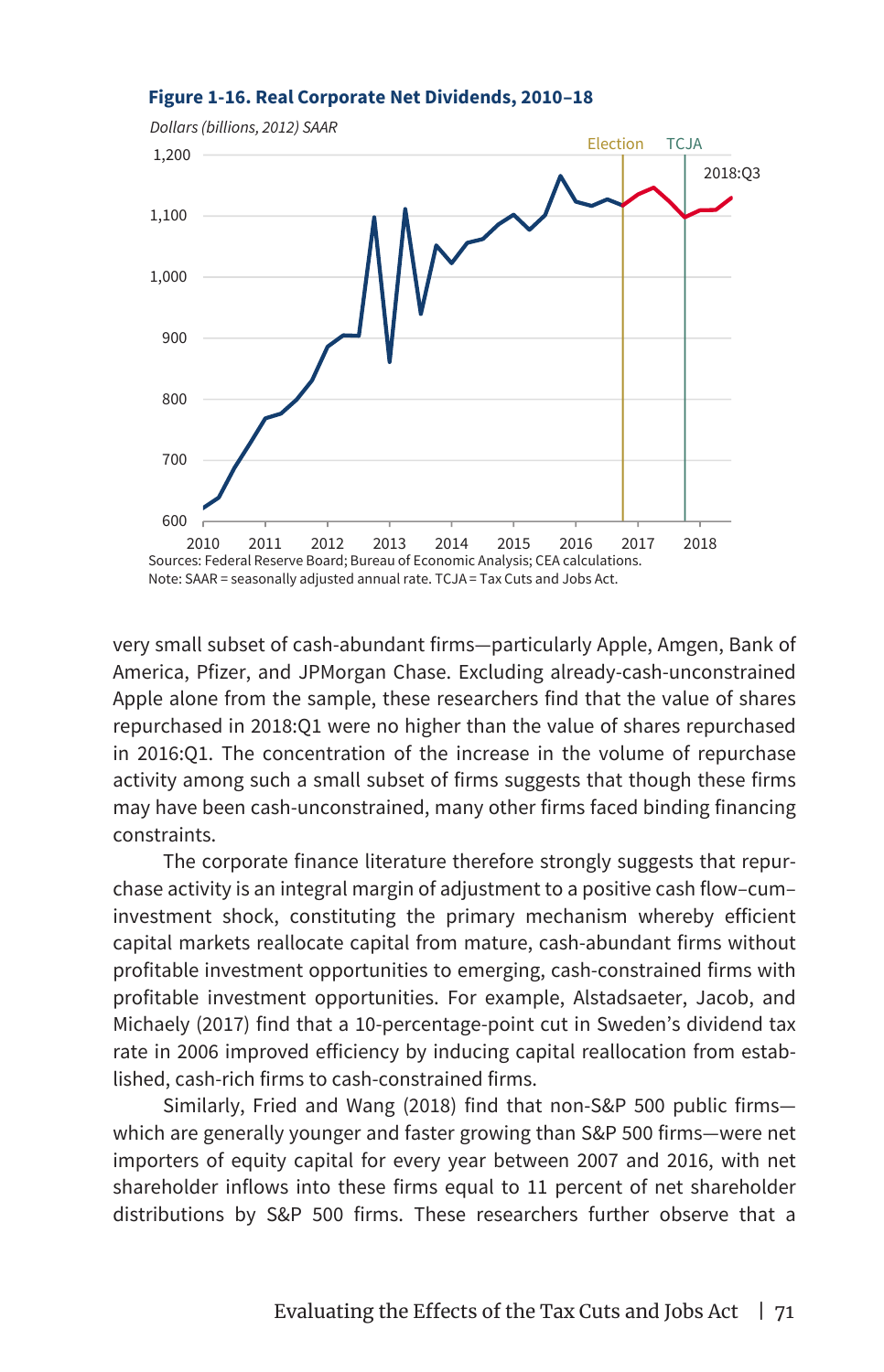

### Figure 1-17. Real Private Nonresidential Fixed Investment by **Noncorporate Businesses, 2012-18**

Sources: Federal Reserve Board; Bureau of Economic Analysis; CEA calculations. Note: SAAR = seasonally adjusted annual rate. The trend is calculated for 2009:Q3-2017:Q4. Nominal values are deflated using the chain price index for private nonresidential fixed investment. TCJA = Tax Cuts and Jobs Act.



### Figure 1-18. Real Venture Capital Investment, 2012-18

Sources: National Venture Capital Association; Bureau of Economic Analysis; CEA calculations. Note: The trend is calculated for 2009:Q3-2017:Q4.To deflate the real value in 2018:Q4, it is assumed that the GDP chain price index grew at the same compound annual rate in 2018:Q4 as in 2018:Q1-Q3. TCJA = Tax Cuts and Jobs Act.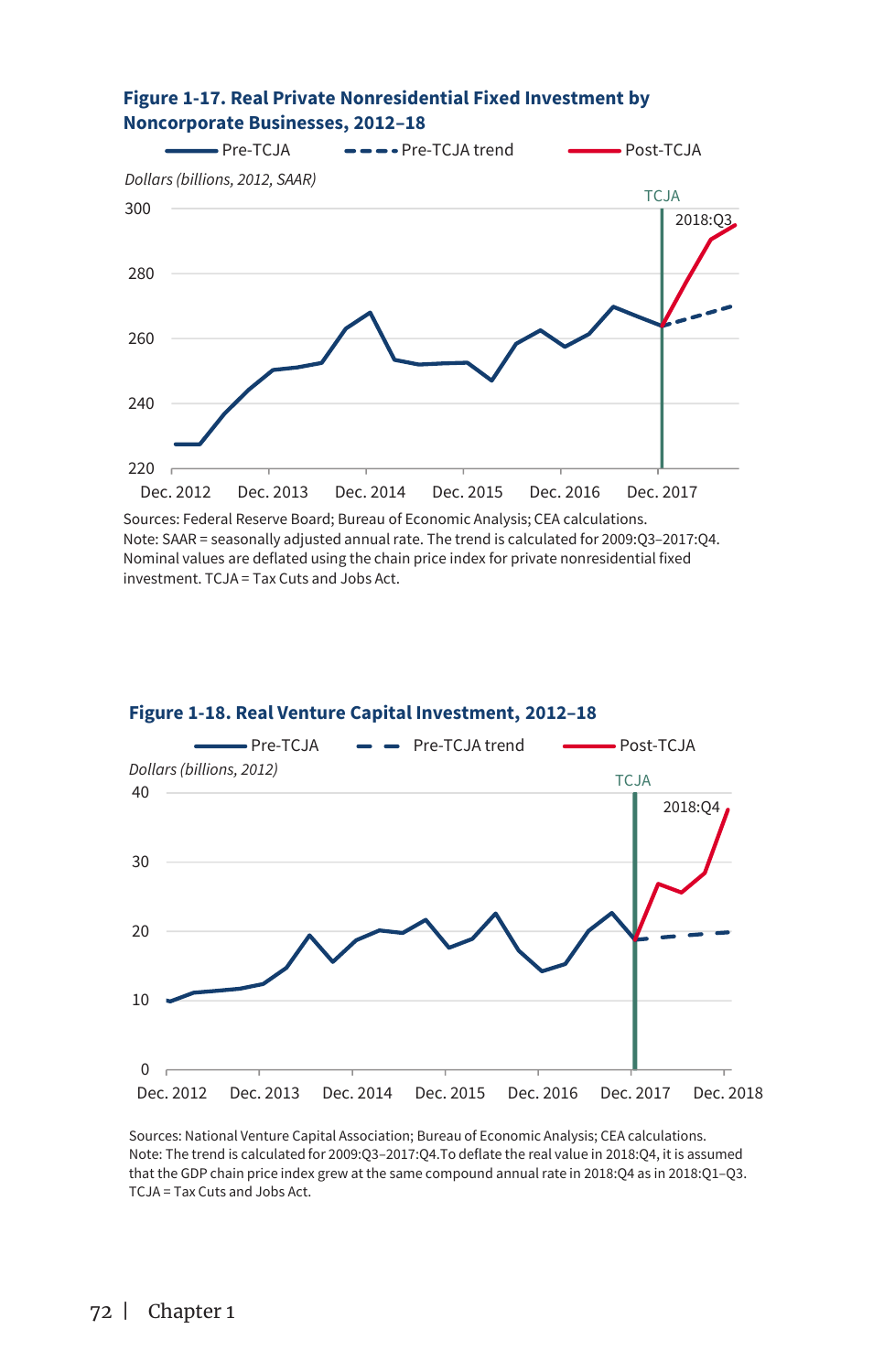

#### Figure 1-19. Gross Foreign Sales of U.S. Corporate Stocks, 2013-18

substantial fraction of net shareholder distributions by all public companies is reinvested in initial public offerings by newly listing companies, as well as in nonpublic firms through venture capital and private equity vehicles. They additionally note that these firms account for more than 50 percent of private nonresidential fixed investment, employ nearly 70 percent of U.S. workers, and generate almost half of corporate profits. As shown in figures 1-17 and 1-18, real private investment by noncorporate businesses and private equity firms rose sharply in 2018. Among noncorporate firms, in the first three quarters of 2018, real nonresidential fixed investment rose 16.0 percent at a compound annual rate, which would constitute the fastest calendar-year growth in noncorporate business investment since 1993 if sustained through the fourth quarter (see box 1-4 for a discussion of the TCJA and family farms).

Asness, Hazelkorn, and Richardson (2018, 4) echo Fried and Wang's (2018) findings. In particular, they address the "myth" that "share repurchases have come at the expense of profitable investment." They note that funds obtained by the shareholder after a repurchase are often invested elsewhere. This "redirection of available capital" ensures that capital flows to new investment opportunities. They do note that "there is always the possibility for agency issues to create incentives for corporate managers to engage in suboptimal share repurchase decisions," though the literature on agency theory finds positive value in paying back free cash flows as much as it does negative ones.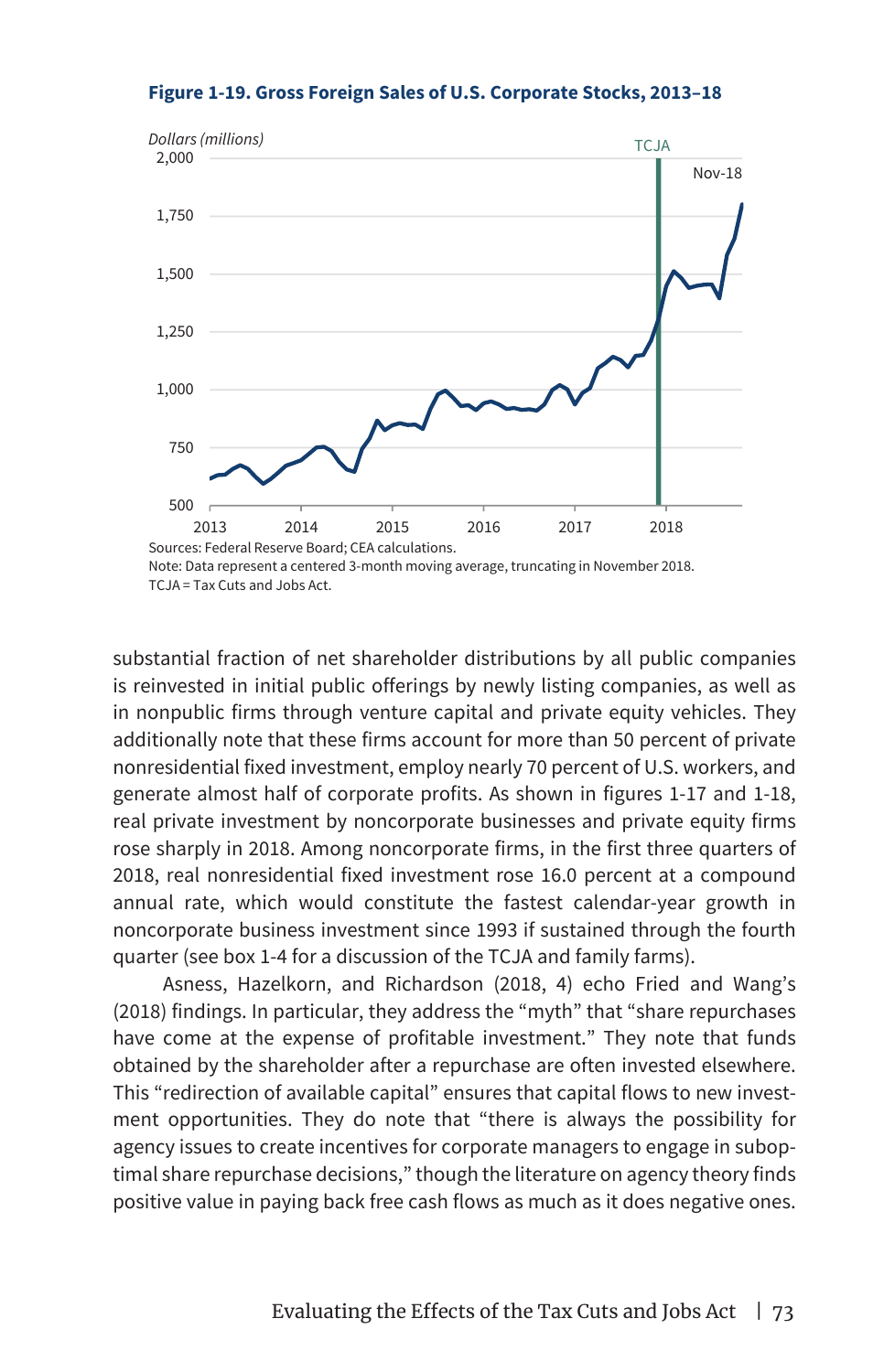#### **Box 1-4. Estate Taxes and Family Farms**

A total of 98 percent of U.S. farms are family businesses. Succession planning, successfully passing the farm to the next generation, is a critically important issue for farm families. The Tax Cuts and Jobs Acts reduced the effective tax rate for family farm households by 3.3 percent. Williamson and Bawa (2018), researchers at the Department of Agriculture, estimate that if the TCJA's estate tax provisions had been in place in 2016, family farm households would have faced an average effective tax rate of 13.9 percent that year instead of 17.2 percent. The TCJA also doubled the estate value that could be excluded from an individual's estate taxes to \$11.18 million. A large portion of a farm's assets are illiquid, most often with land as the largest category, equaling millions of dollars. Without a significant estate tax exemption, farms would sometimes need to be liquidated to meet estate tax liability.

President Trump was clear that he wanted to spare farm families from the punitive effects of estates taxes when passing the farm to the next generation. The TCJA achieves this objective by virtually eliminating the need for farms to pay estate taxes. Williamson and Bawa (2018) estimate that if the TCJA's estate tax provisions had been in place in 2016, then 0.11 percent of all farm estates would have had to pay estate taxes, and only 0.58 percent would have had to file an estate tax return. And Williamson and Bawa also estimate that the aggregate tax liability of all farm estates in 2016 would have been

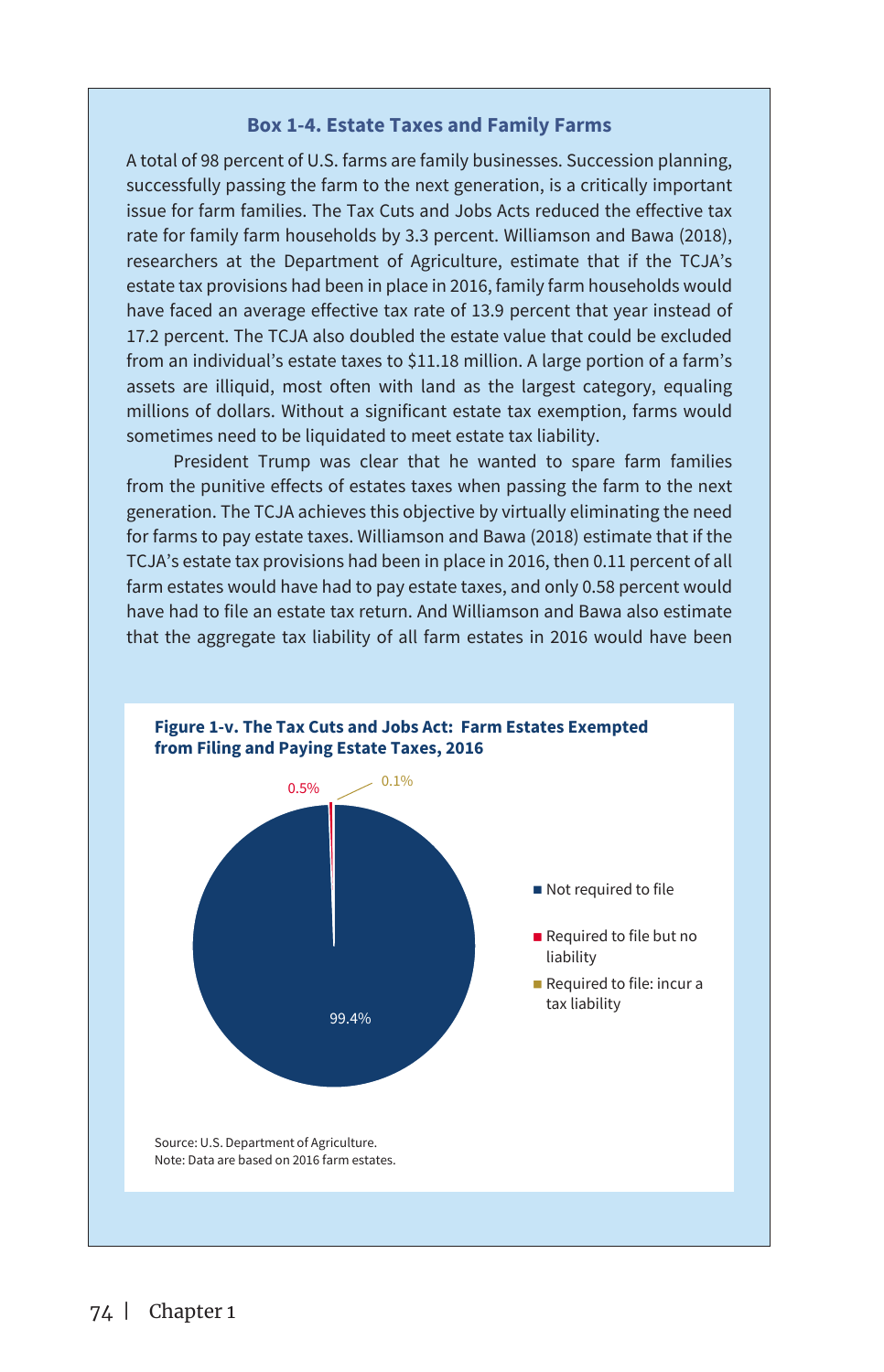reduced from \$496 million under the previous estate tax rules to \$104 million under the TCJA (figure 1-v).

By doubling the estate tax threshold, introducing a 20 percent deduction for pass-through income, and extending and expanding bonus depreciation for equipment investment, the TCJA may also positively affect investment by independent farms. Poterba (1997) demonstrates that the estate tax is effectively a tax on capital income and thus lowers after-tax investment returns—particularly, as mortality risk is increasing in age, among older proprietors. Kotlikoff and Summers (1981, 1988) and Gale and Scholz (1994) also highlight the substantial contribution of intergenerational transfers to aggregate capital formation. Especially if the TCJA's provisions that are currently scheduled to expire are made permanent, the TCJA can therefore be expected to incentivize new capital formation among independent farms, thereby raising productivity and steady-state output.

Finally, an additional second-order effect of increased repurchase activity in response to repatriation is the impact of share repurchases on measured foreign direct investment. The BEA (2018) defines foreign direct investment as the ownership or control, directly or indirectly, by a single foreign individual or entity, of "10 percent or more of the voting securities of an incorporated U.S. business enterprise, or an equivalent interest in an unincorporated U.S. business enterprise." Consequently, given that U.S. multinational enterprises employ some fraction of repatriated funds to repurchase outstanding shares, some of these shares may have been previously held by foreign entities. Accordingly, figure 1-19 reports the three-month centered moving average of gross foreign sales of U.S. corporate stocks. Consistent with repatriating firms repurchasing shares, including shares previously held by foreign entities, we observe a substantial spike in gross foreign sales immediately after the TCJA's enactment.

# **Conclusion**

In the 2018 *Economic Report of the President*, the Council of Economic Advisers demonstrated that before the TCJA's enactment, the U.S. economy and labor market were adversely affected by the conjunction of rising international capital mobility and increasingly internationally uncompetitive U.S. business taxation, with adverse consequences for domestic capital formation, capital deepening, and wages. Drawing on an extensive academic literature, the *Report* concluded that the TCJA's business and international provisions would raise the target U.S. capital stock, reorient U.S. capital away from direct investment abroad in low-tax jurisdictions and toward investment in the United States, and raise household income through both a short-run bargaining channel